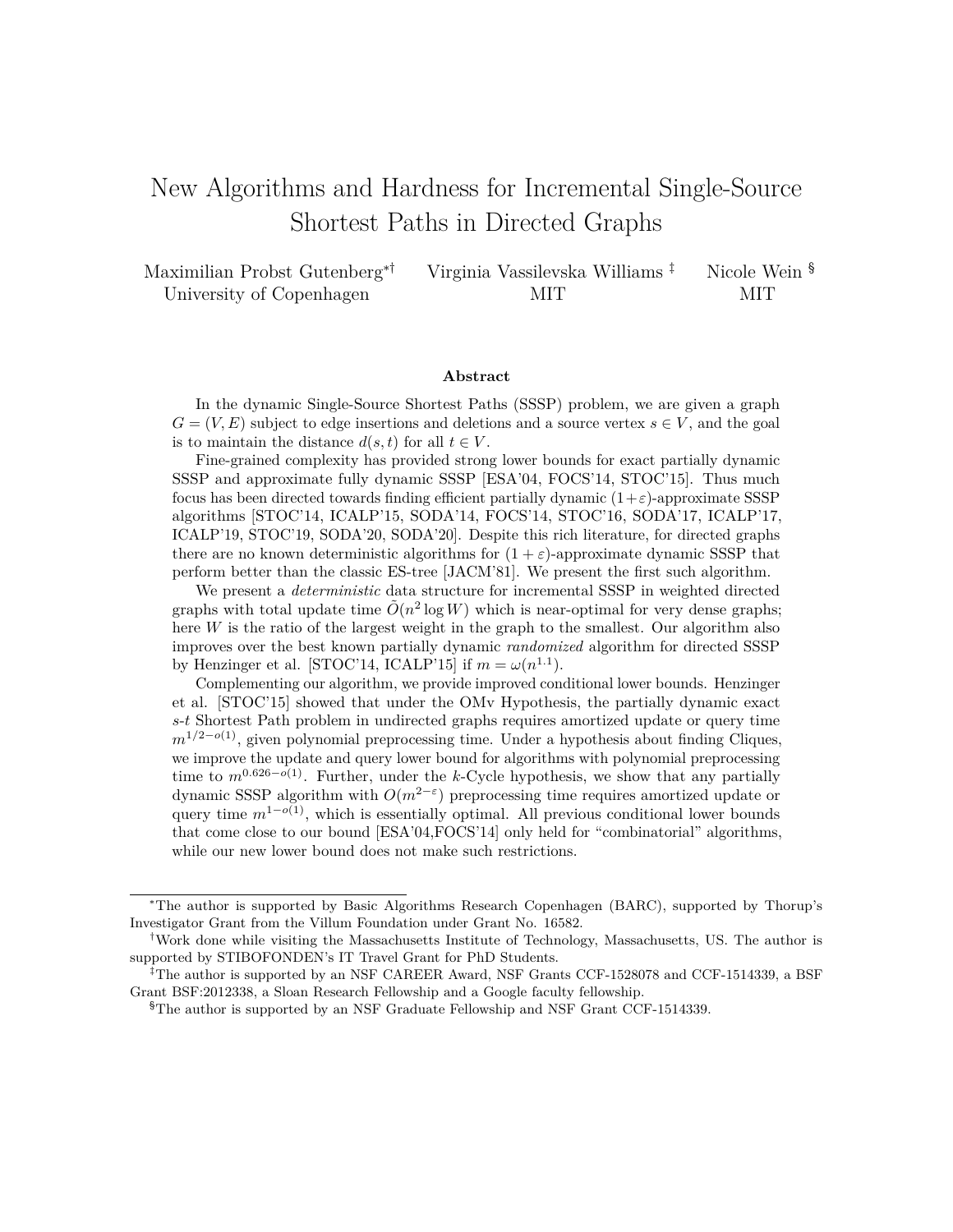## **1 Introduction**

A dynamic graph *G* is a sequence of graphs  $G_0, G_1, \ldots, G_t$  such that  $G_0$  is the *initial* graph that is subsequently undergoing *edge updates* such that every two consecutive versions  $G_i$  and  $G_{i+1}$  of the dynamic graph *G* differ only in one edge (or the weight of one edge). If the sequence of update operations consists only of edge deletions and weight increases, we say that *G* is a *decremental* graph and if the update operations are restricted to edge insertions and weight decreases, we say that G is *incremental*. In either case, we say that *G* is *partially dynamic* and if the update sequence is mixed we say *G* is *fully dynamic*.

In the study of dynamic graph algorithms, we are concerned with maintaining properties of *G* efficiently. More precisely, we are concerned with designing a data structure that supports *update* and *query* operations such that after the  $i^{th}$  edge update is processed, an adversary can query properties of *G<sup>i</sup>* .

We consider the problem of (approximate) Single-Source Shortest Paths (SSSP) in a partially dynamic graph *G*. In this problem, a dedicated source vertex  $s \in V$  is given on initialization and the query operation takes as input any vertex  $t \in V$  and outputs the (approximate) shortestpath distance estimate  $\overline{d}(s,t)$  from *s* to *t* in the current version of *G*. We say that distance estimates have *stretch*  $\alpha \geq 1$ , if the algorithm guarantees that  $d(s,t) \leq \hat{d}(s,t) \leq \alpha d(s,t)$  is satisfied for every distance estimate where  $d(s,t)$  denotes the distance from  $s$  to  $t$  in the current version of *G*.

When proving lower bounds for partially dynamic SSSP, we also consider a potentially easier problem, *s*-*t* Shortest Path (*s*-*t* SP), thus obtaining stronger lower bounds. In *s*-*t* SP, one wants to maintain a shortest path from *s* to *t* for some fixed *s* and *t*.

## **1.1 Motivation**

Partially dynamic SSSP is a well-motivated problem with wide-ranging applications:

- Partially dynamic data structures are often used as internal data structures to solve the fully dynamic version of the problem (see for example [\[Kin99,](#page-36-0) [RZ04,](#page-37-0) [HKN16\]](#page-36-1) for applications of partially dynamic SSSP) which in turn can be used to maintain properties of real-world graphs undergoing changes.
- Partially dynamic SSSP is often employed as internal data structure for related problems such as maintaining the diameter in partially dynamic graphs  $[Anc^+18, CG18]$  $[Anc^+18, CG18]$  $[Anc^+18, CG18]$  or matchings in incremental bipartite graphs [\[BHR18\]](#page-33-0).
- Many static algorithms use partially dynamic algorithms as a subroutine. For example, incremental All-Pairs Shortest Paths can be used to construct light spanners  $[A]s+17]$  and greedy spanners. Moreover, a recent line of research shows that many flow problems can be reduced to decremental SSSP, and recent progress has already led to faster algorithms for multi-commodity flow [\[Mad10\]](#page-37-1), vertex-capacitated flow, and sparsest vertex-cut [\[CK19\]](#page-34-1).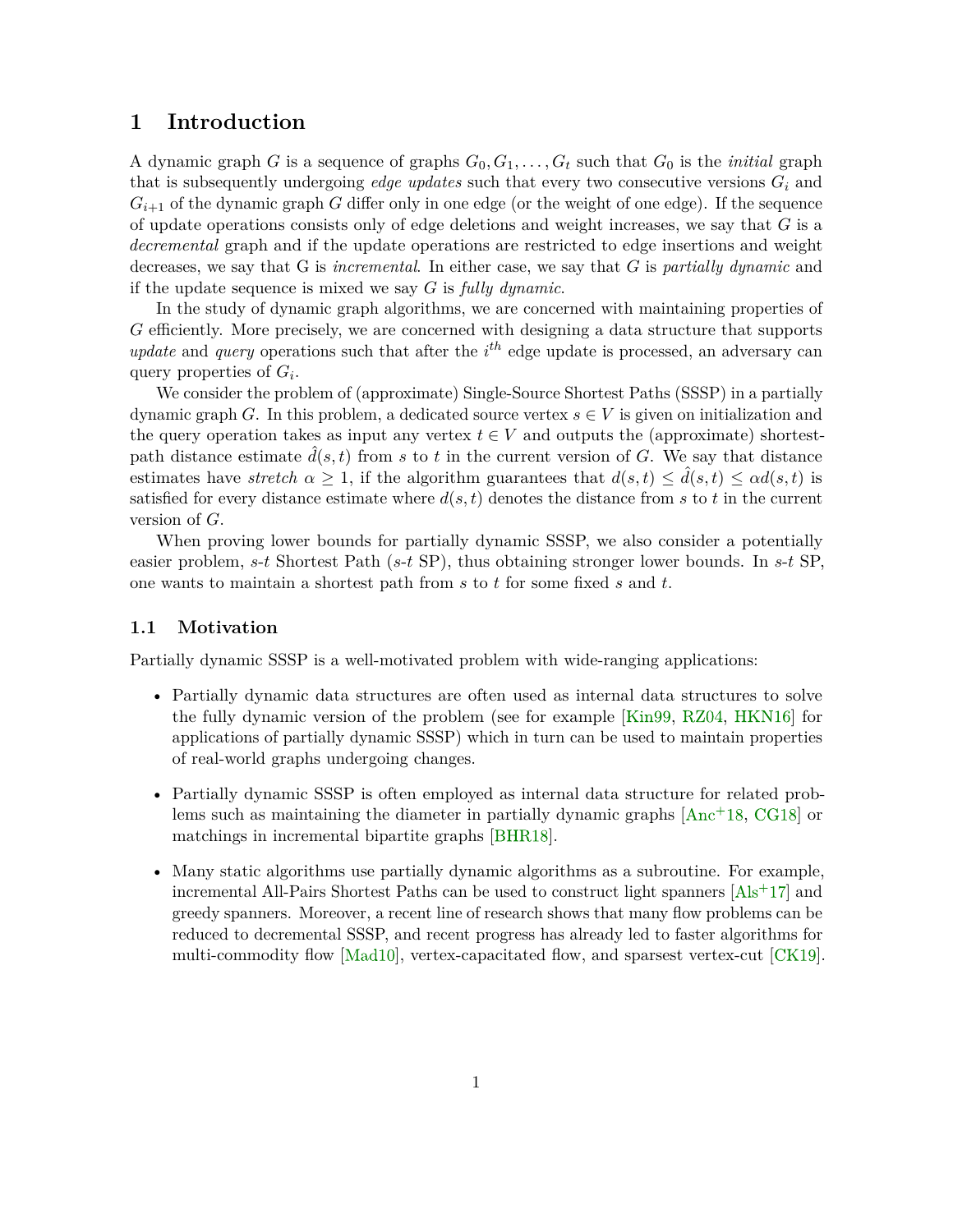#### <span id="page-2-0"></span>**1.2 Prior Work**

In this section we discuss prior work directly related to our results. We use  $\tilde{O}$  notation to suppress factors of  $\log n$ . We refer the reader to [A](#page-38-0)ppendix A for further discussion of related work.

Let *m* be the maximum number of edges and let *n* be the maximum number of vertices<sup>[1](#page-0-0)</sup> in any version of the dynamic input graph *G*. If *G* is weighted, we denote by *W* the aspect ratio of the graph, which is the largest weight divided by the smallest weight in the graph. For partially dynamic algorithms, we follow the convention of stating the *total update time* rather than the time for each individual update. Unless otherwise stated, queries take worst-case constant time.

**Algorithms for partially dynamic directed SSSP.** For directed graphs, the classic EStree data structure by Even and Shiloach [\[SE81\]](#page-37-2) and its later extensions by Henzinger and King [\[HK95\]](#page-35-0) initiated the field, with total update time *O*(*mnW*) for exact incremental/decremental directed SSSP. Using an edge rounding technique [\[RT87,](#page-37-3) [Coh98,](#page-34-2) [Zwi02,](#page-38-1) [Ber09,](#page-33-1) [Mad10,](#page-37-1) [Ber16\]](#page-33-2), the ES-tree can further handle edge weights more efficiently, giving an  $\hat{O}(mn \log W/\varepsilon)$  time algorithm for incremental/decremental  $(1 + \varepsilon)$ -approximate directed SSSP. This result has been improved to total update time  $\tilde{O}(\min\{m^{7/6}n^{2/3}\log W, m^{2/3}n^{4/3+o(1)}\log W\}) = mn^{9/10+o(1)}\log W$ by the breakthrough results of Henzinger, Forster, and Nanongkai [\[HKN14c,](#page-36-2) [HKN15\]](#page-36-3). Their algorithm is Monte Carlo and works against an oblivious adversary (an adversary that fixes the entire graph sequence of updates in advance). Whilst presented only in the decremental setting, this algorithm appears to extend to the incremental setting.

Very recently, Probst and Wulff-Nilsen [\[GW20a\]](#page-35-1) improved upon this result and presented a randomized data structure for decremental directed SSSP against an oblivious adversary with total update time  $\tilde{O}(\min\{mn^{3/4}\log W, m^{3/4}n^{5/4}\log W\})$ . They also give a Las Vegas algorithm with total update time  $\tilde{O}(m^{3/4}n^{5/4}\log W)$  that works against an adaptive adversary. They also get slightly improved bounds for unweighted decremental graphs. We point out, however, that their data structure cannot return approximate shortest paths to the adversary as it would reveal the random choices. Further, unlike the data structure by Henzinger et al., their approach cannot be extended to the incremental setting since it relies heavily on finding efficient separators and on maintaining the topological order of vertices in the graph.

In summary, all known partially dynamic algorithms for directed graphs that are faster than ES-trees are *randomized*, and their *amortized* update time even for  $m \sim n^2$  insertions is at least some polynomial. Moreover, it is unclear how to extend the result from [\[GW20a\]](#page-35-1) to the incremental setting.

**Lower bounds.** Conditional lower bounds for partially dynamic SSSP were first studied by Roditty and Zwick [\[RZ04\]](#page-37-0). They showed that in the weighted setting, APSP can be reduced to partially dynamic SSSP with  $O(n^2)$  updates and queries, thus implying that the amortized

<sup>1</sup>Some algorithms allow vertex updates, therefore the number of vertices might be due to change.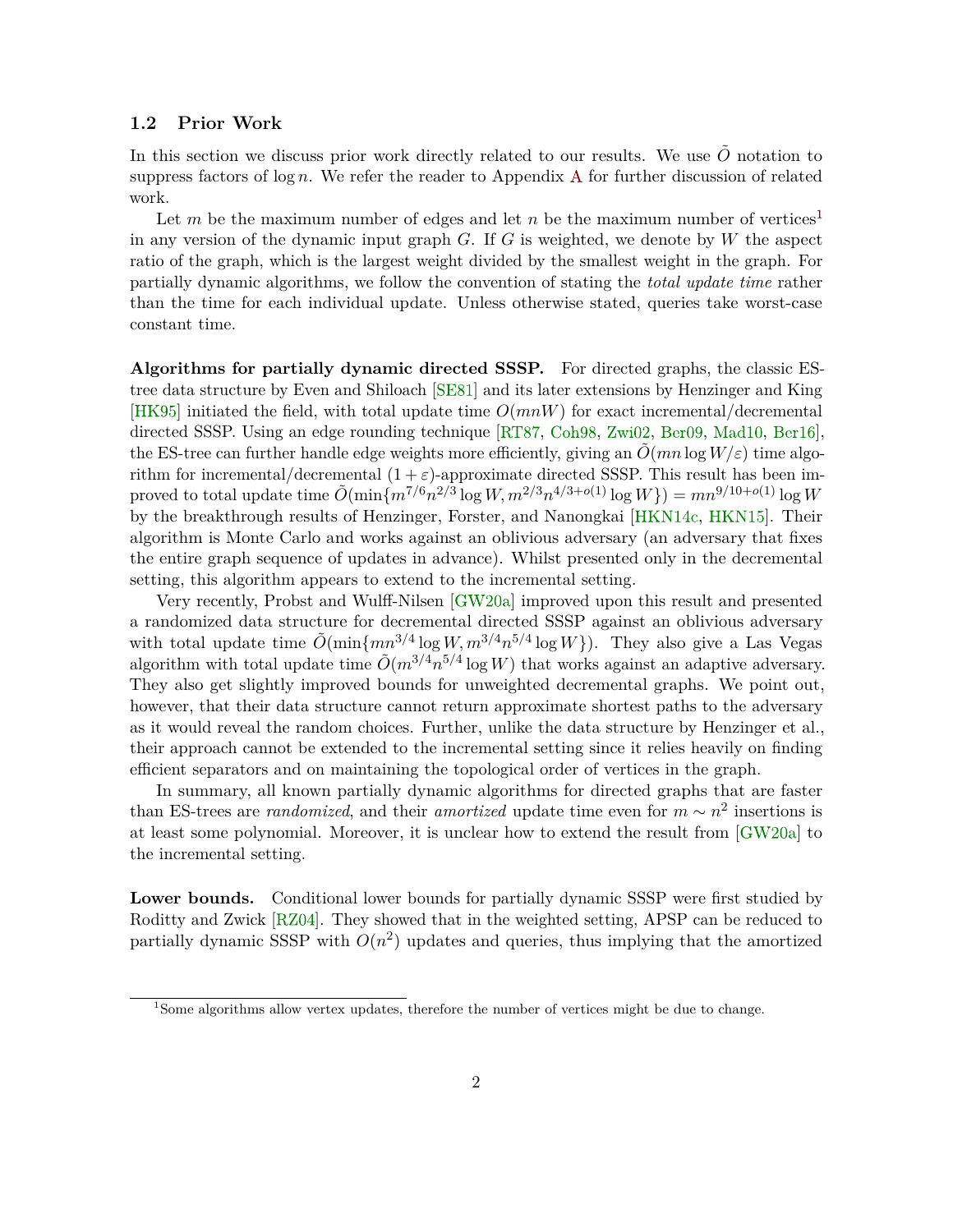<span id="page-3-1"></span>query/update time must be  $n^{1-o(1)}$ , unless APSP can be solved in truly subcubic time (i.e.  $n^{3-\epsilon}$  for constant  $\epsilon > 0$ ).

For unweighted SSSP in the partially dynamic setting, there is a weaker lower bound [\[RZ04\]](#page-37-0): Under the Boolean Matrix Multiplication (BMM) hypothesis, any combinatorial incremental/decremental algorithm for unweighted SSSP requires amortized *n* <sup>1</sup>−*o*(1) update/query time. Abboud and Vassilevska Williams [\[AV14\]](#page-32-2) modified the [\[RZ04\]](#page-37-0) construction to give stronger lower bounds even for the unweighted *s*-*t* SP problem: any combinatorial incremental/decremental algorithm for unweighted *s*-*t* SP requires either amortized *n* <sup>1</sup>−*o*(1) update time or  $n^{2-o(1)}$  query time.

We point out that the unweighted SSSP lower bounds of  $\left[$  AV14, RZ04 $\right]$  are weak in two ways: (1) they are only for combinatorial algorithms, and (2) they hold only when the number of edges *m* is quadratic in the number of vertices, so in terms of *m*, the update lower bound is merely  $m^{0.5-o(1)}$ . Henzinger et al. [\[Hen](#page-35-2)<sup>+</sup>15] aimed to rectify (1). They introduced a very believable assumption, the OMv Hypothesis, which is believed to hold for arbitrary algorithms, not merely combinatorial ones. Henzinger et al.  $\text{[Hen+15]}$  $\text{[Hen+15]}$  $\text{[Hen+15]}$  showed that under the OMv Hypothesis, incremental/decremental *s*-*t* SP (in the word-RAM model) requires *m*0*.*5−*o*(1) amortized update time<sup>[2](#page-0-0)</sup> or  $m^{1-o(1)}$  query time, thus obtaining the same lower bounds as under the BMM Hypothesis, but now for not necessarily combinatorial algorithms.

#### **1.3 Results**

Our main result is a new elegant algorithm for the incremental SSSP problem in weighted digraphs.

<span id="page-3-0"></span>**Theorem 1.1.** *There is a deterministic algorithm that given a weighted directed graph*  $G =$ (*V, E*) *subject to* ∆ *edge insertions and weight decreases, a vertex s* ∈ *V , and ε >* 0*, maintains for every vertex v an estimate*  $\hat{d}(v)$  *such that after every update*  $d(s, v) \leq \hat{d}(v) \leq (1 + \varepsilon)d(s, v)$ , and runs in total time  $\tilde{O}(n^2 \log W / \varepsilon^{2.5} + \Delta)$ . A query for the approximate shortest path from *s to any vertex v can be answered in time linear in the number of edges on the path.*

Our result is the first deterministic partially dynamic directed SSSP algorithm to improve over the long-standing  $O(mn)$  time bound achieved by the ES-tree [\[SE81\]](#page-37-2). Our result is essentially optimal for very dense graphs, and is the first algorithm with essentially optimal update time for any density in directed graphs. Furthermore, our algorithm further improves on the *randomized*  $mn^{0.9+o(1)}$  log *W* time algorithm of Henzinger et al. [\[HKN14c\]](#page-36-2) if  $m = \omega(n^{1.1})$ (their paper presents only in the decremental setting, but it appears to extend to the incremental setting as well).

A further strength of our algorithm is that in addition to returning distance estimates, it can also return the corresponding approximate shortest paths, i.e. it is path-reporting. All known path-reporting dynamic SSSP algorithms except for the ES-tree are randomized against an oblivious adversary, so our algorithm is the first path-reporting deterministic or

 $2\text{Similar to the lower bounds based on BMM, the Henzinger et al. } [\text{Hen}^+15]$  lower bound on the update time is *n* <sup>1</sup>−*o*(1) but the number of edges in the construction is quadratic in *n*, so that in terms of *m*, the lower bound is  $m^{0.5-o(1)}$ .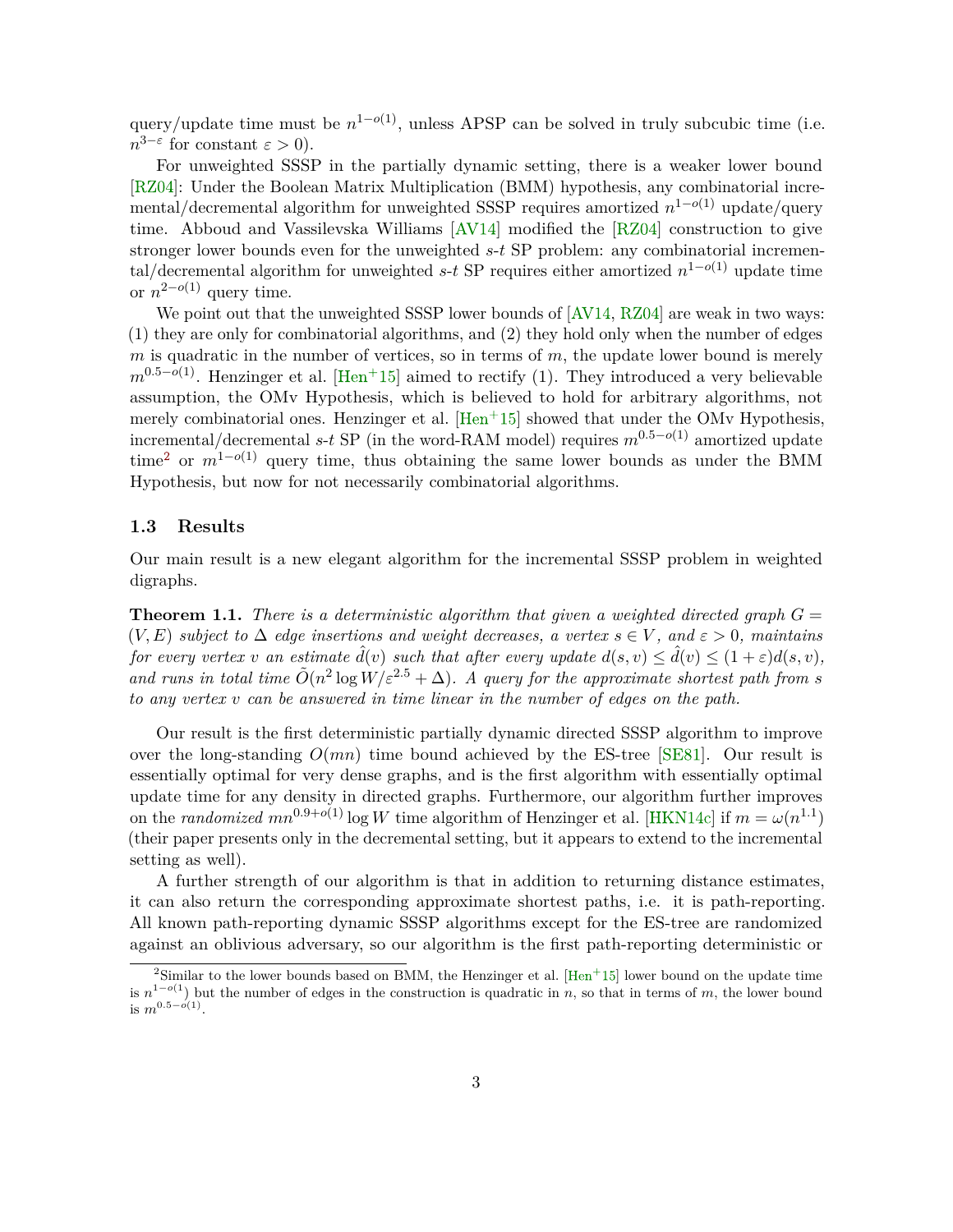<span id="page-4-2"></span>randomized against an adaptive adversary algorithm even considering algorithms for undirected graphs. (A recent randomized data structure by Chuzhoy and Khanna [\[CK19\]](#page-34-1) can return paths in undirected graphs and works against an adaptive adversary however it works in a more restricted setting and requires  $n^{1+o(1)}$  query time).

Finally, we point out that our theoretical bounds are also likely to translate into an algorithm that is fast in practice since we only rely on array and simple arithmetic operations and do not make use of any involved internal data structures, whilst previous partially dynamic SSSP algorithms are rather involved and often rely on complicated techniques.

Our second contribution includes several new fine-grained lower bounds for the partially dynamic SSSP and *s*-*t*-SP problems in unweighted undirected graphs. The only known conditional lower bounds for partially dynamic SSSP and *s*-*t*-SP in unweighted graphs give an update time lower bound of  $m^{0.5-o(1)}$ . While the ES-tree data structure does achieve an *O*( $\sqrt{m}$ ) amortized update/query time upper bound whenever  $m = \Theta(n^2)$ , this upper bound does not improve for lower sparsities. This motivates the following question:

*Is partially dynamic SSSP solvable with amortized update/query time*  $O(\sqrt{m})$  *for all sparsities m?*

Our work answers this question with the tools of fine-grained complexity. Our first result is based on the following  $k$ -Cycle hypothesis (see [\[LVW18,](#page-37-4) [Anc](#page-32-3)<sup>+</sup>19]).

<span id="page-4-0"></span>**Hypothesis 1.2** (*k*-Cycle Hypothesis)**.** *In the word-RAM model with O*(log *m*) *bit words, for any constant*  $\varepsilon > 0$ *, there exists a constant integer k, so that there is no*  $O(m^{2-\varepsilon})$  *time algorithm that can detect a k-cycle in an m-edge graph.*

Our first result says that under the *k*-Cycle Hypothesis, if the preprocessing time of a partially dynamic *s*-*t*-SP algorithm is subquadratic  $O(m^{2-\epsilon})$  for  $\epsilon > 0$ , then in fact the algorithm cannot achieve truly sublinear,  $O(m^{1-\varepsilon'})$  amortized update and query time for any  $\varepsilon' > 0$ . This is a quadratic improvement over the previous known lower bounds, and it is also tight, as trivial recomputation achieves amortized update/query time  $O(m)$ .

<span id="page-4-1"></span>**Theorem 1.3.** *Under Hypothesis* [1.2,](#page-4-0) *there can be no constant*  $\varepsilon > 0$  *such that partially dynamic s*<sup>-*t*</sup> *SP in undirected graphs can be solved with*  $O(m^{2-\epsilon})$  *preprocessing time, and*  $O(m^{1-\varepsilon})$  *update* and *query time, for all graph sparsities m.* 

A consequence of the proof of Theorem [1.3](#page-4-1) above is that (under Hypothesis [1.2\)](#page-4-0) the *O*(*mn*) total update time achieved by ES-trees is essentially optimal, also when *m* is close to linear in *n*. Recall that the OMv lower bound only showed this for  $m = \Theta(n^2)$ .

While the above lower bound is tight, it only holds for truly subquadratic preprocessing time. Recall that the only known lower bound for arbitrary polynomial preprocessing time is the  $m^{0.5-o(1)}$  bound under OMv.

We first develop an intricate reduction that shows that an efficient enough partially dynamic *s*-*t* SP algorithm can be used to solve the 4-Clique problem. Then we define an *online* version of 4-Clique, similar to OMv that is plausibly hard even for arbitrary polynomial time preprocessing.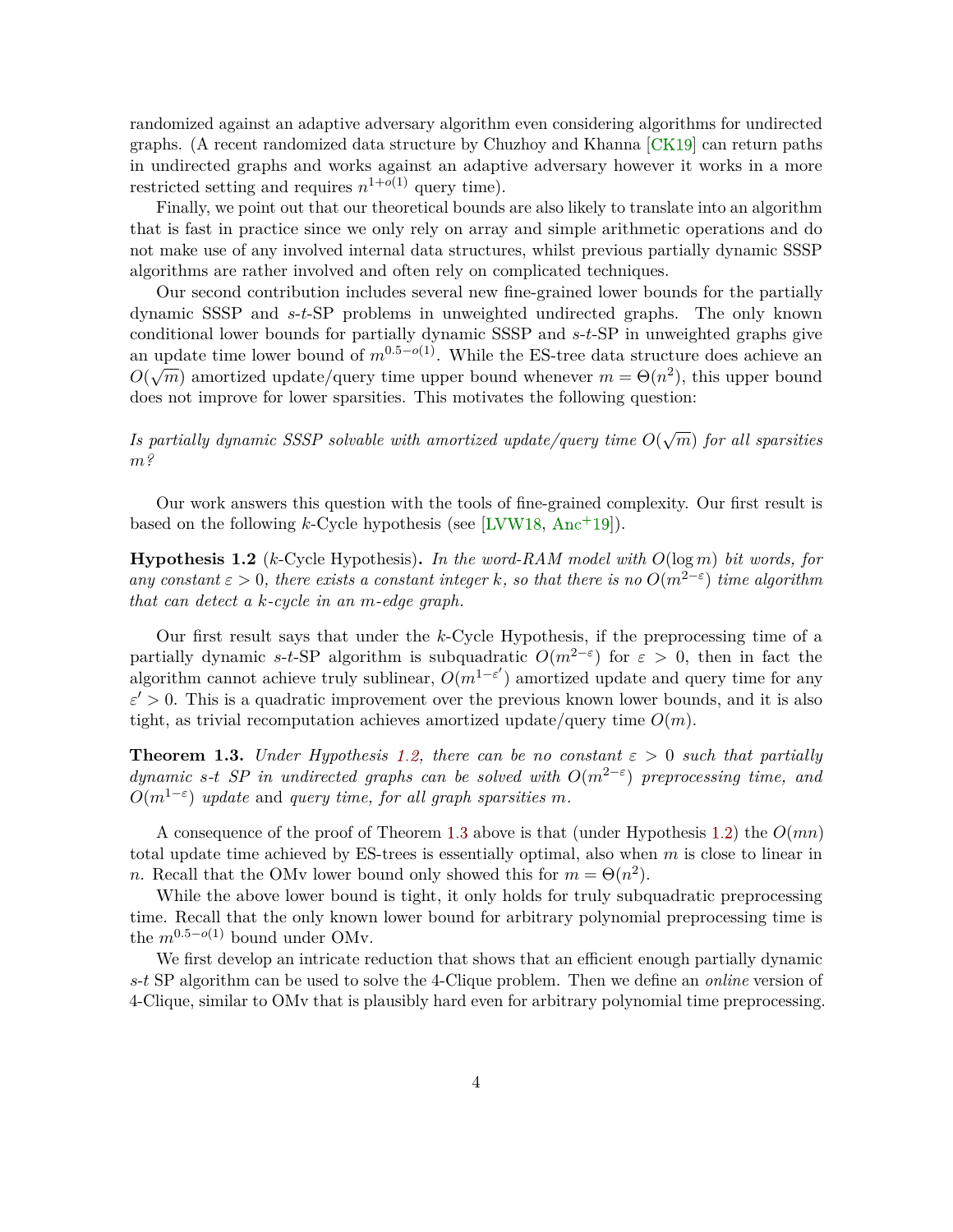<span id="page-5-2"></span>We show that if 4-Clique requires  $n^{c-o(1)}$  time for some *c*, then, then any algorithm for partially dynamic *s*-*t* SP with  $O(m^{c/2-\epsilon})$  preprocessing time for some  $\varepsilon > 0$ , must have update or query time at least  $m^{(c-2)/2-o(1)}$ .

4-Clique is known to be solvable in  $O(n^{3.252})$  time, and if the matrix multiplication exponent  $\omega$  is  $> 2$ , the best running time for 4-clique would still be truly supercubic. Thus, the update time in our conditional lower bound,  $m^{(c-2)/2-o(1)}$  is polynomially better than  $m^{0.5-o(1)}$ , as long as  $\omega > 2$ . Recent results [\[AV18,](#page-32-4) [Alm19\]](#page-32-5) show that the known techniques for matrix multiplication cannot show that  $\omega$  is less than 2.16.

While the connection between clique detection and *s*-*t* SP is interesting in its own right, it does not resolve the limitation on the preprocessing time of our previous lower bound. To fix this, we introduce an online version of 4-Clique, generalizing the OMv (actually the related OuMv  $[Hen^+15]$  $[Hen^+15]$  problem:

**Definition 1.4** (OMv3 problem)**.** *In the OMv3 problem, we are given an n*×*n Boolean matrix A that can be preprocessed and then n queries consisting of three length n Boolean vectors u, v, w have to be answered online by outputting the Boolean value*

$$
\bigvee_{i,j,k} (u_i \wedge v_j \wedge w_k \wedge A[i,j] \wedge A[j,k] \wedge A[k,i]).
$$

One can think of *u, v, w* as giving the neighbors of an incoming vertex *q* in the three partitions of a tripartite graph, and then the Boolean value just answers whether *q* would be part of a 4-Clique if it were added to the graph. This is the natural extension of Henzinger et al.'s OuMv problem. OMv3 is easy to solve in  $O(n^{\omega})$  time per query by computing whether the neighborhood defined by *u, v, w* contains a triangle. We hypothesize that there is no better algorithm, even if one is to preprocess the matrix in arbitrary polynomial time:

<span id="page-5-0"></span>**Hypothesis 1.5** (OMv3 Hypothesis)**.** *Any algorithm solving OMv3 with polynomial preprocessing time needs*  $n^{\omega+1-o(1)}$  *total time to solve OMv3 in the word-RAM model with*  $O(\log n)$ *bit words.*

Using this Hypothesis, using essentially the same reduction as from 4-Clique to *s*-*t* SP, we obtain plausible conditional lower bounds for arbitrary polynomial preprocessing time and polynomially higher than  $m^{0.5-o(1)}$  update/query time lower bound, improving the prior known results.

<span id="page-5-1"></span>**Theorem 1.6.** *In the word-RAM model with O*(log *m*) *bit words, under Hypothesis [1.5,](#page-5-0) any incremental/decremental s-t Shortest Paths algorithm with polynomial preprocessing time needs*  $m^{(\omega-1)/2-o(1)}$  *amortized update or query time. For the current value of*  $\omega$ *, the update lower bound is*  $\Omega(m^{0.626})$ *.* 

In terms of both *m* and *n*, Theorem [1.6](#page-5-1) implies that when  $m = O(n)$ , partially dynamic *s*-*t* Shortest Paths with arbitrary polynomial preprocessing needs total time  $mn^{(\omega-1)/2-o(1)}$ . This is the best limitation to date that both allows for arbitrary polynomial preprocessing and also holds for sparse graphs. If one considers "combinatorial" algorithms (i.e. where  $\omega = 3$ ), one gets that ES trees are essentially optimal again.

We refer the reader to section [5](#page-23-0) for a more detailed discussion of our fine-grained results, including further discussion of the plausibility of our conjectures.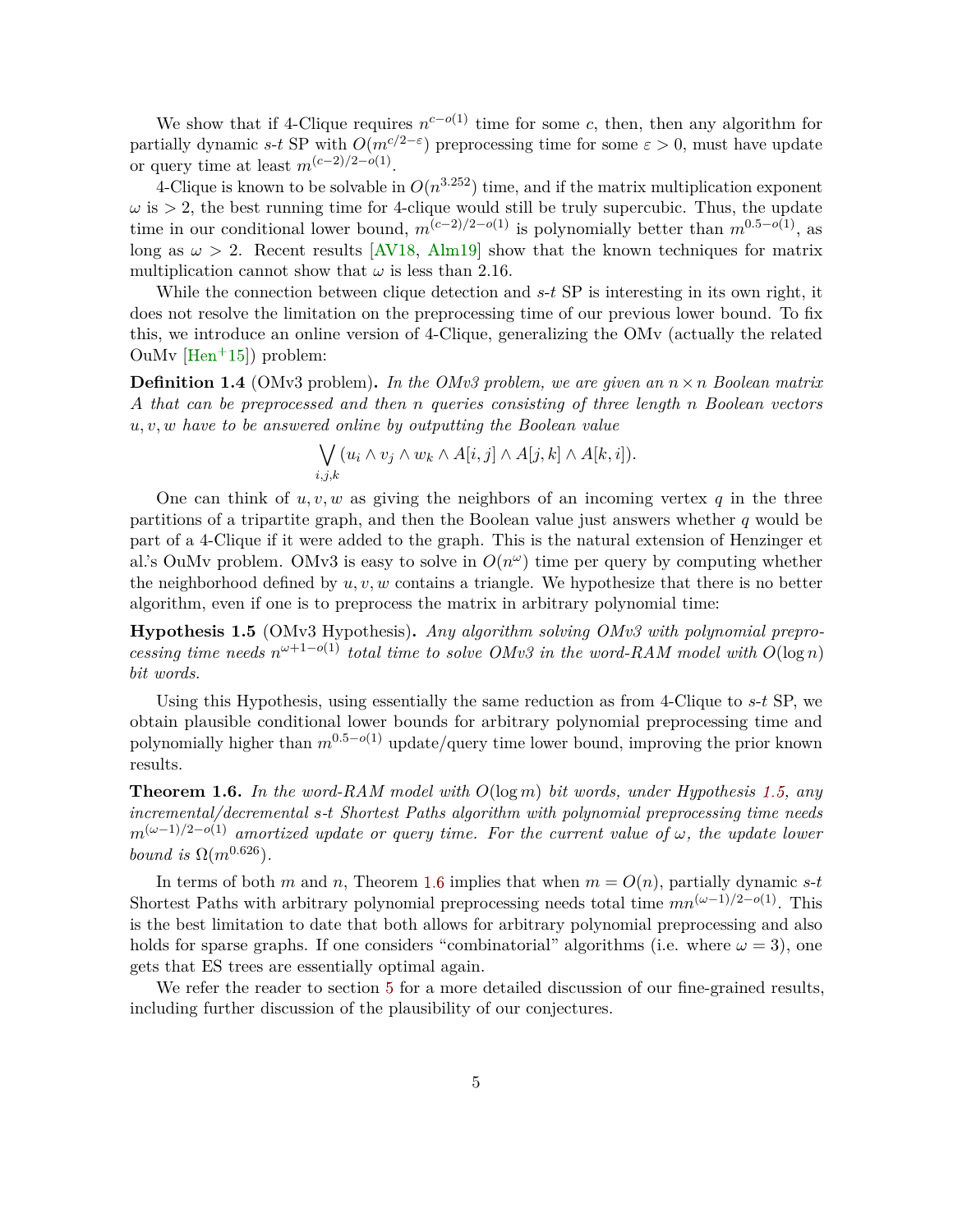# <span id="page-6-0"></span>**2 Preliminaries**

For a dynamic weighted directed graph  $G = (V, E, w)$ , we let  $G_i$  denote the *i*<sup>th</sup> version of *G* but simply write *G* if the context is clear. We define *n* to be the number of vertices in  $G$  and we define *m* to be the maximum number of edges in any version of *G*, respectively. For each vertex  $v \in V$ , we let the out-neighborhood  $\mathcal{N}^{out}(v)$  be the set of all vertices *w* such that  $(v, w) \in E$ . Analogously, let  $\mathcal{N}^{in}(v) = \{u \in V | (u, v) \in E\}$ . For all  $u, v \in V$ , let  $d(u, v)$  denote the distance from *u* to *v*.

For an array A, let  $A[i, j]$  be the subarray of A from index i to index j, inclusive. If A is an array of lists, we define the size of  $A[i, j]$  denoted  $|A[i, j]|$  to mean the sum  $\sum_{k=i}^{j} |A[k]|$  of the sizes of each list from  $A[i]$  to  $A[j]$ .

We use  $\log n$  to mean  $\log_2 n$  and for convenience, we assume without loss of generality that *n* is a power of 2. For integers  $x, y$  we let  $\lfloor x \rfloor_y$  denote the largest multiple of *y* that is at most *x*.

# **3** Warm-up: An  $O(n^{2+2/3}/\varepsilon)$  Time Algorithm

In this section we describe an algorithm for incremental SSSP on unweighted directed graphs with total update time  $O(n^{2+2/3}/\varepsilon)$ . This algorithm illustrates the main ideas used in our  $\tilde{O}(n^2 \log W/\varepsilon)$  algorithm.

**Theorem 3.1.** *There is a deterministic algorithm that given an unweighted directed graph*  $G = (V, E)$  *subject to edge insertions, a vertex*  $s \in V$ *, and*  $\varepsilon > 0$ *, maintains for every vertex v* an estimate  $\hat{d}(v)$  such that after every update  $d(s, v) \leq \hat{d}(v) \leq (1 + \varepsilon)d(s, v)$ , in total time  $O(n^{2+2/3}/\varepsilon).$ 

To obtain this result, we take inspiration from a simple property of *undirected* graphs: *Any two vertices at distance at least* 3 *have disjoint neighborhoods*. This observation is crucial in several spanner/hopset constructions as well as other graph algorithms (for example [\[Awe85,](#page-32-6) [EP04,](#page-35-3) [BW16,](#page-34-3) [EN16,](#page-35-4) [HKN16\]](#page-36-1)), as well as partially dynamic SSSP on undirected graphs [\[BC16,](#page-32-7) [BC17\]](#page-32-8). In [\[BC16\]](#page-32-7), Bernstein and Chechik exploit this property for partially dynamic undirected SSSP in the following way. The property implies that for any vertex *v* on a given shortest path from *s* to some *t*, the neighborhood of *v* is disjoint from almost all of the other vertices on this shortest path. Thus there cannot be too many high-degree vertices on any given shortest path, and therefore high-degree vertices are allowed to induce large additive error which can be exploited to increase the efficiency of the algorithm.

Whilst we would like to argue along the same lines, this property is unfortunately not given in *directed* graphs: there could be two vertices *u* and *v* at distance 3, and a third vertex *z* that only has in-coming edges from *u* and *v*. Clearly, *u* and *v* can now still be at distance 3 whilst their out-neighborhoods overlap. We overcome this issue by introducing *forward neighborhoods*  $\mathcal{FN}(u)$  that only include vertices from the out-neighborhood  $\mathcal{N}^{out}(u)$  that are estimated to be further away from the source vertex *s* than *u*. Now, suppose there are two vertices *u* and *v* both appear on some shortest path from *s* to some *t* and whose forward neighborhoods overlap.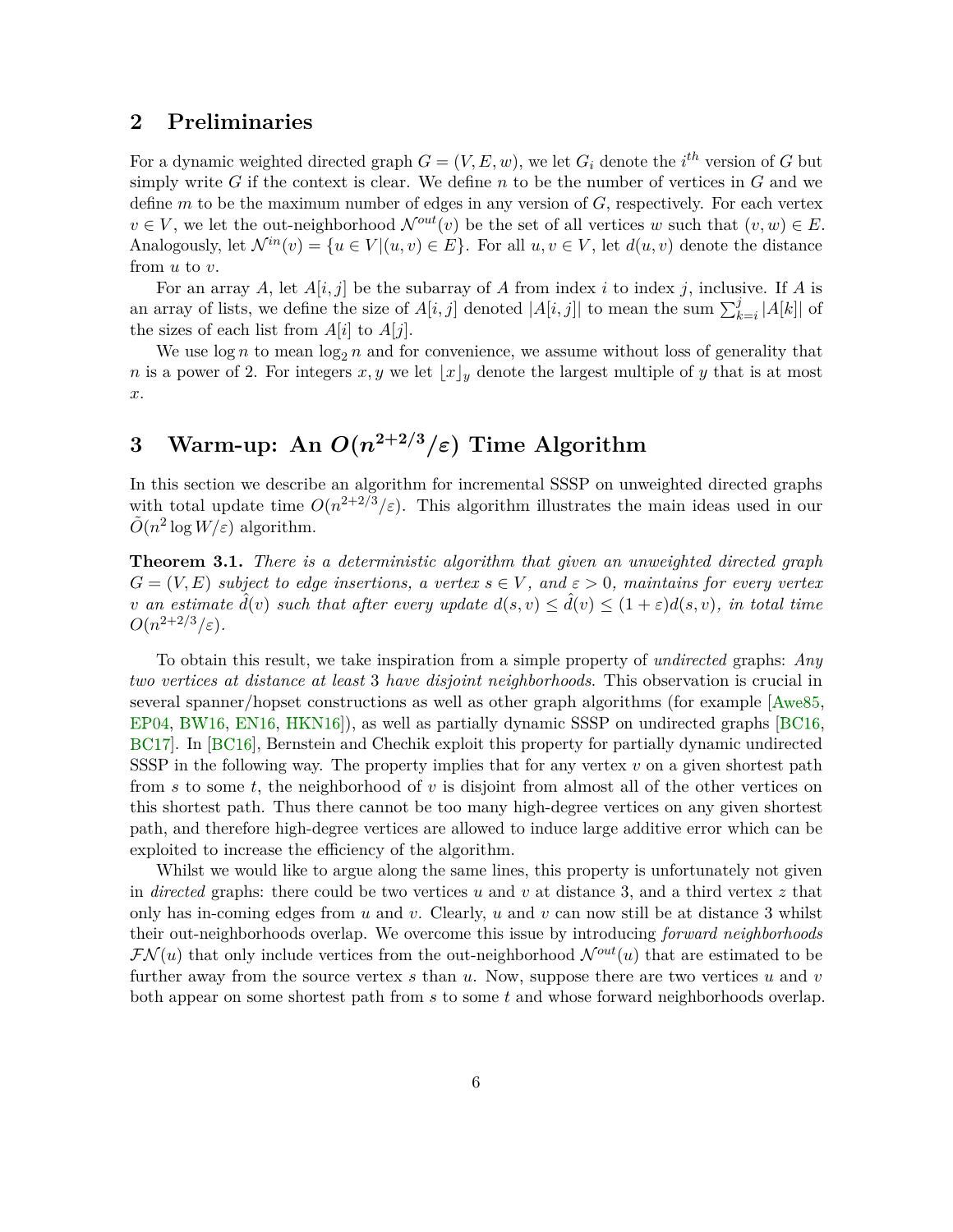Let *w* be a vertex in  $\mathcal{FN}(u) \cap \mathcal{FN}(v)$ . Since *w* has a larger distance estimate than *u* and the edge  $(u, w)$  is in the graph, the distance estimates of  $u$  and  $w$  must be close, assuming that each distance estimate does not incur much error. Similarly, the distance estimates of *v* and *w* must be close. But then the distance estimates of *u* and *v* must also be close. Therefore, the forward neighborhood of each vertex on a long shortest path must only overlap with the forward neighborhoods of few other vertices on the path. In summary, our extension of the property to directed graphs is that if the distance estimates of *u* and *v* differ by a lot, then *u* and *v* have disjoint forward neighborhoods.

### **3.1 The data structure**

In order to illustrate our approach, we present a data structure that only maintains approximate distances for vertices *u* that are at distance  $d(s, u) > n^{2/3}$ . This already improves the state of the art since we can maintain the exact distance  $d(s, u)$  if  $d(s, u) \leq n^{2/3}$  simply by using a classic ES-tree to depth  $n^{2/3}$  which runs in time  $O(mn^{2/3})$ .

To understand the motivation behind our main idea, let us first consider a slightly modified version of the classic ES-trees that achieves the same running time: We maintain for each vertex  $u \in V$  an array  $A_u$  with *n* elements where  $A_u[i]$  is the set of all vertices  $v \in \mathcal{N}^{out}(u)$ with  $d(s, v) = i$ . Then, when  $d(s, u)$  decreases, the set of vertices in  $\mathcal{N}^{out}(u)$  whose distance from *s* decreases is exactly the set of vertices stored in  $A[d^{NEW}(s, u) + 2, n]$  which we call the *forward neighborhood*  $\mathcal{FN}(u)$  of *u*. (Recall that  $A[i, j]$  is the subarray of A from index *i* to index *j*, inclusive.) Thus, we only need to scan edges with tail *u* and head  $v \in \mathcal{FN}(u)$ , however, we also need to update  $A_u$  whenever an in-neighbor of  $u$  decreases its distance estimate.

For our data structure which we call a "lazy" ES-tree, we relax several constraints and use a lazy update rule. Instead of maintaining the exact value of  $d(s, v)$  for all  $v \in \mathcal{N}^{out}(u)$ , we only maintain an *approximate* distance estimate  $\hat{d}(v)$ . Whilst we still maintain an array for each vertex  $u \in V$ , we now only update the position of *v* only after  $\hat{d}(v)$  has decreased by at least  $n^{1/3}$  or if  $(u, v)$  was scanned by *u*. To emphasize that this array is only updated occasionally, instead of using the notation  $A_u$ , we use the notation  $\text{Cache}_u$ . Again, we define Cache<sub>u</sub>[ $\hat{d}(u) + 2, n$ ] to be the *forward neighborhood* of *u* denoted  $\mathcal{FN}(u) \subseteq \mathcal{N}^{out}(u)$ . Further, if  $\mathcal{FN}(u)$  is small (say of size  $O(n^{2/3})$ ), we say *u* is *light*. Otherwise, we say that *u* is *heavy*.

Now, we distinguish two scenarios for our update rule: if *u* is *light*, then we can afford to update the distance estimates of the vertices in  $\mathcal{FN}(u)$  after every decrease of  $\hat{d}(u)$ . However, if *u* is *heavy*, then we only update the vertices in  $\mathcal{FN}(u)$  after the distance estimate  $\hat{d}(u)$  has been decreased by at least  $n^{1/3}$  since the last scan of  $\mathcal{FN}(u)$ .

Additionally, for each edge  $(u, v)$ , every time  $\hat{d}(v)$  decreases by at least  $n^{1/3}$ , we update *v*'s position in Cache*u*.

Finally, we note that  $|\mathcal{FN}(u)|$  changes over time and so we need to define the rules for when a vertex changes from light to heavy and vice versa more precisely. Initially, the graph is empty and we define every vertex to be light. Once the size of  $\mathcal{FN}(u)$  is increased to  $\gamma = 6n^{2/3}/\varepsilon$ , we set *u* to be heavy. On the other hand, when  $|\mathcal{FN}(u)|$  decreases to  $\gamma/2$ , we set *u* to be light. Whenever *u* becomes light, we immediately scan all  $v \in \mathcal{FN}(u)$  and decrease each  $\tilde{d}(v)$ accordingly. This completes the description of our algorithm.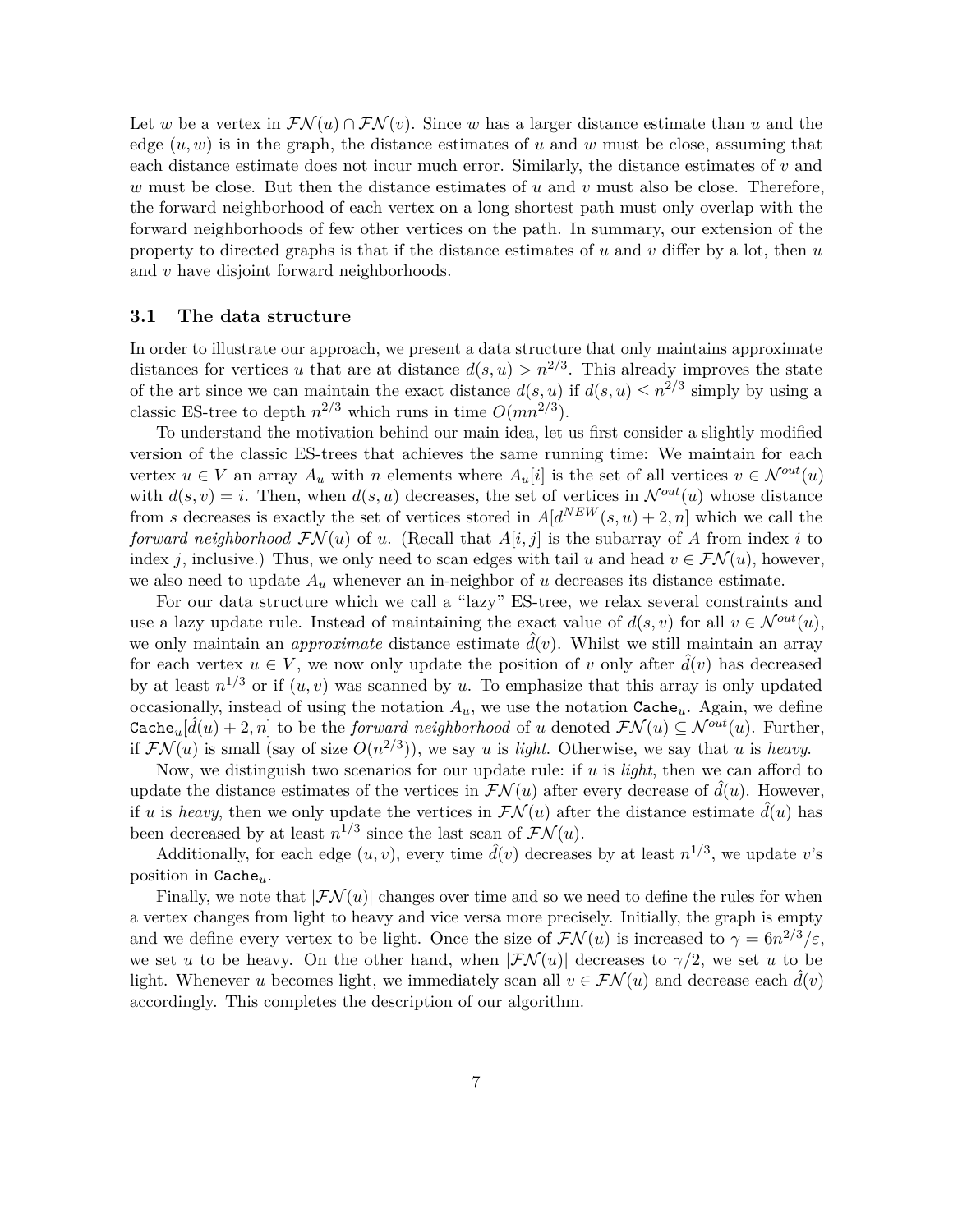## <span id="page-8-1"></span>**3.2 Running time analysis**

Let us now analyze the running time of the lazy ES-tree. For each vertex *u*, every time  $\hat{d}(u)$  decreases by  $n^{1/3}$ , we might scan *u*'s entire in- and out-neighborhoods. Since  $\hat{d}(u)$ can only decrease at most *n* times, the total running time for this part of the algorithm is  $O(nm/n^{1/3}) = O(mn^{2/3}).$ 

For every light vertex *u*, we scan  $\mathcal{FN}(u)$  every time  $\hat{d}(u)$  decreases. Since  $\hat{d}(u)$  can only decrease at most *n* times and since *u* is light, the total running time for all vertices spent for this part of the algorithm is  $O(\sum_{v \in V} n\gamma) = O(n^{2+2/3}/\varepsilon)$ .

Whenever a vertex *u* changes from heavy to light, we scan  $\mathcal{FN}(u)$ . If *u* only changes from heavy to light once per value of  $\hat{d}(u)$ , then the running time is  $O(n^{2+2/3}/\varepsilon)$  by the same argument as the previous paragraph. So, we only consider the times in which *u* toggles between being light and heavy whilst having the same value of  $d(u)$ . Since the position of vertices in Cache*<sup>u</sup>* can only decrease, the only way for *u* to become heavy while keeping the same value of  $d(u)$  is if an edge is inserted. Since  $\gamma/2$  edges must be inserted before u becomes heavy since it last became light, there were *γ/*2 edge insertions with tail *u*. Since each inserted edge is only added to a single  $\mathcal{FN}(u)$  (namely to the forward neighborhood of its tail), we can amortize the cost of scanning the  $\gamma/2$  vertices in  $\mathcal{FN}(u)$  over the  $\gamma/2$  insertions.

Combining everything, and since the classic ES-tree to depth  $n^{2/3}$  takes at most  $O(mn^{2/3})$ update time when run to depth  $n^{2/3}$ , we establish the desired running time.

#### **3.2.1 Analysis of correctness**

Let us now argue that our distance estimates are maintained with multiplicative error  $(1 + \varepsilon)$ . The idea of the argument can be roughly summarized by the following points:

- 1. the light vertices do not contribute any error,
- 2. we can bound the error contributed by pairs of heavy vertices whose forward neighborhoods overlap, and
- 3. the number of heavy vertices on any shortest path with pairwise disjoint forward neighborhoods is small.

We point out that while the main idea of allowing large error in heavy parts of the graphs is similar to [\[BC16\]](#page-32-7), we rely on an entirely new method to prove that this incurs only small total error. We start our proof by proving the following useful invariant.

<span id="page-8-0"></span>**Invariant 3.2.** *After every edge update, if*  $v \in \mathcal{FN}(u)$  *then*  $|\hat{d}(v) - \hat{d}(u)| \leq n^{1/3}$ *.* 

*Proof.* First suppose that  $\hat{d}(u) \leq \hat{d}(v)$ . Since  $\hat{d}(u)$  and  $\hat{d}(v)$  can only decrease, we wish to show that  $\hat{d}(u)$  cannot decrease by too much without  $\hat{d}(v)$  also decreasing. This is true simply because every time  $\hat{d}(u)$  decreases by at least  $n^{1/3}$ ,  $\hat{d}(v)$  is set to at most  $\hat{d}(u) + 1$ .

Now suppose that  $\hat{d}(u) > \hat{d}(v)$ . Since  $\hat{d}(u)$  and  $\hat{d}(v)$  can only decrease, we wish to show that  $\hat{d}(v)$  cannot decrease by too much while remaining in  $\mathcal{FN}(u)$ . This is true simply because every time  $\hat{d}(v)$  decreases by at least  $n^{1/3}$ , we update *v*'s position in Cache<sub>u</sub>. If  $\hat{d}(v) < \hat{d}(u) + 2$ and *v*'s position in Cache<sub>*u*</sub> is updated, then *v* leaves  $\mathcal{FN}(u)$ .  $\Box$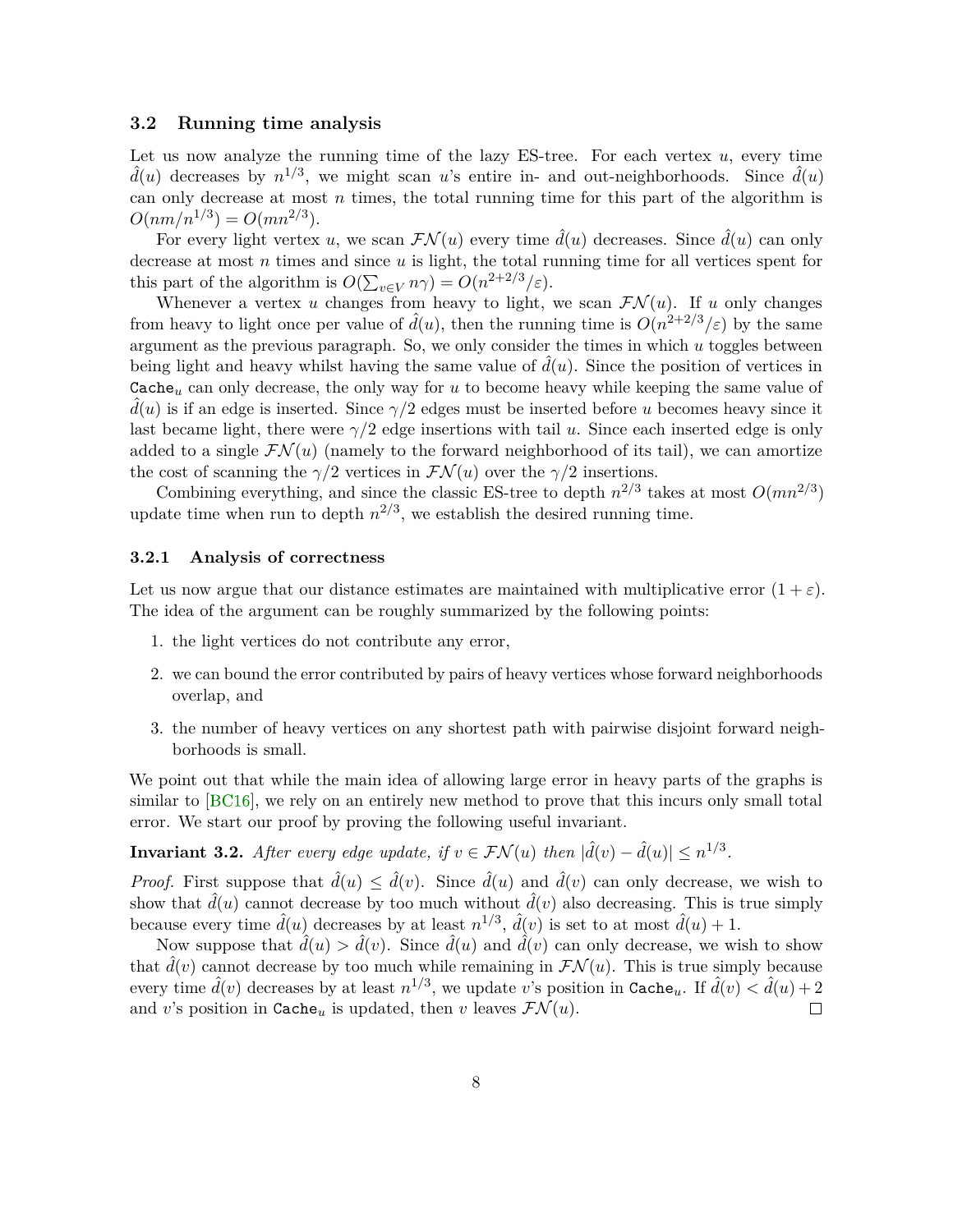Consider a shortest path  $\pi_{s,t}$  for any  $t \in V$ , at any stage of the incremental graph *G*. Let  $t_0 = s$ . Then, for all *i*, let  $s_{i+1}$  be the first heavy vertex after  $t_i$  on  $\pi_{s,t}$  and let  $t_{i+1}$  be the last vertex on *πs,t* whose forward neighborhood intersects with the forward neighborhood of *s*<sub>*i*+1</sub> (possibly  $t_{i+1} = s_{i+1}$ ). Thus, we get pairs  $(s_1, t_1), (s_2, t_2), \ldots, (s_k, t_k)$ . Additionally, let  $s_{k+1} = t$ . Since the forward neighborhoods of all  $s_i$ 's are disjoint and of size at least  $\gamma/2$  (recall that  $s_i$  is heavy), we have that there are at most  $k \leq 2n/\gamma$  pairs  $(s_i, t_i)$ .

For each *i*, let  $v_i$  be some vertex in  $\mathcal{FN}(s_i) \cap \mathcal{FN}(t_i)$ . Note that  $v_i$  exists by definition of  $t_i$ . By Invariant [3.2,](#page-8-0)  $|\hat{d}(s_i) - \hat{d}(v_i)| \leq n^{1/3}$  and  $|\hat{d}(t_i) - \hat{d}(v_i)| \leq n^{1/3}$ . Thus,  $\hat{d}(t_i) - \hat{d}(s_i) \leq 2n^{1/3}$ .

Let  $t'_i$  be the vertex on  $\pi_{s,t}$  succeeding  $t_i$  (except  $t'_0 = s$ ). If  $t'_i \in \mathcal{FN}(t_i)$  then by Invariant [3.2,](#page-8-0)  $\hat{d}(t_i') - \hat{d}(t_i) \leq n^{1/3}$ . Otherwise,  $t_i' \notin \mathcal{FN}(t_i)$  so  $\hat{d}(t_i') \leq \hat{d}(t_i) + 1$ . So regardless, we have  $\hat{d}(t'_i) - \hat{d}(t_i) \leq n^{1/3}$  and therefore, since  $\hat{d}(t_i) - \hat{d}(s_i) \leq 2n^{1/3}$ , we have  $\hat{d}(t'_i) - \hat{d}(s_i) \leq 3n^{1/3}$ .

We will show that if *u* is a light vertex and  $(u, v)$  is an edge, then  $\hat{d}(v) \leq \hat{d}(u) + 1$ . Consider the last of the following events that occurred: a) edge  $(u, v)$  was inserted, b)  $\tilde{d}(u)$ was decremented, or c)  $d(u)$  became light. In case a), the algorithm decreases  $d(v)$  to be at most  $d(u) + 1$ . In cases b) and c), the algorithm updates the distance estimate of all vertices in  $\mathcal{FN}(u)$ , so if  $\hat{d}(v) > \hat{d}(u) + 1$  then  $\hat{d}(v)$  is decreased to  $\hat{d}(u) + 1$ . Thus we have shown that  $\hat{d}(s_{i+1}) - \hat{d}(t'_i) = d(t'_i, s_{i+1}).$ 

Putting everything together,  $\pi_{s,t}$  can be partitioned into (possibly empty) path segments  $\pi_{s,t}[t'_i, s_{i+1}]$  and  $\pi_{s,t}[s_{i+1}, t'_{i+1}]$ . Observe that by definition for each path segment  $\pi_{s,t}[t'_i, s_{i+1}]$ , the vertices of all edge tails on that segment are light. Thus, by preceding arguments, we can now bound  $\hat{d}(t)$  by

$$
\hat{d}(t) \le \sum_{i=0}^k \hat{d}(s_{i+1}) - \hat{d}(t'_i) + \sum_{i=0}^{k-1} \hat{d}(t'_{i+1}) - \hat{d}(s_{i+1}) < \sum_{i=0}^k d(t'_i, s_{i+1}) + 3kn^{1/3} \le d(s, t) + n^{2/3}\varepsilon
$$

The last inequality comes from our bound on *k* and the definition of *γ*. Thus, if  $d(s, t) > n^{2/3}$ then  $\hat{d}(t) \leq (1+\varepsilon)d(s,t)$ . Otherwise,  $d(s,t) \leq n^{2/3}$  so the classic ES-tree up to depth  $n^{2/3}$ finds the exact value of *d*(*s, t*).

# $4$  An  $\tilde{O}(n^2 \log W)$  Update Time Algorithm

In this section, we describe how to improve the construction above to derive an  $\tilde{O}(n^2 \log W / \varepsilon^{2.5})$ algorithm. We first prove the theorem below which gives a  $\tilde{O}(n^2/\varepsilon)$  bound for unweighted graphs and later we note that the the data structure can handle weighted graphs using standard edge rounding techniques.

**Theorem 4.1** (Unweighted version of Theorem [1.1\)](#page-3-0)**.** *There is a deterministic algorithm that given an unweighted directed graph*  $G = (V, E)$  *subject to edge insertions, a vertex*  $s \in V$ *, and*  $\varepsilon > 0$ , maintains for every vertex *v* an estimate  $\hat{d}(v)$  such that after every update  $d(s, v) \leq$  $\hat{d}(v) \leq (1+\varepsilon)d(s,v)$ , and runs in total time  $\tilde{O}(n^2/\varepsilon)$ . A query for the approximate shortest *path from s to any vertex v can be answered in time linear in the number of edges on the path.*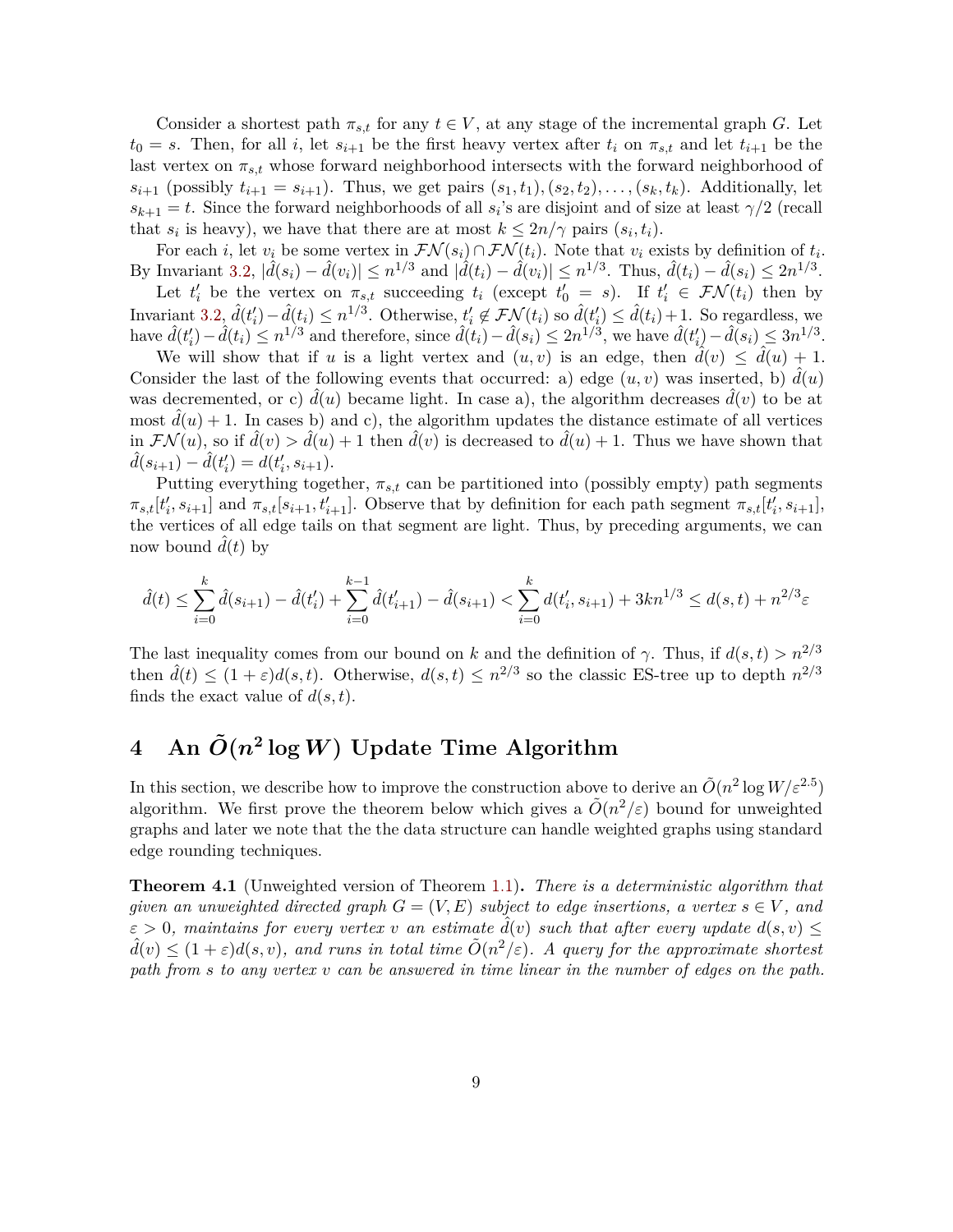We point out that our data structure for unweighted graphs is not only near-optimal for  $m \sim n^2$ , but also near-optimal in terms of  $\varepsilon$ , since a better polynomial dependency on  $\varepsilon$  would imply faster exact algorithms with  $\varepsilon \sim 1/n$ .

#### **4.1 Algorithm overview**

There are two main differences between our  $\tilde{O}(n^2/\varepsilon)$  time algorithm and our warm-up  $O(mn^{2/3}/\varepsilon)$  time algorithm from the previous section:

- 1. Recall that the warm-up algorithm consisted of 1) a classic ES-tree of bounded depth to handle small distances, and 2) a "lazy" ES-tree (of depth *n*) to handle large distances. For our  $\tilde{O}(n^2/\varepsilon)$  time algorithm we will have log *n* ES-trees of varying degrees of laziness and to varying depths where each ES-tree is suited to handle a particular range of distances. In particular, for each *i* from 0 to  $\log n - 1$ , we have one lazy ES-tree that handles distances between  $2^i$  and  $2^{i+1}$ . The ES-trees that handle larger distances can tolerate more additive error, and are thus lazier.
- 2. Recall that in the warm-up algorithm, each vertex *v* was of one of two types: light or heavy, depending the size of the forward neighborhood  $\mathcal{FN}(v)$ . For our  $\tilde{O}(n^2/\varepsilon)$  time algorithm, each vertex will be in one of Θ(log *n*) heaviness levels. Roughly speaking, a vertex has heaviness *i* in the lazy ES-tree up to depth  $\tau$  if  $|\mathcal{FN}(u)| \approx 2^i \frac{n}{\tau}$ .

Consider one of our log *n* lazy ES-trees. Let  $\tau$  be its depth and let  $\hat{d}_{\tau}(v)$  be its distance estimate for each vertex *v*. A central challenge caused by introducing log *n* heaviness levels for each lazy ES-tree is handling the event that a vertex changes heaviness level. We describe why unlike in the warm-up algorithm, handling changes in heaviness levels is not straightforward and requires careful treatment. In the warm-up algorithm, whenever a vertex *u* changes from heavy to light, we scan all  $v \in \mathcal{FN}(u)$  and decrease each  $\hat{d}(v)$  accordingly. Then, in the analysis of the warm-up algorithm, we argued that if *u* only changes from heavy to light once per value of  $d(u)$ , we get the desired running time. Now that we have many heaviness levels and we are aiming for a running time of  $\tilde{O}(n^2/\varepsilon)$ , we can no longer allow each vertex to change heaviness level every time we decrement  $\hat{d}_{\tau}(u)$ . In particular, suppose we are analyzing a lazy ES-tree up to depth *D*. Suppose for each vertex *u*, every time we decrement  $\hat{d}_{\tau}(u)$ , we change *u*'s heaviness level and scan  $\mathcal{FN}(u)$  as a result. Then since  $|\mathcal{FN}(u)|$  could be  $\Omega(n)$ , the final running time would be  $\Omega(n^2D)$ , which is too large. Thus, unlike in the warm-up algorithm, we require that the heaviness of each vertex does not change too often.

Without further modification of the algorithm, the heaviness level of a vertex *u* can change a number of times in succession. Suppose each index of  $\text{Cache}_u$  from index  $\tilde{d}_{\tau}(u) - \log n + 2$  to index  $\hat{d}_{\tau}(u) + 1$  contains many vertices such that each of the next log *n* times we decrement  $\hat{d}_{\tau}(u)$ ,  $\mathcal{FN}(u)$  increases by enough that *u* increases heaviness level upon each decrement of  $d_{\tau}(u)$ . We would like to forbid *u* from changing heaviness levels so frequently. To address this issue, we *change the definition* of the forward neighborhood  $\mathcal{FN}(u)$ .

In particular, if Cache*<sup>u</sup>* contains many vertices in the set of indices that closely precede Cache<sub>u</sub> $[\hat{d}_{\tau}(u)]$ , we *preemptively* add these vertices to  $\mathcal{FN}(u)$ . In the above example, instead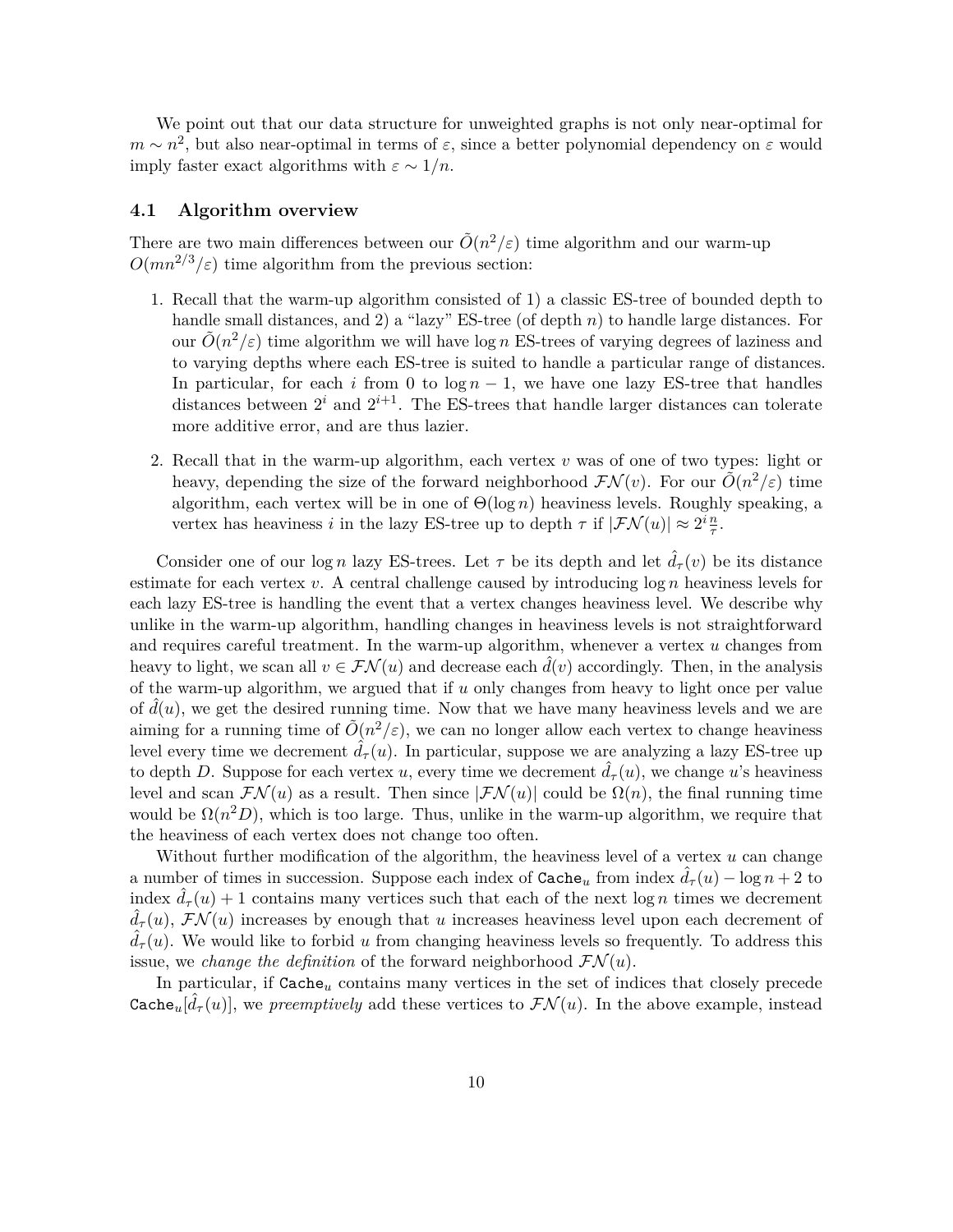of increasing the heaviness of *u* for every single decrement of  $\hat{d}_{\tau}(u)$ , we would preemptively increase the heaviness of *u* by a lot to avoid increasing its heaviness again in the near future. Roughly speaking, vertex *u* has heaviness  $h(u)$  if  $h(u)$  is the maximum value such that there are  $\sim \frac{2^{h(u)}n}{\tau}$ *τ* vertices in Cache*u*[ ˆ*d<sup>τ</sup>* (*u*) − 2 *h*(*u*) *, τ* ]. (Note that this definition of heaviness is an oversimplification for the sake of clarity.)

Like in the warm-up algorithm, the heaviness level of a vertex *u* determines how often we scan  $\mathcal{FN}(u)$ . If a vertex *u* has heaviness  $h(u)$ , this means that we scan  $\mathcal{FN}(u)$  whenever the value of  $\hat{d}_{\tau}(u)$  becomes a multiple of  $2^{h(u)}$ .

In summary, when we decrement  $\hat{d}_{\tau}(u)$ , the algorithm does roughly the following:

- If the value of  $\hat{d}_{\tau}(u)$  is a multiple of  $2^{h(u)}$ , scan all  $v \in \mathcal{FN}(u)$  and decrement  $\hat{d}_{\tau}(v)$  if necessary.
- If the value of  $\hat{d}_{\tau}(u)$  is a multiple of  $2^{h(u)}$ , increase the heaviness of *u* if necessary.
- Regardless of the value of  $\hat{d}_{\tau}(u)$ , check if *u* has left the forward neighborhood of any other vertex *w*, and if so, decrease the heaviness of *w* if necessary.

### **4.2 The Data Structure**

For each number  $\tau$  between 1 and *n* such that  $\tau$  is a power of 2, we maintain a "lazy ES-tree" data structure  $\mathcal{E}_{\tau}$ . The guarantee of the data structure  $\mathcal{E}_{\tau}$  is that for each vertex  $v \in V$  with  $d(s, v) \in [\tau, 2\tau)$ , the estimate  $\hat{d}_{\tau}(v)$  maintained by  $\mathcal{E}_{\tau}$  satisfies  $d(s, v) \leq \hat{d}_{\tau}(v) \leq (1 + \varepsilon)d(s, v)$ . Let  $\tau_{max} = 2\tau(1+\varepsilon)$ . Since  $\mathcal{E}_{\tau}$  does not need to provide a  $(1+\varepsilon)$ -approximation for distances  $d(s, v) > 2\tau$ , the largest distance estimate maintained by  $\mathcal{E}_{\tau}$  is at most  $\tau_{max}$ . We use the distance estimate  $\tau_{max} + 1$  for all vertices that do not have distance estimate at most  $\tau_{max}$ . For all  $u \in V$ , the final distance estimate  $d(u)$  is the minimum distance estimate  $d_{\tau}(u)$  over all data structures  $\mathcal{E}_{\tau}$ , treating each  $\tau_{max} + 1$  as  $\infty$ .

**Definitions.** We begin by making precise the definitions and notation from the algorithm overview section. For each data structure  $\mathcal{E}_{\tau}$  and for each vertex  $u \in V$  we define the following:

- $\hat{d}_{\tau}(u)$  is the distance estimate maintained by the data structure  $\mathcal{E}_{\tau}$ .
- Cache<sub>u</sub> is an array of  $\tau_{max}$  lists of vertices whose purpose is to store (possibly outdated) information about  $\hat{d}_{\tau}(v)$  for all  $v \in \mathcal{N}_{out}(u)$ . Every time we update the position of a vertex  $v \in \mathcal{N}_{out}(u)$  in  $\mathtt{Cache}_u$ , we move  $v$  to  $\mathtt{Cache}_u[\hat{d}_{\tau}(v)]$ .
- *h*(*u*) is the *heaviness* of *u*. Intuitively, if *u* has large heaviness, this means that *u* has a large *forward neighborhood* (defined later) and that we scan *u*'s forward neighborhood infrequently.
- CacheIndex $(u) = [\hat{d}_{\tau}(u) 1]_{2^{h(u)}}$ . (Recall that  $\lfloor x \rfloor_y$  is the largest multiple of *y* that is at most  $x$ .) The purpose of  $\texttt{CacheIndex}(u)$  is to define the forward neighborhood of  $u$ , which we do next.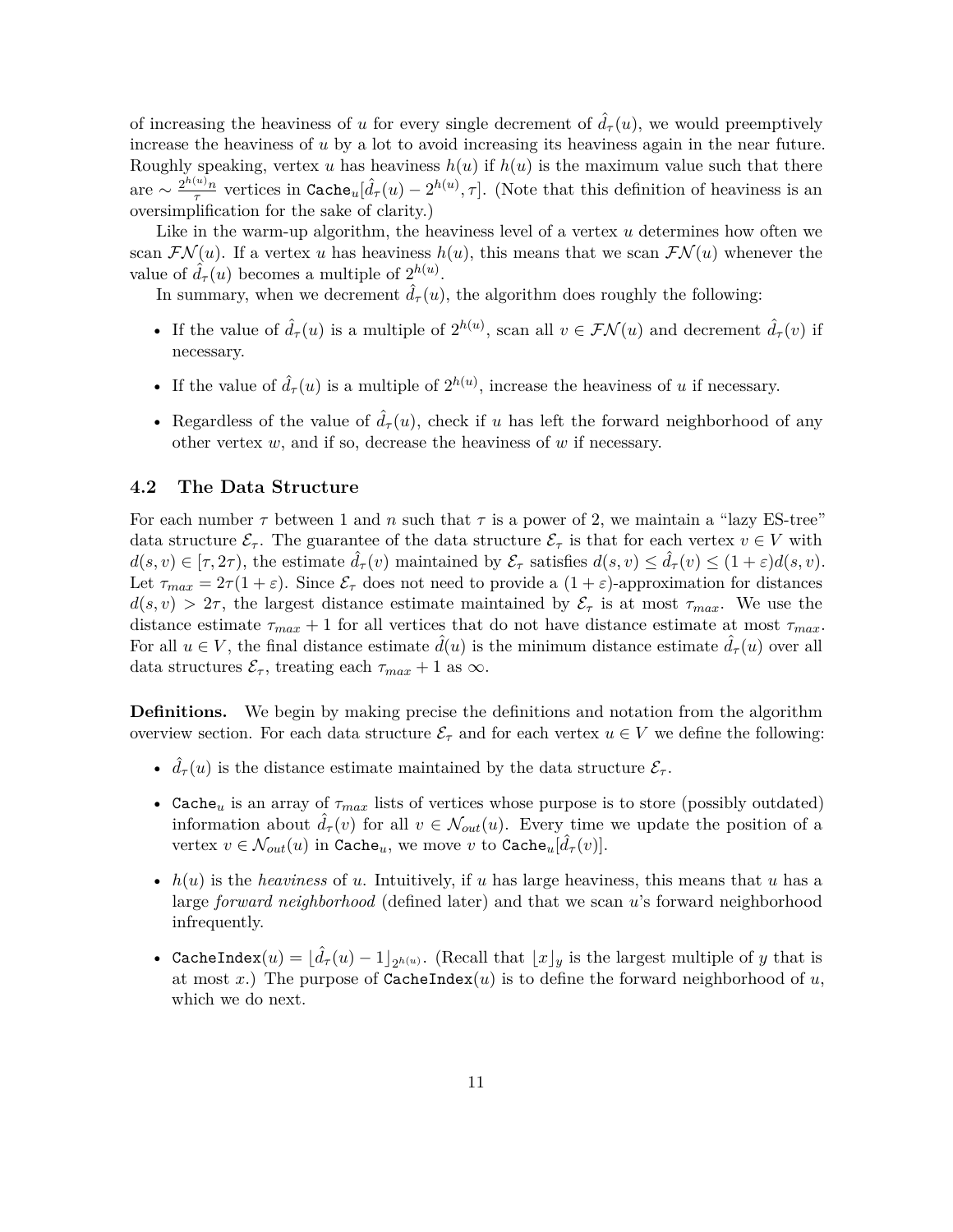- The *forward neighborhood* of *u*, denoted  $\mathcal{FN}(u)$  is defined as the the set of vertices in Cache<sub>u</sub>[CacheIndex(*u*)*,*  $\tau_{max}$ ]. Note that  $\mathcal{FN}(u)$  is defined differently from the warm-up algorithm due to reasons described in the algorithm overview section.
- Expire*<sup>u</sup>* is an array of *τmax* lists of vertices whose purpose is to ensure that *u* leaves  $\mathcal{FN}(v)$  once  $\hat{d}_{\tau}(u)$  becomes less than  $\texttt{CacheIndex}(v)$ . In particular,  $v \in \texttt{Expire}_u[i]$  if  $u \in \mathcal{FN}(v)$  and CacheIndex $(v) = i$ .
- We also define CacheIndex with a second parameter, which will be useful for calculating the heaviness of vertices. Let  $\text{CacheIndex}(v, 2^i) = [\hat{d}_{\tau}(v) - 1]_{2^i}$ . Note that  $\mathtt{CacheIndex}(u, 2^{h(u)})$  is the same as  $\mathtt{CacheIndex}(u).$

**Initialization.** We assume without loss of generality that the initial graph is the empty graph. To initialize each  $\mathcal{E}_{\tau}$ , we initialize  $d_{\tau}(s)$  to 0, and for each  $u \in V \setminus \{s\}$ , we initialize  $d_{\tau}(u)$  to  $\tau_{max} + 1$ . Additionally, for each  $u \in V \setminus \{s\}$  we initialize the heaviness  $h(u)$  to 0, and we initialize the arrays  $\text{Cache}_u$  and  $\text{Expire}_u$  by setting each of the  $\tau_{max} + 1$  fields in each array to an empty list.

**The edge update algorithm.** The pseudocode for the edge update algorithm is given in Algorithm [1.](#page-13-0) We also outline the algorithm in words.

The procedure  $\text{INSENTEDGE}(u, v)$  begins by updating  $\texttt{Cache}_u$  and  $\texttt{Expire}_v$  to reflect the new edge. Then, it calls INCREASEHEAVINESS $(u)$  to check whether the heaviness of  $u$  needs to increase due to the newly inserted edge. Then, it initializes a set *H* storing edges.

Initially *H* contains only the edge  $(u, v)$ . The purpose of *H* is to store edges  $(x, y)$  after the distance estimate  $d_{\tau}(x)$  has changed. We then extract one edge at a time and check whether the decrease in *x*'s distance estimate also translates to a decrease of *y*'s distance estimate by checking whether  $\hat{d}_{\tau}(y) > \hat{d}_{\tau}(x) + 1$ . If so, then  $\hat{d}_{\tau}(y)$  can be decremented and we keep the edge in *H*. Otherwise, we learned that  $(x, y)$  cannot be used to decrease  $\hat{d}_{\tau}(y)$  and we remove  $(x, y)$  from *H*. We point out that in our implementation a decrease of  $\Delta$  is handled in the form of  $\Delta$  decrements where the edge is extracted from  $H \Delta + 1$  times until it is removed from *H*.

The procedure DECREMENT $(u, v)$  begins by decrementing  $\hat{d}_{\tau}(v)$ . Then, it checks whether  $\hat{d}_{\tau}(v)$  is a multiple of  $2^{h(v)}$ . If so, it calls INCREASEHEAVINESS(*v*) to check whether the recent decrements of  $\hat{d}_{\tau}(v)$  have caused  $\mathcal{FN}(v)$  to increase by enough that the heaviness  $h(v)$  has increased. Also, if  $\hat{d}_{\tau}(v)$  is a multiple of  $2^{h(v)}$ , CacheIndex(*v*) and thus  $\mathcal{FN}(v)$  have changed. Thus, we scan each vertex  $w \in \mathcal{FN}(v)$  and update the position of w in Cache<sub>v</sub>. Then, we insert for each such vertex  $w \in \mathcal{FN}(v)$  the edge  $(v, w)$  into H which has the eventual effect of decreasing  $\hat{d}_{\tau}(w)$  to value at most  $\hat{d}_{\tau}(v) + 1$ . Since we perform these actions every  $2^{h(u)}$ decrements of  $\hat{d}_{\tau}(v)$ , as we show later, we incur roughly  $2^{h(u)}$  additive error on each out-going edge of *v*.

Additionally, the procedure  $DECREMENT(u, v)$  checks whether decrementing  $d_{\tau}(v)$  has caused *v* to expire from any of the forward neighborhoods that contain *v*. The vertices whose forward neighborhood *v* needs to leave are stored in  $\text{Expire}_v[\hat{d}_{\tau}(v) + 1]$ . For each  $w \in \text{Expire}_v[\hat{d}_{\tau}(v) + 1],$  we update *v*'s position in Cache<sub>*w*</sub> which causes *v* to leave  $\mathcal{FN}(w)$ .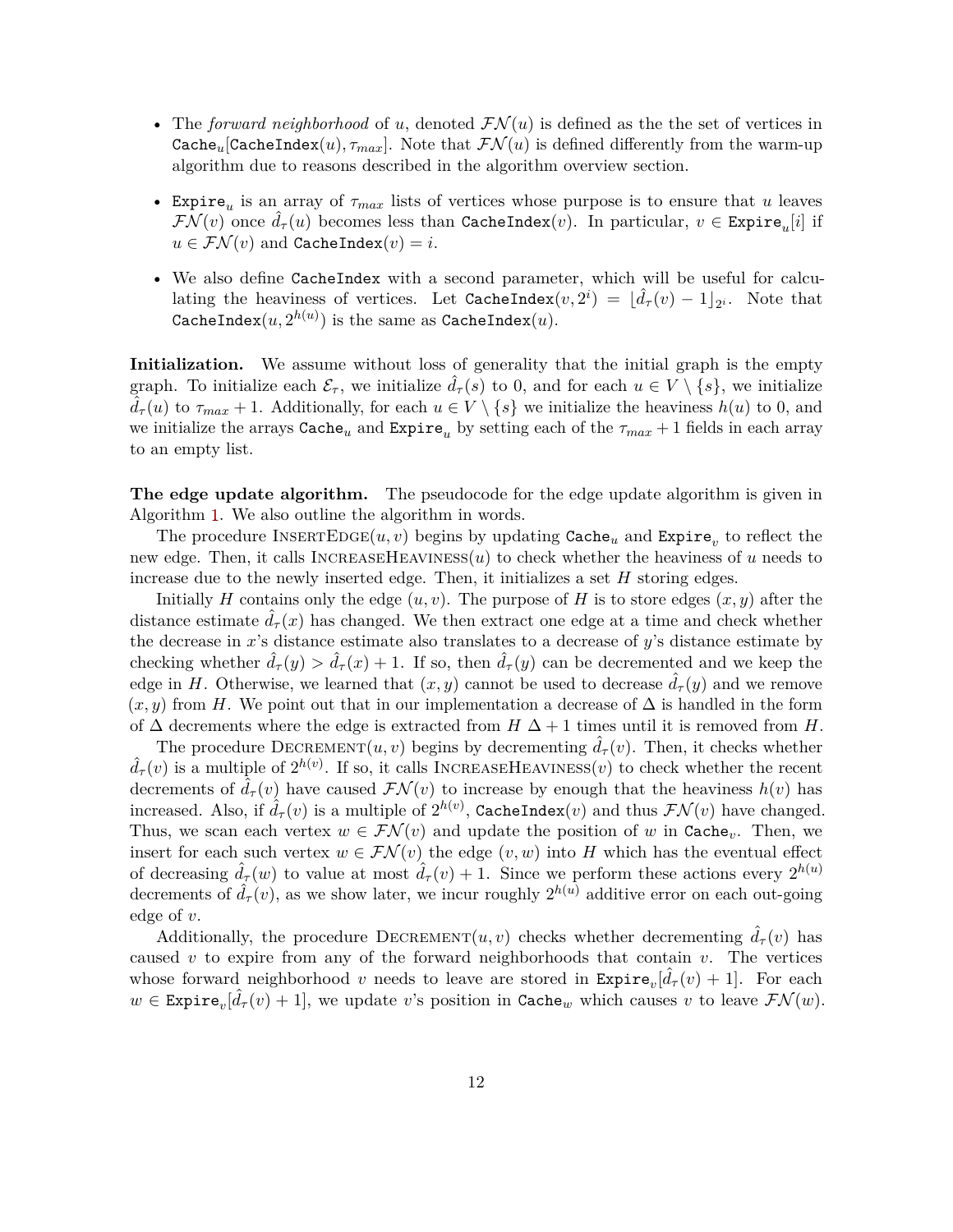<span id="page-13-21"></span><span id="page-13-20"></span><span id="page-13-19"></span><span id="page-13-18"></span><span id="page-13-17"></span><span id="page-13-16"></span><span id="page-13-15"></span><span id="page-13-14"></span><span id="page-13-13"></span><span id="page-13-12"></span><span id="page-13-11"></span><span id="page-13-10"></span><span id="page-13-9"></span><span id="page-13-8"></span><span id="page-13-7"></span><span id="page-13-6"></span><span id="page-13-5"></span><span id="page-13-4"></span><span id="page-13-3"></span><span id="page-13-2"></span><span id="page-13-1"></span><span id="page-13-0"></span>**Algorithm 1:** Algorithm for handling edge updates. **Procedure**  $INSERTEDGE(u, v)$   $\left[ \begin{array}{c} \text{Add } v \text{ to } \texttt{Cache}_u[\hat{d}_{\tau}(v)] \end{array} \right]$  **if**  $\hat{d}_{\tau}(v) \geq$  CacheIndex(*u*) **then**  $\begin{bmatrix} 4 & | & \end{bmatrix}$   $\begin{bmatrix} \text{Add } u \text{ to Expire}_v[\text{CacheIndex}(u)] \end{bmatrix}$  IncreaseHeaviness(*u*) **if**  $\hat{d}_{\tau}(v) > \hat{d}_{\tau}(u) + 1$  **then**  | Let *H* be a set storing edges  $(x, y)$  *H.INSERT* $(u, v)$   $\vert \quad \vert$  while  $H \neq \emptyset$  do  $\vert$   $\vert$  Let tuple  $(x, y)$  be any tuple in *H* **if**  $\hat{d}_{\tau}(y) > \hat{d}_{\tau}(x) + 1$  then 12 | | | DECREMENT $(x, y)$ **<sup>13</sup> else** 14 | | | *H.REMOVE* $(x, y)$  **Procedure**  $DECREMENT(u, v)$   $\hat{d}_{\tau}(v) = \hat{d}_{\tau}(v) - 1$  **if**  $\hat{d}_{\tau}(v)$  is a multiple of  $2^{h(v)}$  **then**  IncreaseHeaviness(*v*) **foreach**  $w \in \mathcal{FN}(v)$  **do**  $\begin{bmatrix} \cos \theta \end{bmatrix}$   $\begin{bmatrix} \sin \theta \end{bmatrix}$  Move *w* to  $\mathtt{Cache}_v[\hat{d}_{\tau}(w)]$   $\vert$  Move *v* to Expire<sub>*w*</sub>[CacheIndex(*v*)] **H.INSERT** $(v, w)$  $\textbf{23} \quad \textbf{for each} \,\, w \in \texttt{Explore}_v[\hat{d}_{\tau}(v)+1] \,\, \textbf{do}$   $\left| \quad \right|$  Move *v* to Cache<sub>*w*</sub>[ $\hat{d}_{\tau}(v)$ ] Remove *w* from Expire<sub>*v*</sub> DECREASEHEAVINESS $(w)$  **Procedure** IncreaseHeaviness(*u*)  $28 \mid i' \leftarrow \argmax_{i \in \mathbb{N}}\{| \texttt{Cache}_u[\texttt{CacheIndex}(u,2^i), \tau_{max}]| \geq (2^i-1)\frac{12n\log n}{\varepsilon\tau} \}$  $\textbf{29}$  **if**  $i' > h(u)$  **then**  $\textbf{30} \quad | \quad | \quad \textbf{for each} \; v \in \texttt{Cache}_u[\texttt{CacheIndex}(u,2^{i'}), \tau_{max}] \; \textbf{do}$   $\left| \begin{array}{c} \end{array} \right|$  Move *v* to Cache<sub>*u*</sub>[ $\hat{d}_{\tau}(v)$ ]  $\vert$   $\vert$  Remove *u* from Expire<sub>*v*</sub> *h*(*u*) ← arg max*i*≤*<sup>i</sup>* <sup>0</sup>{|Cache*u*[CacheIndex(*u,* 2 *i* )*, τmax*]| ≥ (2*<sup>i</sup>* − 1) <sup>6</sup>*<sup>n</sup>* log *<sup>n</sup> ετ* } **for each**  $v \in \mathcal{FN}(u)$  **do**  $\begin{array}{|c|c|} \hline \texttt{35} & & \end{array} \begin{array}{|c|c|} \hline \texttt{Add }u\text{ to Expire}_v[\texttt{CacheIndex}(u)] \hline \end{array}$  **Procedure** DecreaseHeaviness(*u*)  $37 \mid i' \leftarrow \argmax_{i \in \mathbb{N}}\{| \texttt{Cache}_u[\texttt{CacheIndex}(u,2^i), \tau_{max}]| \geq (2^i-1) \frac{6 n \log n}{\varepsilon\tau} \}$  $\textbf{38}$  **if**  $i' < h(u) \textbf{ then}$  **foreach**  $v \in \mathcal{FN}(u)$  **do**  $\begin{array}{|c|c|c|}\n\hline\n\text{40} & \text{if } \text{Move } v \text{ to } \texttt{Cache}_u[\hat{d}_{\tau}(v)]\n\hline\n\end{array}$   $\vert$  Remove *u* from Expire<sub>*v*</sub>  $h(u) \leftarrow \argmax_{i \in \mathbb{N}} \{| \texttt{Cache}_u[\texttt{CacheIndex}(u,2^i), \tau_{max}]| \geq (2^i-1) \frac{6 n \log n}{\varepsilon \tau} \}$  **foreach**  $v \in \mathcal{FN}(u)$  **do**  $\begin{array}{|c|c|} \hline \textbf{44} & & \end{array} \begin{array}{|c|c|} \hline \textbf{44} & \textbf{45} & \textbf{0.04} \end{array} \begin{array}{|c|c|} \hline \textbf{45} & \textbf{0.04} & \textbf{0.04} \end{array} \begin{array}{|c|c|c|} \hline \textbf{46} & \textbf{0.04} & \textbf{0.04} & \textbf{0.04} \end{array}$ 45 |  $H.\text{INSERT}(u, v)$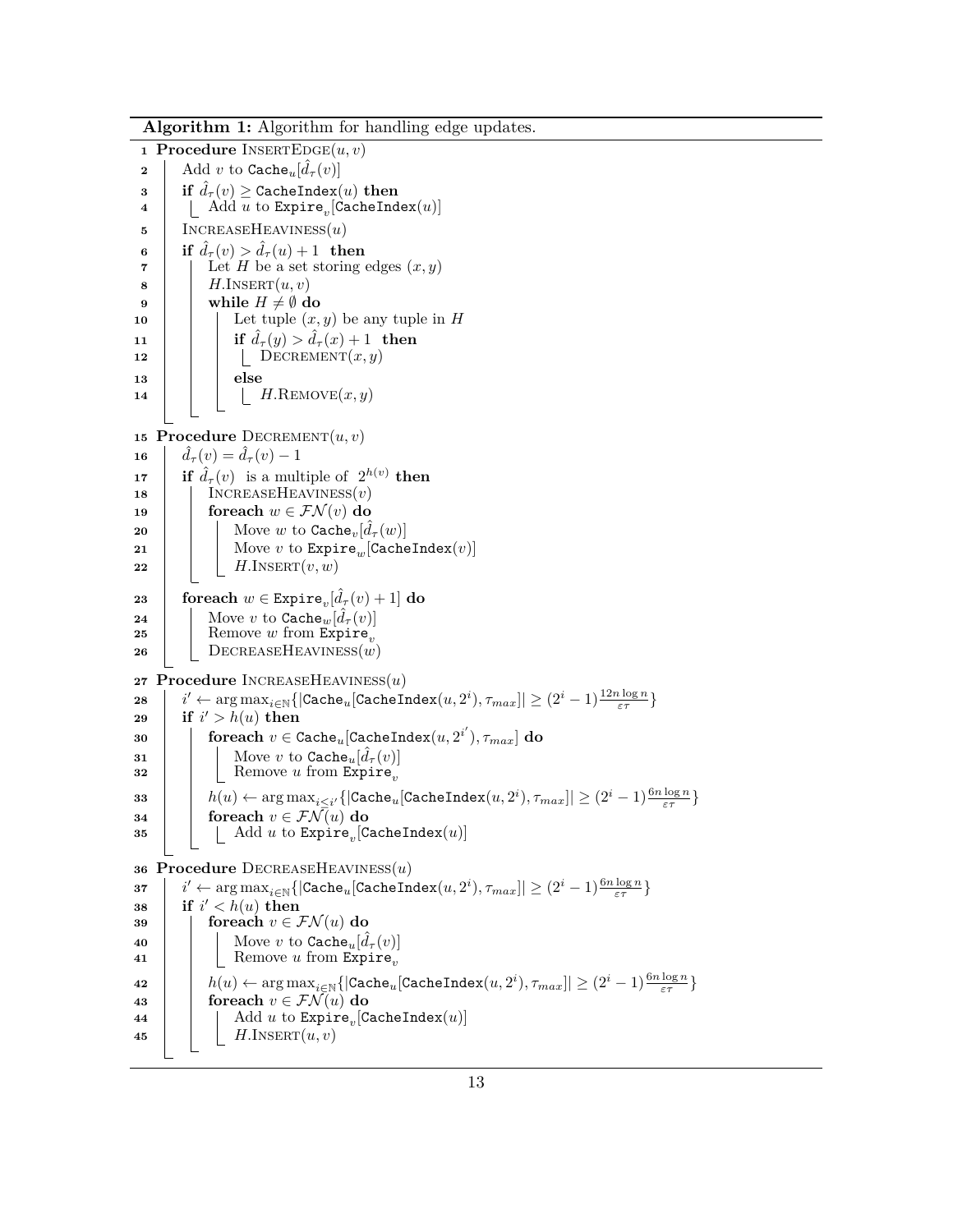Then, we call DECREASEHEAVINESS(*u*) to check whether removing *v* from  $\mathcal{FN}(w)$  has caused the heaviness of *w* to decrease.

The procedures IncreaseHeaviness(*u*) and DecreaseHeaviness(*u*) are similar. We first describe DECREASEHEAVINESS $(u)$ . On line [42](#page-13-1) in DECREASEHEAVINESS $(u)$ ,  $h(u)$  is set to  $\max_{i\in\mathbb{N}}\{|{\tt Cache}_u[{\tt CacheIndex}(u,2^i), \tau_{max}]|\geq (2^i-1)\frac{6n\log n}{\varepsilon\tau}\}.$  We note that  ${\tt Cache}_u$  may contain out-of-date information when  $DECREASEHEAVINES(u)$  is called, however, we wish to update  $h(u)$  based on up-to-date information. Thus, before line [42,](#page-13-1) we update  $\texttt{Cache}_u$ . However, we do not have time to update *every* index of Cache*u*, so instead we only update the relevant indices. To do so, it suffices to first calculate the value  $i'$ , which is the expression for  $h(u)$  but using the out-of-date version of  $\mathtt{Cache}_u$ , and then scan all  $v\in \mathtt{Cache}_u[\mathtt{CacheIndex}(u,2^{i'}), \tau_{max}],$ updating the position of each such *v* in Cache*u*.

Recall that a smaller value of  $h(u)$  means that we scan  $\mathcal{FN}(u)$  more often. Thus, after we decrease  $h(u)$  in DECREASEHEAVINESS(*u*), the vertices  $v \in \mathcal{FN}(u)$  might not have been scanned recently enough according to the new value of  $h(u)$ . Thus, to conclude the procedure DECREASEHEAVINESS(*u*), we scan each  $v \in \mathcal{FN}(u)$  and add  $(u, v)$  to the set *H* so that DECREMENT $(u, v)$  is called later.

The main difference between  $\text{INCREASEHEAVINES}(u)$  and  $\text{DECREASEHEAVINES}(u)$  is that the constants in the expressions for calculating  $i'$  and  $h(u)$  are different from each other, which ensures that *u* does not change heaviness levels too often. Additionally, the last step of DECREASEHEAVINESS $(u)$  where we insert into H is not necessary for INCREASEHEAVINESS $(u)$ .

### **4.3 Analysis of correctness**

For each vertex *t*, the algorithm obtains the distance estimate  $\hat{d}(t)$  by taking the minimum  $\hat{d}_{\tau}(t)$  over all  $\tau$  (excluding when  $\hat{d}_{\tau}(t) = \tau_{max}+1$ ). The goal of this section, is to prove that

$$
d(s,t) \le \hat{d}(t) \le (1+\varepsilon)d(s,t)
$$

for  $d(s, t) \in [\tau, 2\tau]$ . We prove this statement in two steps starting by giving a lower bound on  $\ddot{d}(t)$ .

**Lemma 4.2.** At all times, for all  $\tau$ , for any  $t \in V$ , we have  $d(s,t) \leq \hat{d}_{\tau}(t)$ .

*Proof.* It suffices to show that we only decrement  $\hat{d}_{\tau}(v)$  if *v* has an in-coming edge from a vertex with distance estimate more than 1 below  $\overline{d}_{\tau}(v)$ . We only invoke the procedure DECREMENT $(u, v)$  from line [12,](#page-13-2) and we invoke it under the condition that  $(u, v)$  is an edge and  $d_{\tau}(v) > d_{\tau}(u) + 1$ . Therefore after running DECREMENT $(u, v)$  we still have  $\hat{d}_{\tau}(v) \geq \hat{d}_{\tau}(u) + 1$ .  $\Box$ 

Let us next prove a small, but helpful lemma.

<span id="page-14-0"></span>**Lemma 4.3.** For all vertices  $u, v \in V$ , the index of  $\text{Cache}_u$  containing v can only decrease *over time.*

*Proof.* Whenever we insert *v* into to Cache<sub>*u*</sub> or move *v* to a new index in Cache<sub>*u*</sub>, *v* is placed in Cache<sub>*u*</sub>[ $\hat{d}_{\tau}(v)$ ]. Since  $\hat{d}_{\tau}(v)$  is monotonically decreasing over time, the lemma follows.  $\Box$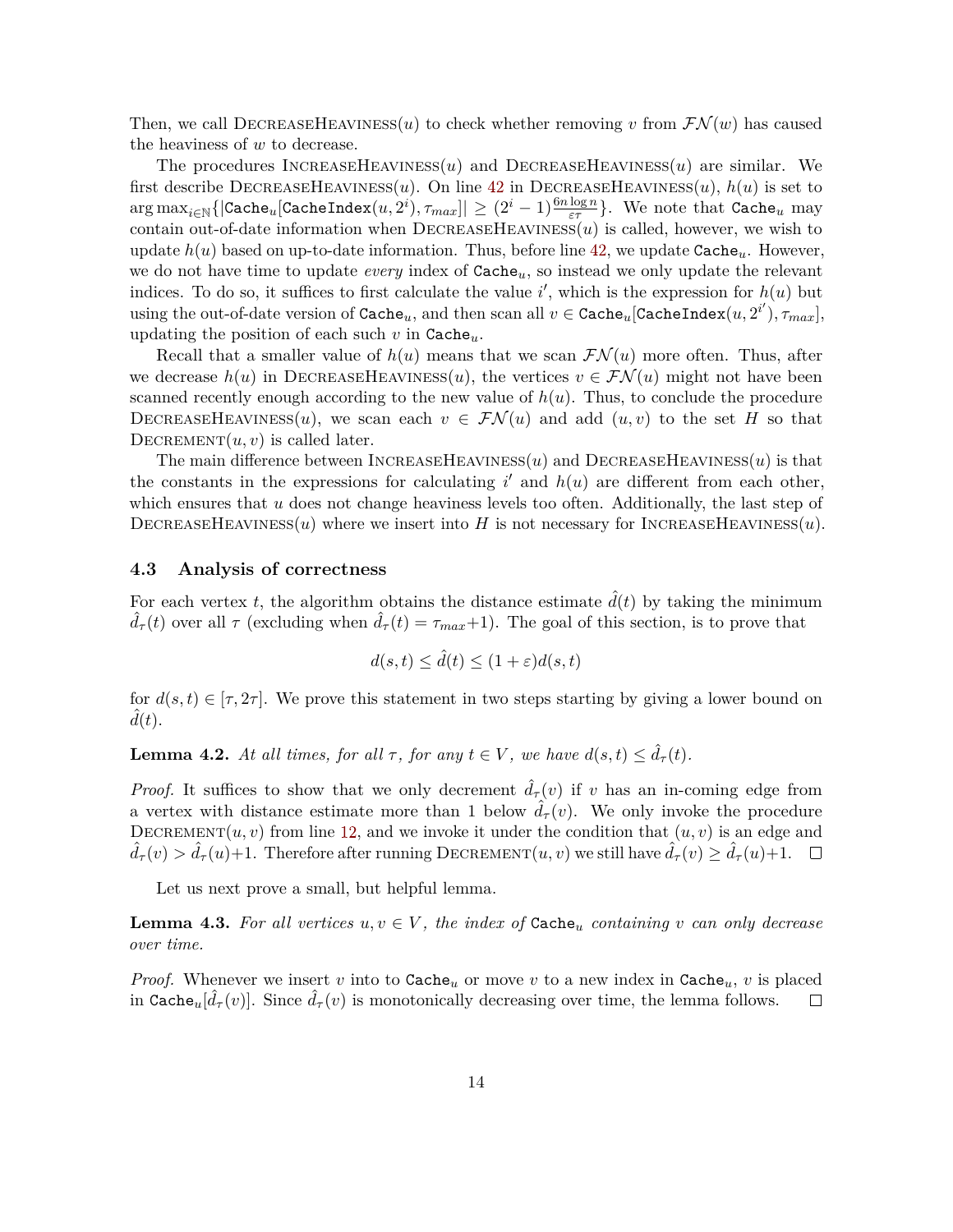Now, before giving an upper bound on the stretch of the distance estimate, we prove the following invariant which is analogous to Invariant [3.2](#page-8-0) from the warm-up algorithm.

<span id="page-15-0"></span>**Invariant 4.4.** For all  $u, v \in V$ , after processing each edge update, if  $v \in \mathcal{FN}(u)$  then  $|\hat{d}_{\tau}(v) - \hat{d}_{\tau}(u)| \leq 2^{h(u)}$ .

*Proof.* We first note that the invariant is initially satisfied since  $\mathcal{FN}(u)$  is initially empty. First we prove that there is no  $v \in \mathcal{FN}(u)$  with  $\hat{d}_{\tau}(u) - \hat{d}_{\tau}(v) > 2^{h(u)}$ . We first note that if  $v\in \texttt{Cache}_u[\hat{d}_{\tau}(v)],$  then this inequality holds simply from the definitions of  $\mathcal{FN}$  and <code>CacheIndex.</code> Thus, it suffices to show that if an event occurs that could potentially cause the inequality to be violated, then we have  $v \in \texttt{Cache}_u[\hat{d}_{\tau}(v)]$ . We point out that the inequality could only be violated due to three events:

- 1.  $v \in \mathcal{FN}(u)$  and  $\hat{d}_{\tau}(v)$  decreases: We observe that when  $\hat{d}_{\tau}(v)$  decrements, we iterate through each vertex  $w \in \text{Expire}_v[\hat{d}_\tau(v) + 1]$  (line [23\)](#page-13-3). Since we update  $\text{Expire}_v$  immediately after *v* is moved in Cache<sub>*u*</sub>, we have that if  $\hat{d}_{\tau}(v) =$  CacheIndex $(u) - 1$  then  $u \in \texttt{Expire}_v[\hat{d}_{\tau}(v) + 1]$ . Thus, if  $\hat{d}_{\tau}(v)$  decrements to CacheIndex $(u) - 1$ , then the loop on line [23](#page-13-3) moves *v* to Cache<sub>*u*</sub>[ $\hat{d}_{\tau}(v)$ ].
- 2.  $h(u)$  decreases: We note that only the procedure DECREASEHEAVINESS $(u)$  can decrease  $h(u)$ . (In particular,  $h(u)$  cannot decrease in INCREASEHEAVINESS(*u*) by Lemma [4.5.](#page-16-0)) In DECREASEHEAVINESS $(u)$ , *i*' and  $h(u)$  are each set to the expression

$$
\argmax_{i \in \mathbb{N}}\{| \texttt{Cache}_u[\texttt{CacheIndex}(u,2^i), \tau_{max}]| \geq (2^i-1) \frac{6 n \log n }{\varepsilon\tau}\}
$$

on lines [37](#page-13-4) and [42,](#page-13-1) respectively. Between these two lines,  $\hat{d}_{\tau}(u)$  remains fixed, and thus CacheIndex $(u, 2^i)$  also remains fixed for all *i*. Between the lines [37](#page-13-4) and [42,](#page-13-1) we  $\text{move each vertex } y \text{ in } \texttt{Cache}_u[\texttt{CacheIndex}(u, 2^{i'}), \tau_{max}] \text{ to } \texttt{Cache}_u[\hat{d}_{\tau}(y)]. \text{ By Lemma}$ [4.3](#page-14-0) this can only decrease the indices of vertices in Cache*<sup>u</sup>* and therefore the size of Cache<sub>u</sub>[CacheIndex $(u, 2^{i'})$ ,  $\tau_{max}$ ] can only decrease. Thus, when we pick the new  $h(u)$ , it satisfies  $h(u) \leq i'$ . It follows that each vertex  $y \in \mathcal{FN}(u)$  has been moved to  $\texttt{Cache}_u[\hat{d}_{\tau}(y)].$ 

3. *v* is added to  $\mathcal{FN}(u)$ : A vertex *v* can be added to  $\mathcal{FN}(u)$  if either the edge  $(u, v)$  is inserted, the distance  $\hat{d}_{\tau}(u)$  decreases to a multiple of  $2^{h(u)}$ , or  $h(u)$  increases. If the edge  $(u, v)$  is inserted then *v* is added to Cache<sub>*u*</sub>[ $\hat{d}_{\tau}(v)$ ] on line [2.](#page-13-5) If  $\hat{d}_{\tau}(u)$  decreases to a multiple of  $2^{h(u)}$  then in the loop on line [19,](#page-13-6) if  $y \in \mathcal{FN}(u)$  then *y* is moved to  $\text{Cache}_u[\hat{d}_{\tau}(y)]$ . It remains to argue about the last case, where  $h(u)$  is increased: we observe that in procedure INCREASEHEAVINESS $(u)$ , we first pick a new potential heaviness *i*' on line [28](#page-13-7) and then scan all vertices in  $\texttt{Cache}_u[\texttt{CacheIndex}(u, 2^{i'}), \tau_{max}],$  moving each vertex  $y$  to Cache<sub>*u*</sub>[ $\hat{d}_{\tau}(y)$ ]. Then, we take the new value  $h(u) \leq i'$  in line [33](#page-13-8) and since we choose  $h(u)$ among values smaller than *i*', each vertex  $y \in \mathcal{FN}(u)$  has been moved to  $\text{Cache}_u[\hat{d}_{\tau}(y)]$ .

It remains to prove that there is no  $v \in \mathcal{FN}(u)$  with  $\hat{d}_{\tau}(v) - \hat{d}_{\tau}(u) > 2^{h(u)}$ . Again, we point out that the inequality could only be violated due to three events: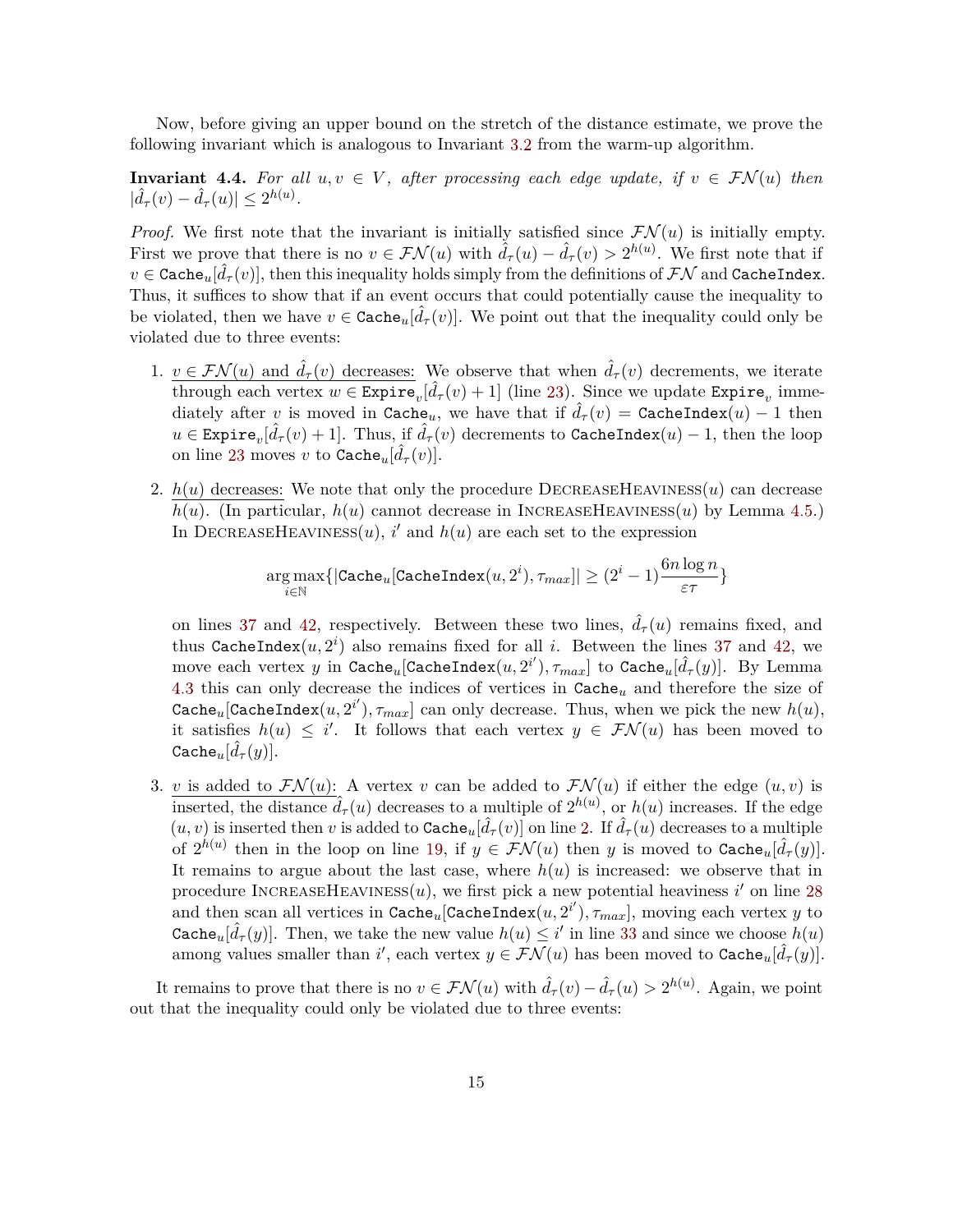- 1.  $h(u)$  decreases: Again, only the procedure DECREASEHEAVINESS $(u)$  can decrease  $h(u)$ . In line [45](#page-13-9) in DECREASEHEAVINESS(*u*), for every vertex  $v \in \mathcal{FN}(u)$  that could potentially have its distance estimate decreased,  $(u, v)$  is inserted into the set  $H$ , which has the eventual effect that  $\hat{d}_{\tau}(v) \leq \hat{d}_{\tau}(u) + 1$ , once *H* is empty.
- 2.  $\hat{d}_{\tau}(u)$  is decremented: Let  $h^{NEW}(u)$  be the value of  $h(u)$  at the point in time when we have just decremented  $\hat{d}_{\tau}(u)$ . Let  $\ell$  be the smallest multiple of  $2^{h^{NEW}(u)}$  that is at least  $\hat{d}_{\tau}(u)$ . Let  $h_{\ell}(u)$  be the value of  $h(u)$  at the point in time when  $\hat{d}_{\tau}(u)$  was decremented to *l*. We note that if  $h_{\ell}(u) \leq h^{NEW}(u)$  then  $\ell$  is a multiple of  $2^{h_{\ell}(u)}$ . Thus, when  $\hat{d}_{\tau}(u)$  was decremented to  $\ell$ , if  $\hat{d}_{\tau}(v) > \hat{d}_{\tau}(u) + 1$  then we added  $(u, v)$  to *H*, which has the effect of decreasing  $\hat{d}_{\tau}(v)$  to  $\ell + 1$ . Thus, once we finish processing the current edge update, we have  $\hat{d}_{\tau}(v) - \ell \leq 1$ . By definition,  $\ell - \hat{d}_{\tau}(u) \leq 2^{h(u)} - 1$ , so we have  $\hat{d}_{\tau}(v) - \hat{d}_{\tau}(u) \leq 2^{h(u)}$ .
- 3. *v* is added to  $\mathcal{FN}(u)$ : Since we are assuming that  $\hat{d}_{\tau}(v) > \hat{d}_{\tau}(u)$ , the only way *v* can be added to  $\mathcal{FN}(u)$  is if the edge  $(u, v)$  is inserted. In this case, if  $\hat{d}_{\tau}(v) > \hat{d}_{\tau}(u) + 1$ , then the algorithm inserts  $(u, v)$  into the set  $H$ , which has the eventual effect that  $\hat{d}_{\tau}(v) \leq \hat{d}_{\tau}(u) + 1.$

Next, we prove a lower bound on the size of the forward neighborhoods.

<span id="page-16-0"></span>**Lemma 4.5.** For all  $u \in V$ ,  $|\mathcal{FN}(u)| \geq (2^{h(u)} - 1) \frac{6n \log n}{\varepsilon \tau}$  at all times except lines [24](#page-13-10) to [26](#page-13-11) *and during* DecreaseHeaviness(*u*)*.*

*Proof.* The inequality in the lemma statement could be violated due to two events:

- $h(u)$  increases: INCREASEHEAVINESS(*u*) is the only procedure that can increase  $h(u)$ . INCREASEHEAVINESS(*u*) specifically sets  $h(u)$  so that it satisfies  $|\mathcal{FN}(u)| \geq (2^{h(u)} 1) \frac{6n \log n}{\varepsilon \tau}$ .
- $\mathcal{FN}(u)$  shrinks: There are two scenarios that could cause  $\mathcal{FN}(u)$  to shrink. Either, 1) *h*(*u*) decreases, in which case it is set so that  $|\mathcal{FN}(u)| \geq (2^{h(u)} - 1) \frac{6n \log n}{\varepsilon \tau}$ , or 2) a vertex  $v \in \mathcal{FN}(u)$  has its distance estimate  $\hat{d}_{\tau}(v)$  decremented causing *v* to leave  $\mathcal{FN}(u)$ . In this case, *v* leaves  $\mathcal{FN}(u)$  only if  $\hat{d}_{\tau}(v)$  decrements to CacheIndex $(u) - 1$ and *v*'s position in Cache<sub>*u*</sub> is updated to Cache<sub>*u*</sub>[ $\hat{d}_{\tau}(v)$ ]. We observe that when  $\hat{d}_{\tau}(v)$ decrements, we iterate through each vertex  $w \in \text{Expire}_v[\hat{d}_{\tau}(v) + 1]$  (line [23\)](#page-13-3). Since we update  $\text{Expire}_v$  immediately every time *v* is moved to a new index in  $\text{Cache}_u$ , we have that if  $\hat{d}_{\tau}(v) =$  CacheIndex $(u) - 1$  then  $u \in$  Expire $_v[\hat{d}_{\tau}(v) + 1]$ . Thus, if  $v$  has left  $\mathcal{FN}(u)$ , then the loop on line [23](#page-13-3) calls DECREASEHEAVINESS $(u)$ , which specifically sets *h*(*u*) so that it satisfies  $|\mathcal{FN}(u)| \geq (2^{h(u)} - 1)^{\frac{6n\log n}{\varepsilon \tau}}$ .

 $\Box$ 

<span id="page-16-1"></span>We are now ready to prove the final lemma, establishing the correctness of the algorithm.

 $\Box$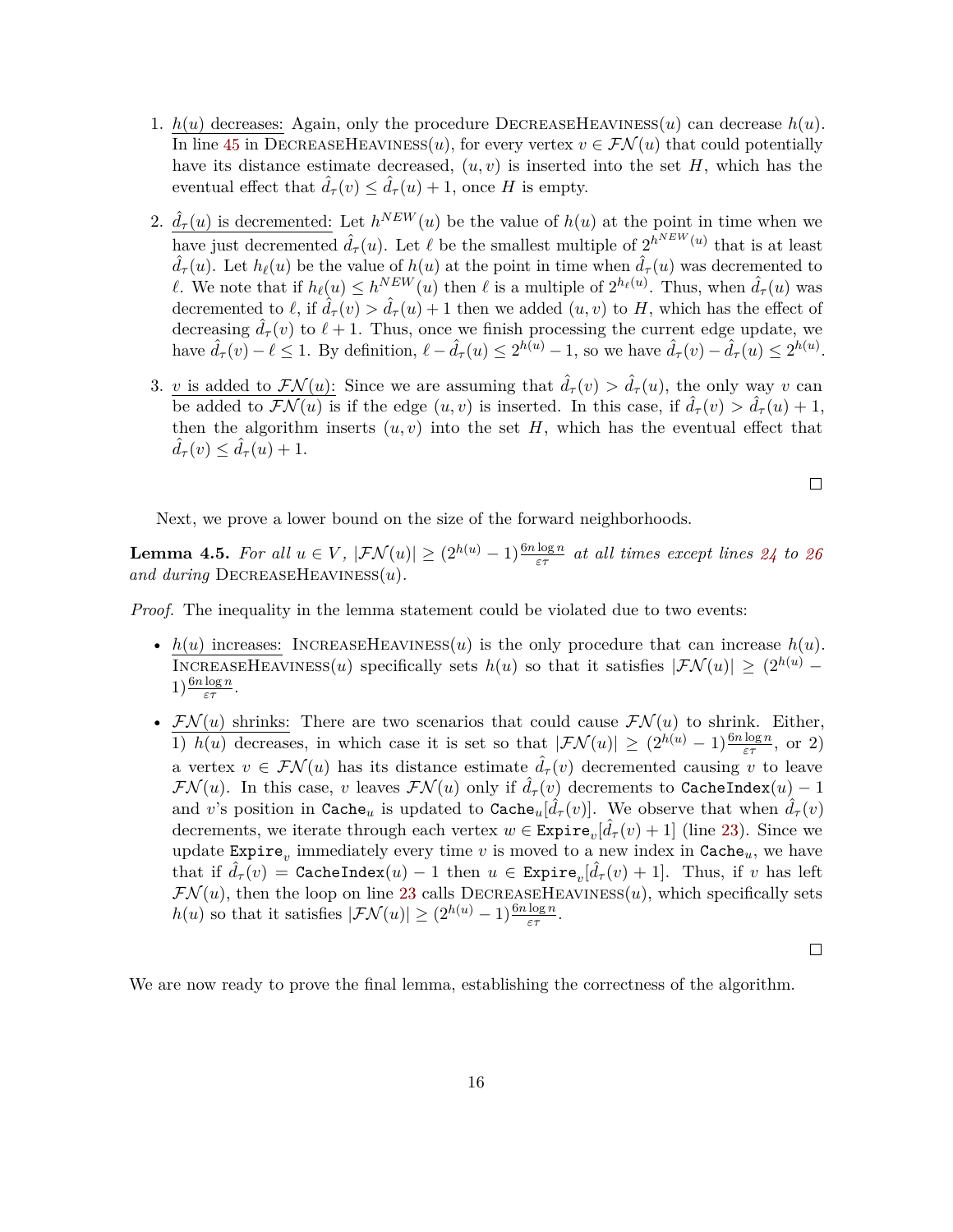**Lemma 4.6.** *After processing each edge update, for each*  $t \in V$  *and each*  $\tau$ ,  $d(s,t) \leq \hat{d}_{\tau}(t)$  *and*  $if d(s,t) \in [\tau, 2\tau)$  *then*  $\hat{d}_{\tau}(t) \leq (1+\varepsilon)d(s,t)$ *.* 

*Proof.* Our main argument is a generalization of the proof of correctness from the warm-up algorithm. Fix a heaviness level  $h > 0$ . Let  $s = t_0$ . Then, we define  $s_{i+1}$  be the first vertex with heaviness *h* after  $t_i$  on  $\pi_{s,t}$  and let  $t_{i+1}$  be the last vertex on  $\pi_{s,t}$  of heaviness *h* whose forward neighborhood intersects with the forward neighborhood of  $s_{i+1}$  (possibly  $t_{i+1} = s_{i+1}$ ). Thus, we get pairs  $(s_1, t_1), (s_2, t_2), \ldots, (s_k, t_k)$ . Additionally, let  $s_{k+1} = t$ .

By definition, the forward neighborhoods of all  $s_i$ 's are disjoint. By Lemma [4.5,](#page-16-0) for each  $s_i$ ,  $|\mathcal{FN}(s_i)| \geq (2^h - 1) \frac{6n \log n}{\varepsilon \tau}$  and since all  $s_i$ 's have disjoint forward neighborhoods, we have at most  $k$  pairs  $(s_i, t_i)$  with

$$
k \le \frac{n}{(2^h - 1)\frac{6n\log n}{\varepsilon\tau}} \le \frac{\varepsilon\tau}{6(2^h - 1)\log n}.
$$

For any *i*, let  $v_i$  be a vertex in  $\mathcal{FN}(s_i) \cap \mathcal{FN}(t_i)$  (which exists by definition of  $t_i$ ). By Invariant [4.4,](#page-15-0) we have  $|\hat{d}_{\tau}(s_i) - \hat{d}_{\tau}(v_i)| \leq 2^h$  and  $|\hat{d}_{\tau}(v_i) - \hat{d}_{\tau}(t_i)| \leq 2^h$ . Thus,  $\hat{d}_{\tau}(t_i) - \hat{d}_{\tau}(s_i) \leq 2^{h+1}$ .

Let  $t'_i$  be the vertex on  $\pi_{s,t}$  succeeding  $t_i$  (except  $t'_0 = s$ ). If  $t'_i \in \mathcal{FN}(t_i)$  then by Invariant  $4.4$ , we have  $\hat{d}_{\tau}(t'_i) - \hat{d}_{\tau}(t_i) \leq 2^h$  and otherwise,  $t'_i \notin \mathcal{FN}(t_i)$  so  $\hat{d}_{\tau}(t'_i) <$  CacheIndex $(t_i) < \hat{d}_{\tau}(t_i)$ . So regardless, we have  $\hat{d}_{\tau}(t'_i) - \hat{d}_{\tau}(t_i) \leq 2^h$ . Combining this with the previous paragraph, we have  $\hat{d}_{\tau}(t'_i) - \hat{d}_{\tau}(s_i) \leq 3 * 2^{\hat{h}}$ .

Now, let  $h_{max} = \log n$  be the maximum heaviness level. We handle heaviness level  $h'$ (initially  $h_{max}$ ) by find the pairs  $(s_i, t_i)$  for heaviness  $h'$  on the path  $\pi'$  (initially  $\pi_{s,t}$ ). This partitions the path  $\pi'$  into segments  $\pi'[t'_i, s_{i+1}]$  and  $\pi'[s_{i+1}, t'_{i+1}]$ . We observe that all arc tails in these path segments have heaviness less than *h'*. We contract the path segments  $\pi'[s_{i+1}, t'_{i+1}]$ to obtain the new path  $\pi'$ , decrement *h*' and recurse. We continue this scheme until *h*' is 0. By the previous analysis for each heaviness level  $h'$ , summing over the distance estimate difference of vertex endpoints of each contracted segment we obtain at most  $\frac{3(2^{h'})\varepsilon\tau}{6(2^{h'-1})\log n} \leq \frac{\varepsilon\tau}{\log n}$  $\frac{\varepsilon\tau}{\log n}$  (since  $h' > 0$ ) total error. Thus, each heaviness level larger than 0 contributes at most  $\frac{\varepsilon \tau}{\log n}$  additive error and overall they only induce additive error *ετ* .

For  $h' = 0$ , we argue that the algorithm induces no error on edges on  $\pi'$  were each arc tail is of heaviness 0. We will show that if  $u$  is vertex of heaviness 0 and  $(u, v)$  is an edge, then  $\hat{d}_{\tau}(v) \leq \hat{d}_{\tau}(u) + 1$ . This is straightforward to see from the algorithm description, but we describe the argument in detail for completeness. Consider the last of the following events that occurred: a) edge  $(u, v)$  was inserted, b)  $d_{\tau}(u)$  was decremented, or c) the heaviness of  $d_{\tau}(u)$ became 0. Case a occurs in the  $INSERTEDGE(u, v)$  procedure where the algorithm decreases  $\hat{d}_{\tau}(v)$  to be at most  $\hat{d}_{\tau}(u) + 1$ . Case b occurs in the DECREMENT(*v*) procedure. Here, the algorithm checks whether  $\hat{d}_{\tau}(v)$  is a multiple of  $2^{h(v)}$ , which is true since  $h(v) = 0$ . Then the algorithm updates the distance estimate of all vertices in  $\mathcal{FN}(u)$ , so if  $\hat{d}_{\tau}(v) > \hat{d}_{\tau}(u) + 1$  then  $\hat{d}_{\tau}(v)$  is decreased to  $\hat{d}_{\tau}(u) + 1$ . Case c occurs in the DECREASEHEAVINESS(*u*) procedure where again the algorithm updates the distance estimate of all vertices in  $\mathcal{FN}(u)$ .

By definition, the path  $\pi'$  above is of length at most  $d(s, t)$  and therefore we obtain an upper bound on  $\hat{d}_{\tau}(t)$  of  $d(s,t) + \varepsilon\tau$ . Then, when  $d(s,t) \geq \tau$ , the additive error of  $\varepsilon\tau$  is subsumed in the multiplicative  $(1 + \varepsilon)$ -approximation, as required.  $\Box$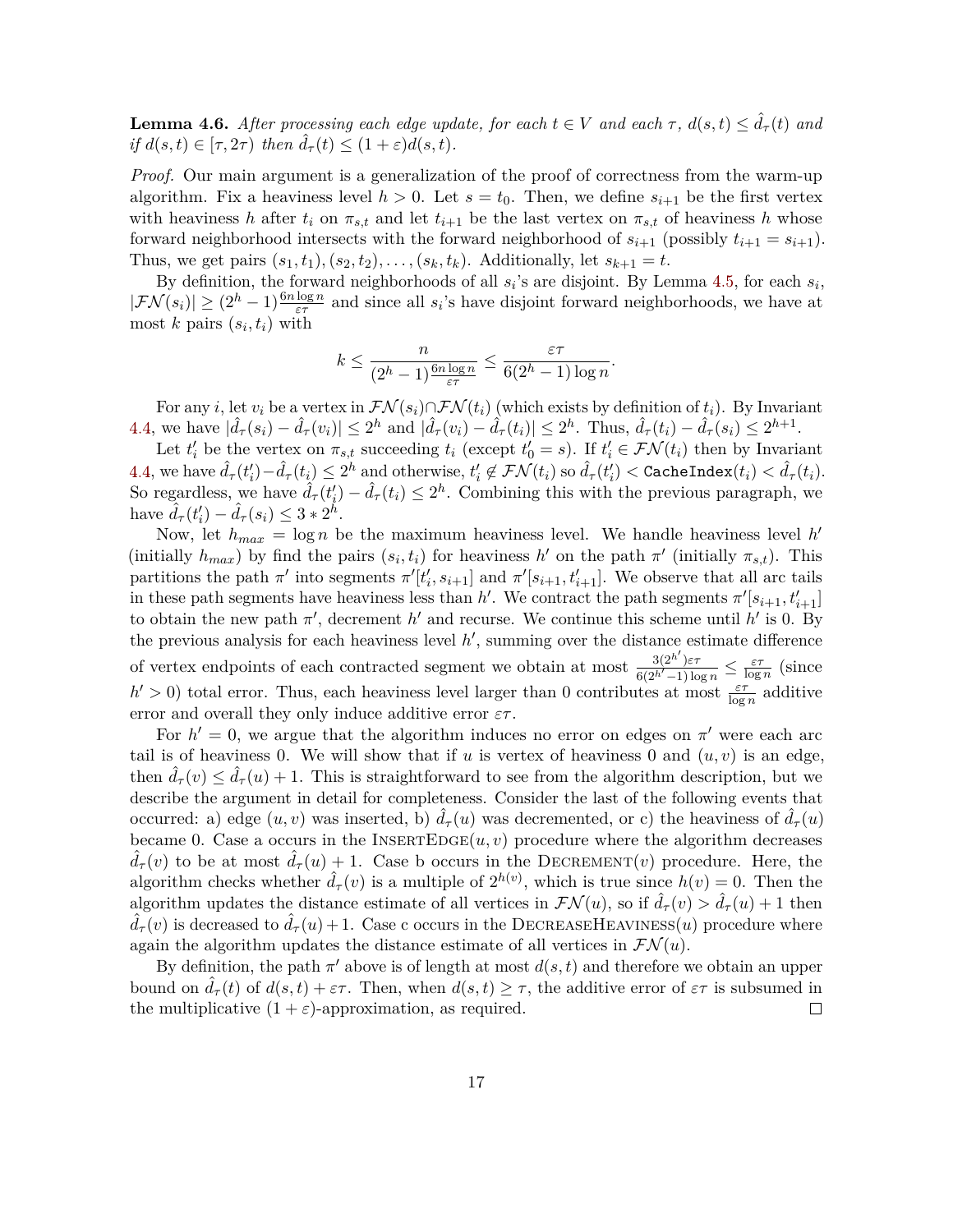## **4.4 Running time analysis**

We will show that the total running time of each data structure  $\mathcal{E}_{\tau}$  is  $\tilde{O}(n^2/\varepsilon)$ . Since there are *O*(log *n*) values of  $\tau$ , this implies that the total running time of the algorithm is  $\tilde{O}(n^2/\varepsilon)$ . For the rest of this section we fix a value of *τ* .

We crucially rely on the following invariant, which guarantees that the heaviness of each vertex  $u$  is chosen to be maximal, in the sense that if  $h(u)$  were larger then we would have an upper bound on the size of  $\mathcal{FN}(u)$ .

<span id="page-18-0"></span>**Invariant 4.7.** At all times, for all  $u \in V$  and all integers *i* such that  $h(u) < i \leq \log n$ ,

$$
|\texttt{Cache}_u[\texttt{CacheIndex}(u,2^i),\tau_{max}]| \leq (2^i-1) \frac{12 n \log n }{\varepsilon \tau}.
$$

*Proof.* We note the the invariant is satisfied on initialization since  $\text{Cache}_u$  is initially empty. Let us now consider the events that could cause the invariant to be violated for some fixed *i*:

- 1.  $h(u)$  is decreased: We note that  $h(u)$  is only decreased in line [42](#page-13-1) of DECREASEHEAVINESS(*u*), where it is set to a value that satisfies the invariant. (In particular,  $h(u)$  cannot decrease in INCREASEHEAVINESS $(u)$  by Lemma [4.5.](#page-16-0))
- 2. A vertex *v* is added to Cache*u*: This scenario could only occur due to an insertion of an edge  $(u, v)$ . However, after adding  $v$  to  $\mathtt{Cache}_u$  (and  $u$  to  $\mathtt{Expire}_v$ ), we directly invoke the procedure  $INCREASEHEAVINESs(u)$ , which we analyze below.
- 3. CacheIndex $(u, 2^i)$  is decreased: Here, we note that CacheIndex $(u, 2^i)$  decreases only if  $\hat{d}_{\tau}(u)$  decreases to a multiple of  $2^i$ , in which case also call INCREASEHEAVINESS $(u)$ .

For the last two cases, it remains to prove that the procedure IncreaseHeaviness(*u*) indeed resolves a violation of the invariant. If we do not enter the **if** statement on line [29,](#page-13-12) then by the definition of *i*', the invariant is satisfied. If we do enter the **if** statement, then invariant is satisfied for all  $i > i'$ . By Lemma [4.3](#page-14-0) the indices of vertices in  $\texttt{Cache}_u$  can only decrease and therefore  $\dim$  during the course of INCREASEHEAVINESS $(u)$ , the size of  $\texttt{Cache}_u[\texttt{CacheIndex}(u,2^{i'}), \tau_{max}]$  can only decrease. Thus, when  $INCREASEHEAVINES(u)$  terminates, it is still the case that the invariant holds for all  $i > i'$ . On the other hand, if  $i \leq i'$ , then we set  $h(u)$  on line [33](#page-13-8) so that the invariant is satisfied.

We can now prove the most important lemma of this section bounding the time spent in the loops starting at lines [19,](#page-13-6) [30,](#page-13-13) [34,](#page-13-14) [39](#page-13-15) and [43.](#page-13-16)

 $\Box$ 

<span id="page-18-1"></span>**Lemma 4.8.** *The total time spent in the loops starting in lines [19,](#page-13-6) [30,](#page-13-13) [34,](#page-13-14) [39](#page-13-15) and [43](#page-13-16) is*  $O(n^2 \log^4 n/\varepsilon)$ .

*Proof.* We start our proof by pointing out that the time spent in the loop starting in line [34](#page-13-14) is subsumed by the time spent by the loop in line [30](#page-13-13) for the following reason. On line [33](#page-13-8) the heaviness is chosen so that the forward neighborhood is over a more narrow range of indices that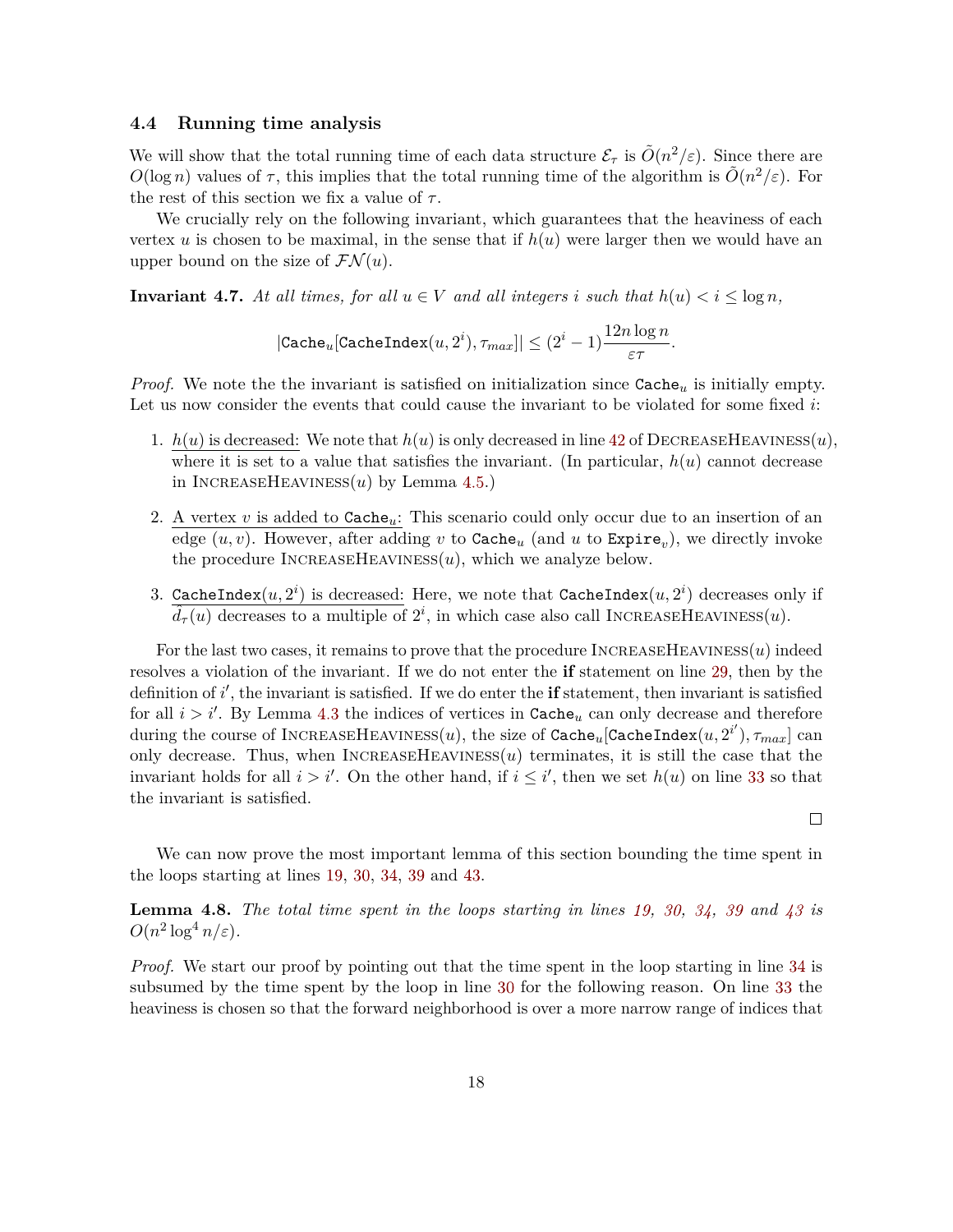in loop on line [30.](#page-13-13) Furthermore, By Lemma [4.3](#page-14-0) the indices of vertices in Cache*<sup>u</sup>* can only decrease and therefore between lines [30](#page-13-13) and [34,](#page-13-14) for all *i* the size of  $\texttt{Cache}_u[\texttt{CacheIndex}(u,2^i), \tau_{max}]$  can only decrease.

Similarly, the running time spent in the loop starting in line [43](#page-13-16) is subsumed by the running time of the loop starting in line [39.](#page-13-15) Thus, we only need to bound the running times of the loops starting in lines [19,](#page-13-6) [30,](#page-13-13) and [39.](#page-13-15)

To bound their running times, we define the concept of *i*-scanning: we henceforth refer to the event of iterating through  $\mathtt{Cache}_u[\mathtt{CacheIndex}(u,2^i), \tau_{max}]$  by  $i\text{-}scanning$   $\mathtt{Cache}_u,$  for any  $0 \leq i \leq \log n$ , choosing the largest *i* applicable.

Lines [19,](#page-13-6) [30](#page-13-13) and [39](#page-13-15) all correspond to *i*-scanning  $\text{Cache}_u$ : the loop on line [19](#page-13-6)  $h(u)$ -scans Cache<sub>u</sub>, the loop on line [30](#page-13-13) *i*'-scans Cache<sub>u</sub> for *i*' chosen on line [28,](#page-13-7) and the loop at line [39](#page-13-15) *h*(*u*)-scans Cache*u*. We now want to bound the total number of *i*-scans in order to bound the total running time.

<span id="page-19-0"></span>**Claim 4.9.** For all  $u \in V$  and all integers  $0 \le i \le \log n$ , the algorithm *i*-scans Cache<sub>u</sub> at most  $O(\tau \log^2 n/2^i)$  *times over the course of the entire update sequence.* 

*Proof.* We first observe that we *i*-scan Cache*<sup>u</sup>* on line [19](#page-13-6) only if we are in the procedure DECREMENT $(u', u)$  for some  $u'$ , and  $\hat{d}_{\tau}$  is decreased to a value that is a multiple of  $2^i$ . Since each invocation of DECREMENT $(u', u)$ , decreases  $\hat{d}_{\tau}(u)$  by 1 and since  $\hat{d}_{\tau}(u)$  is monotonically decreasing, starting at  $\tau_{max} + 1$ , we conclude that the number of *i*-scans on line [19](#page-13-6) is bound by  $O(\tau/2^i)$ .

Next, let us bound the number of *i*-scans executed in the loop starting on line [30](#page-13-13) in procedure INCREASEHEAVINESS $(u)$ . We claim that between any two *i*-scans of Cache<sub>u</sub> on line [30,](#page-13-13) either  $\hat{d}_{\tau}(u)$  becomes a multiple of  $2^{i}$  or at least  $(2^{i} - 1) \frac{n \log n}{\varepsilon \tau}$  edges emanating from *u* are inserted into the graph. Observe that this claim immediately implies that there can be at most  $\tau/2^i + \frac{n}{\alpha i}$  $\frac{n}{2^i \frac{n \log n}{\varepsilon \tau}} = O(\tau \log n / 2^i)$  *i*-scans on line [30.](#page-13-13)

To prove this claim, let *t*<sup>1</sup> and *t*<sup>2</sup> be two points in time at which *i*-scans occur. We will prove that if  $\hat{d}_{\tau}(u)$  did not become a multiple of  $2^{i}$  between times  $t_1$  and  $t_2$  then there were many edge insertions between times  $t_1$  and  $t_2$ . Observe first, that CacheIndex $(u, 2^i)$  only changes when  $\hat{d}_{\tau}(u)$  decreases to become a multiple of  $2^i$ . Thus, we assume for the rest of the proof that  $\texttt{CacheIndex}(u, 2^i)$  remains fixed between times  $t_1$  and  $t_2$ . Therefore, the size of Cache $_{u}$ [CacheIndex $(u, 2^{i}), \tau_{max}$ ] can only be increased if a new edge  $(u, v)$  is inserted with  $v$ at distance  $\hat{d}_{\tau}(v) \geq \texttt{CacheIndex}(u, 2^i)$ .

Now, let *i*' be such that at time  $t_1$ , we *i*-scan with  $i' = i$  was selected in line [28.](#page-13-7) However, observe that since at  $t_2$ , we only *i*'-scan with  $i' = i$ , if  $i' > h(u)$ . Thus, at some point *t* such that  $t_1 \leq t \leq t_2$ , we either decreased the heaviness to below i' on line [37,](#page-13-4) or we already set  $h(u)$  to a smaller value than  $i'$  at time  $t_1$  in line [33.](#page-13-8) In either case we certified that

$$
|\texttt{Cache}_u[\texttt{CacheIndex}(u,2^i),\tau_{max}]|<(2^i-1)\frac{6n\log n}{\varepsilon\tau}.
$$

Since again, at time  $t_2$ , we picked  $i' = i$ , we certified on line [28](#page-13-7) that,

$$
|\texttt{Cache}_u[\texttt{CacheIndex}(u,2^i), \tau_{max}]| \geq (2^i-1) \frac{12 n \log n }{\varepsilon \tau}.
$$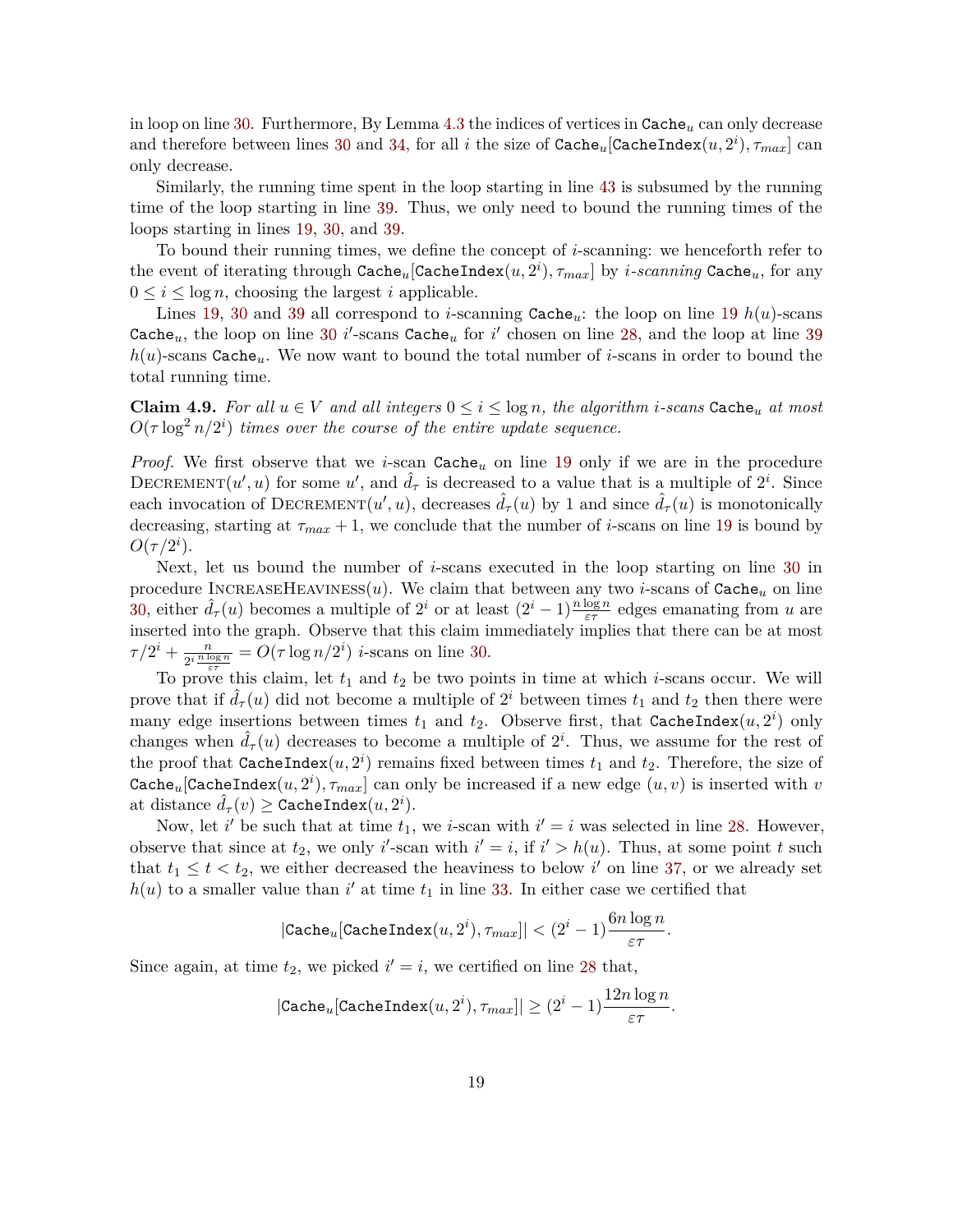We have shown that between times  $t_1$  and  $t_2$ , the size of  $\texttt{Cache}_u[\texttt{CacheIndex}(u,2^i), \tau_{max}]$  can only increase due to edge insertions. Thus, we conclude that at least  $6(2^i - 1)\frac{n \log n}{\varepsilon \tau}$  edges with tail *u* must have been inserted between times  $t_1$  and  $t_2$ .

Finally, we prove that the number of *i*-scans in the loop starting on line [39](#page-13-15) is bounded. We first observe that each time an *h*(*u*)-scan is executed, we afterwards decrease the heaviness by at least one: By Lemma [4.3](#page-14-0) the indices of vertices in Cache*<sup>u</sup>* can only decrease and therefore between lines [39](#page-13-15) and [42](#page-13-1) for any *i* the size of  $\texttt{Cache}_u[\texttt{CacheIndex}(u, 2^{i'}), \tau_{max}]$  can only decrease. Thus, when we pick the new  $h(u)$ , it satisfies  $h(u) \leq i'$ .

Now, we use the fact that there are at most log *n* heaviness values to bound the number of *i*-scans in the loop starting on line [39.](#page-13-15) Since the number of vertices scanned when we increase  $h(u)$  is more than the number of vertices scanned on line [39](#page-13-15) when we decrease  $h(u)$ , the total number of vertices scanned in the loop on line [39](#page-13-15) is at most log *n* times the number of vertices scanned in the loop on line [34.](#page-13-14) Thus, there are at most  $O(\tau \log^2 n/2^i)$  *i*-scans on line [39.](#page-13-15)  $\Box$ 

Now, the running time of each of these *i*-scans can be bound by  $O(2^i \frac{n \log n}{\varepsilon \tau})$  by Invariant [4.7,](#page-18-0) so we obtain the claimed running time of

$$
\sum_{i} O\left((\tau \log^2 n/2^i) \left(2^i \frac{n \log n}{\varepsilon \tau}\right)\right) = O(n \log^4 n/\varepsilon).
$$

We can now reuse claim [4.9](#page-19-0) to bound the total time spent in the loop on line [9](#page-13-17) in the procedure  $I$ NSERTEDGE $(u, v)$ .

<span id="page-20-0"></span>**Lemma 4.10.** *The total running time spent in the loop starting on line [9](#page-13-17) excluding calls to* DECREMENT $(u, v)$  *is bounded by*  $O(n^2 \log^4 n/\varepsilon)$ *.* 

*Proof.* We first observe that on line [8](#page-13-18) we only add newly inserted edges into *H*. Thus, we add a total of at most *n* 2 edges to *H* during line [8.](#page-13-18) The remaining edges are only inserted into *H* during *i*-scans in the lines [22](#page-13-19) and [45.](#page-13-9) Since by claim [4.9](#page-19-0) there are at most  $O(\tau \log^2 n/2^i)$  *i*-scans of Cache<sub>u</sub> for any  $u \in V$ , and each *i*-scan is over at most  $O(2<sup>i</sup>n \log n/\epsilon\tau)$  elements, similarly to the preceding lemma, we conclude that we iterate over at most  $O(n \log^4 n/\varepsilon)$  elements in all *i*-scans of Cache<sub>*u*</sub> over all values of *i*, for a fixed  $u \in V$ . Since each element that we iterate over in each *i*-scan can only result in the insertion of a single edge into *H*, we can bound the total number of insertions into *H* over the entire course of the algorithm by  $O(n^2 \log^4 n/\varepsilon)$ . Further, we observe that each iteration of the loop in line [9](#page-13-17) either removes an edge from the set *H*, or decrements a distance estimate, we can bound the total number of iterations of the loop by  $O(n^2 \log^4 n/\varepsilon) + n\tau_{max} = O(n^2 \log^4 n/\varepsilon)$ . Since each iteration takes  $O(1)$  time, ignoring calls to  $DECREMENT(u, v)$ , the lemma follows.  $\Box$ 

We are now ready to finish the running time analysis.

<span id="page-20-1"></span>**Lemma 4.11.** *The total running time of a data structure*  $\mathcal{E}_{\tau}$  *is*  $O(n^2 \log^5 n/\varepsilon)$ *.*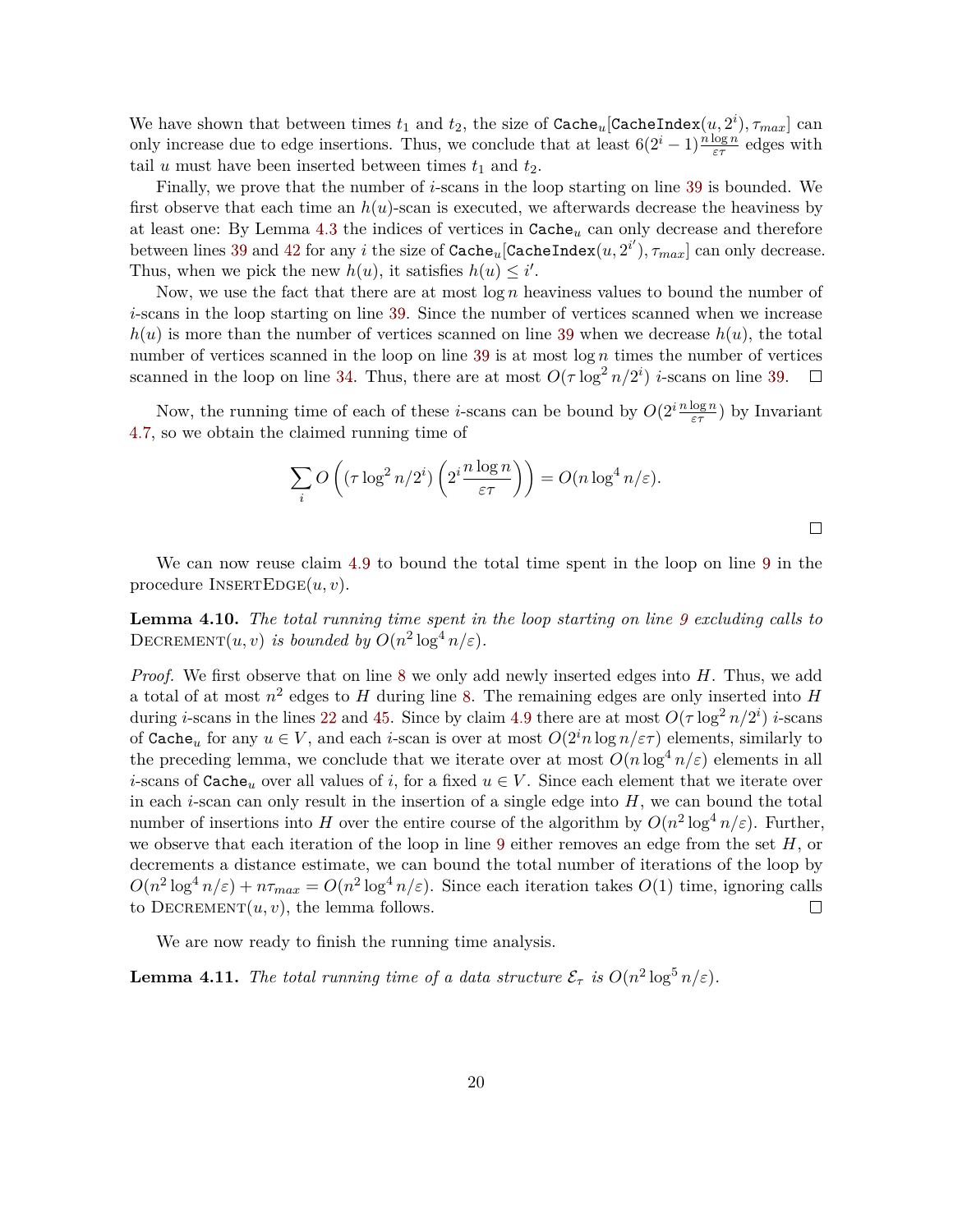<span id="page-21-1"></span>*Proof.* We begin with the procedure INSERTEDGE $(u, v)$ . We note that this procedure takes constant time except for the while loop, if we ignore the calls to  $INCREASEHEAVINES( u)$ . Since there are at most  $n^2$  edge insertions, the running time can be bounded by  $O(n^2)$ . Further, the total running time spend in the **while** loop starting in line [9](#page-13-17) excluding calls to DECREMENT $(u, v)$  is bounded by  $O(n^2 \log^4 n/\varepsilon)$  by lemma [4.10.](#page-20-0)

Next, let us bound the total time spent in procedure  $DECREMENT(u, v)$ . We first observe that the loop on line [23](#page-13-3) iterates through each vertex *w* in  $\text{Expire}_u[\hat{d}_{\tau}(u) + 1]$  removing each *w* from Expire<sub>v</sub>. Clearly, the number of iterations over the course of the entire algorithm can be bounded by the total number of times a vertex is inserted into  $\text{Expire}_v$  over all v. Since these insertions occur in the loops starting in lines [34](#page-13-14) and [43,](#page-13-16) we have by lemma [4.8,](#page-18-1) that the time spend on the loop starting in line [23](#page-13-3) is bound by  $O(n^2 \log^4 n/\varepsilon)$ . Further, ignoring subcalls, each remaining operation in the procedure  $\text{Dec}-\text{RE}(\mathbf{u}, v)$  takes constant time. We further observe that since each invocation of the procedure  $\text{DECREMENT}(u, v)$  decreases a distance estimate, the procedure is invoked at most  $n\tau_{max} = O(n^2)$  times. Thus, we can bound the total time spent in procedure  $\text{DECREMENT}(u, v)$  by  $O(n^2 \log^4 n/\varepsilon)$ .

For the remaining procedures  $\text{INCREASEHEAVINES}(u)$  and  $\text{DECREASEHEAVINES}(u)$ , we note that the calculations of  $i'$  and  $h(u)$  on lines [28,](#page-13-7) [33,](#page-13-8) [37,](#page-13-4) and [42](#page-13-1) can be implemented in  $O(\log n)$  time using a binary tree over the elements of array Cache<sub>u</sub> for each  $u \in V$ . We observe that both procedures receive at most  $O(n^2 \log^4 n/\varepsilon)$  invocations and since we already bounded the running times of the loops that call them. Thus, the total update time excluding loops can be bound by  $O(n^2 \log^5 n/\varepsilon)$ . The loops take total time  $O(n^2 \log^4 n/\varepsilon)$  by Lemma [4.8.](#page-18-1) This concludes the proof.  $\Box$ 

Using  $\log n$  data structures, one for each distance threshold  $\tau$ , we obtain the following result.

**Theorem 4.12.** *There is a deterministic algorithm that given an unweighted directed graph*  $G = (V, E)$ *, subject to edge insertions, a vertex*  $s \in V$ *, and*  $\varepsilon > 0$ *, maintains for every vertex v an estimate*  $\hat{d}(v)$  *such that after every update*  $d(s, v) \leq \hat{d}(v) \leq (1 + \varepsilon)d(s, v)$ *, and runs in total time*  $O(n^2 \log^5 n/\varepsilon)$ . A query for the approximate shortest path from s to any vertex v can be *answered in time linear in the number of edges on the path.*

#### **4.4.1 Weighted graphs**

Finally, we show how to extend our data structure to deal with weights [1*, W*]. We first show how to handle edge weights with a linear dependency in the running time on *W*. Then, we employ a standard edge-rounding technique [\[RT87,](#page-37-3) [Coh98,](#page-34-2) [Zwi02,](#page-38-1) [Ber09,](#page-33-1) [Mad10,](#page-37-1) [Ber16\]](#page-33-2) that decreases the dependency in *W* to  $\log W$  (we will use a set-up most similar to [\[Ber16\]](#page-33-2)).

<span id="page-21-0"></span>**Lemma 4.13.** There is a deterministic algorithm that given a weighted directed graph  $G =$ (*V, E, w*)*, subject to edge insertions and weight changes, with weights in* [1*, W*]*, a vertex*  $s \in V$ , and  $\varepsilon > 0$ , maintains for every vertex *v* an estimate  $\hat{d}(v)$  such that after every update  $d(s, v) \leq \hat{d}(v) \leq (1 + \varepsilon)d(s, v)$  *if*  $d(s, v) \in [\tau, 2\tau)$  *for some*  $\tau \leq n$ *, and runs in total time*  $O(n^2 \log^5 n/\varepsilon^{1.5})$ . A query for the approximate shortest path from s to any vertex *v* can be *answered in time linear in the number of edges on the path.*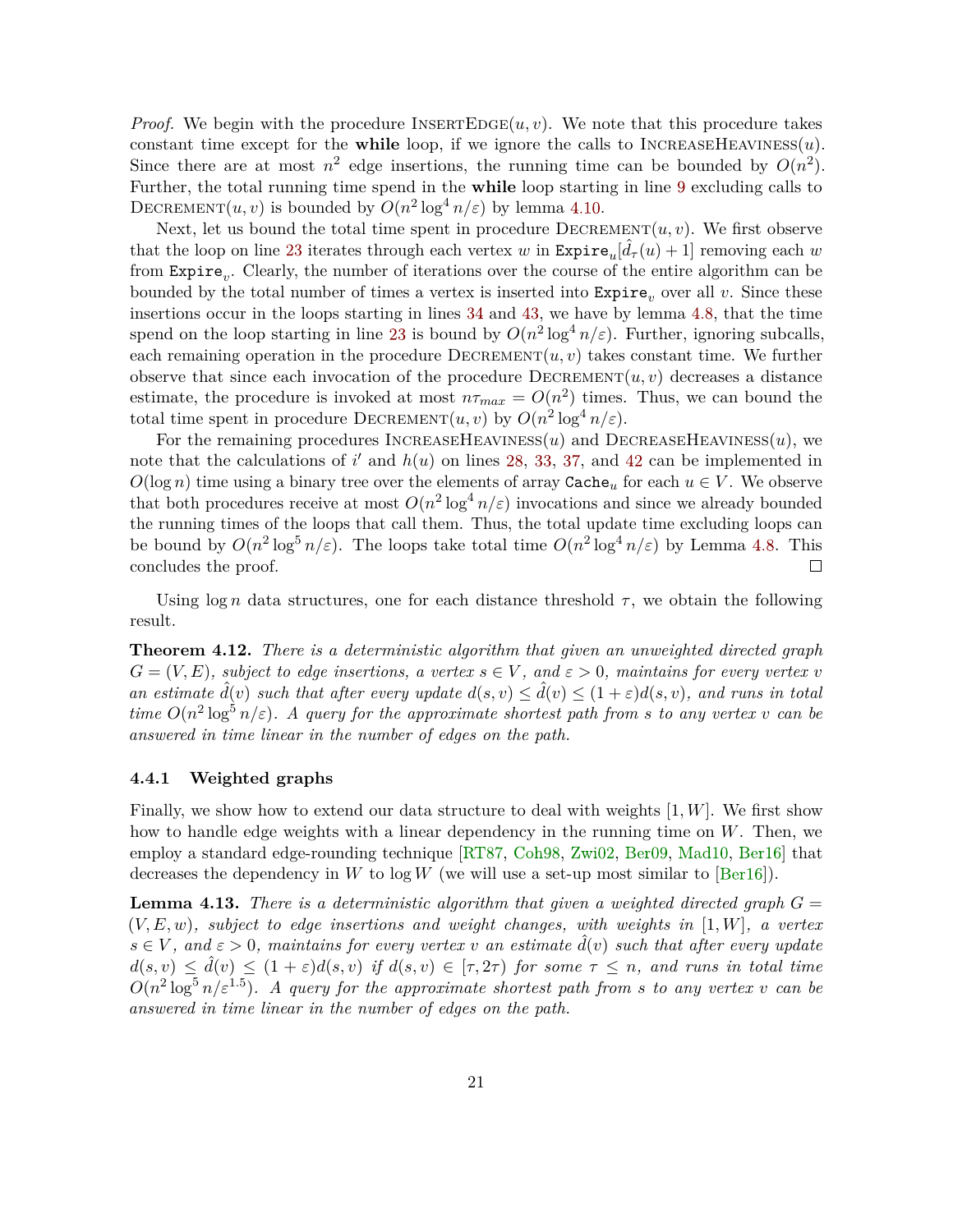*Proof.* Let us first describe an almost correct approach to modify the data structure  $\mathcal{E}_{\tau}$  for unweighted graphs to handle edge weights and maintains shortest-paths of weight at most *τmax* as follows: we change the if-condition in line [6](#page-13-20) from  $\hat{d}_{\tau}(v) > \hat{d}_{\tau}(u) + 1$  to  $\hat{d}_{\tau}(v) > \hat{d}_{\tau}(u) + w(u, v)$ and similarly in line [11](#page-13-21) to  $\hat{d}_{\tau}(y) > \hat{d}_{\tau}(x) + w(x, y)$ . Further, we need to adapt indices in Cache<sub>u</sub> and  $\mathtt{Expire}_u$  accordingly to reflect the additional offset which is straightforward.

Unfortunately, whilst the running time can still be bound as before, the correctness of the algorithm could no longer be guaranteed since invariant [4.4](#page-15-0) is no longer true. Recall that the invariant states that if  $v \in \mathcal{FN}(u)$  then  $|\hat{d}_{\tau}(v) - \hat{d}_{\tau}(u)| \leq 2^{h(u)}$ . However, a vertex *u* might now have a vertex *v* in its forward-neighborhood at large distance but have a large edge weight on  $(u, v)$  so it can not decrease its distance estimate.

However, a rather simple fix suffices: whenever we compute the heaviness *i* by setting it to

$$
\argmax_{i \in \mathbb{N}} \{| \texttt{Cache}_u[\texttt{CacheIndex}(u,2^i), \tau_{max}]| \geq (2^i-1) \frac{6 n \log n }{\varepsilon\tau}\}
$$

we now no longer want to take all vertices in  $\texttt{Cache}_u[\texttt{CacheIndex}(u,2^i), \tau_{max}]$  into account but only all neighbors  $v$  such that the edge  $(u, v)$  is of edge weight less than  $2^i$  (observe that heaviness levels now depend on different sets). Similarly, we use the restriction on the neighbors for reducing heaviness, and it is only these edges that we then consider to be in the forward neighborhood. It is straightforward to conclude that invariant [4.4](#page-15-0) can be restored to guarantee that  $v \in \mathcal{FN}(u)$  implies  $|\hat{d}_{\tau}(v) - \hat{d}_{\tau}(u)| \leq 2 * 2^{h(u)}$ .

However, this change alone is not enough to get good running time. We also stipulate that each edge  $(u, v)$  is scanned only every  $\varepsilon w(u, v)$  levels if  $v \notin \mathcal{FN}(u)$ . It is straightforward to verify that this might induce a multiplicative error of  $(1 + \varepsilon)$  on every edge. However, by rescaling  $\varepsilon$  by a constant factor, we can still conclude that by the restored invariant [4.4,](#page-15-0) the proof [4.6](#page-16-1) works as before and guarantees a  $(1 + \varepsilon)$  multiplicative error on distances in  $[\tau, 2\tau)$ .

Now let us bound the running time where we only bound the running time induced by scanning the weighted edges as described above since the bounds on the remaining running time carry seamlessly over from lemma [4.11.](#page-20-1) It can be verified that invariant [4.7](#page-18-0) is still enforced for our new definition. Thus, if the heaviness is  $h(u) = i$  for some vertex *u*, then the number of edges of weight in  $(2^j, 2^{j+1}]$  for  $j > i$  is at most  $(2^j - 1) \frac{12n \log n}{\varepsilon \tau}$ . Since we scan these edges only every  $\varepsilon 2^j$  decrements of  $\hat{d}_{\tau}(u)$ , we obtain that the total running time required for all edge scans can be bound by

$$
\sum_{v \in V} \sum_{j \in (0, \log n]} O\left( \left( 2^j \frac{n \log n}{\varepsilon \tau} \right) \left( \frac{\tau_{\max}}{\varepsilon 2^j} \right) \right) = O(n^2 \log^2 n/\varepsilon^2).
$$

We point out that rebalancing terms slightly, we can reduce the  $\varepsilon$  dependency to  $1/\varepsilon^{1.5}$ .  $\Box$ 

We now prove the following lemma which implies theorem [1.1](#page-3-0) as a corollary by maintaining a data structure  $\mathcal{E}_{\tau_{hop}, \tau_{depth}}$  with parameters  $\tau_{hop} = 2^i$  and  $\tau_{depth} = 2^j$ , for every  $i \in [0, \log n)$ and  $j \in [0, \log nW)$ . We point out that we define *length* subsequently as the number of edges on a path and *weight* as the sum over all edge weights on a path.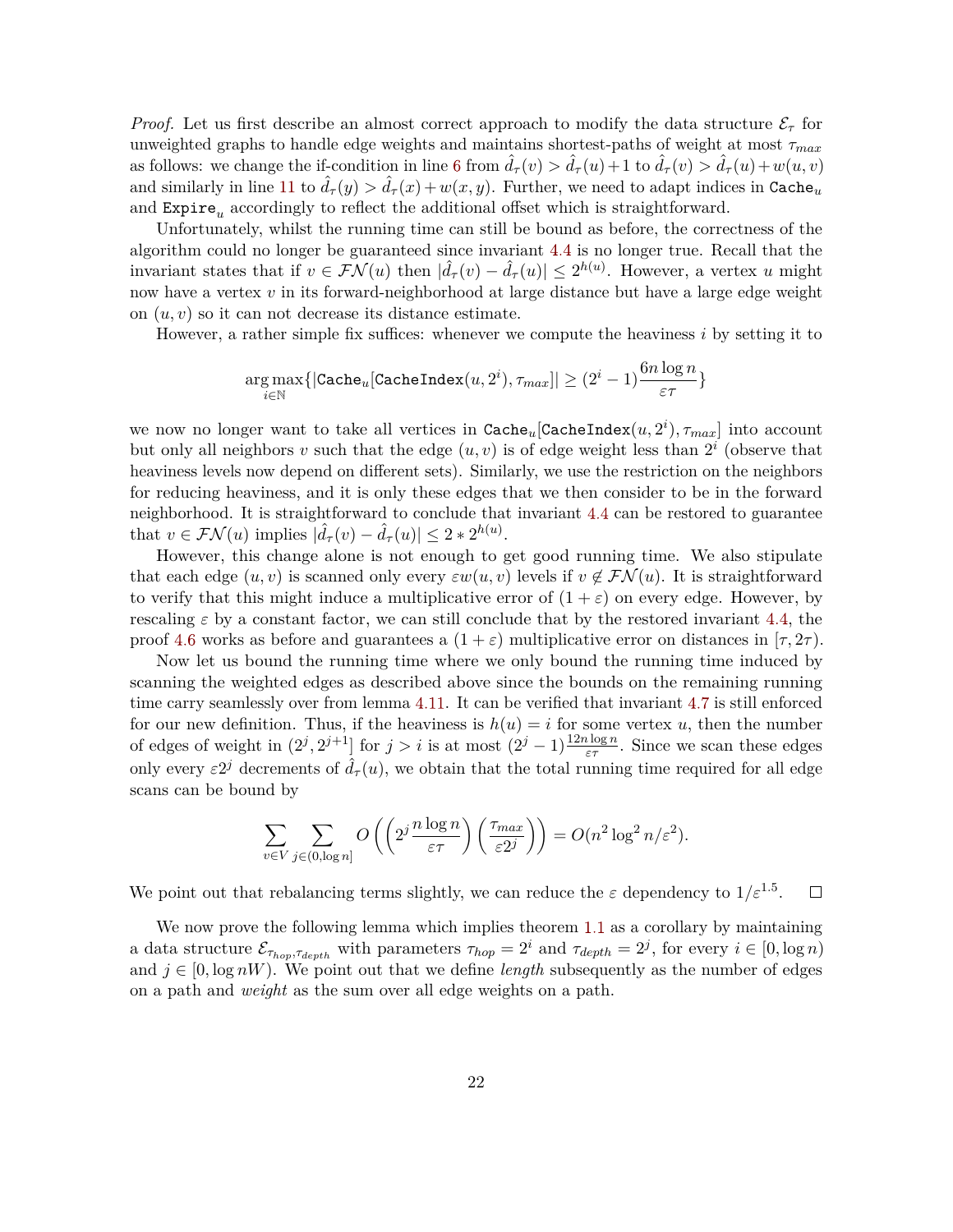**Lemma 4.14.** *There is a deterministic data structure*  $\mathcal{E}_{\tau_{hop}, \tau_{depth}}$  *that given a weighted directed graph*  $G = (V, E, w)$ *, subject to edge insertions and weight changes, with weights in*  $[1, W]$ *, that takes parameters*  $\tau_{hop}$  *and*  $\tau_{depth} \geq \tau_{hop}$ *, a vertex*  $s \in V$ *, and*  $\varepsilon > 0$ *, and maintains for every vertex v with some shortest path in G consisting of* [*τhop,* 2*τhop*) *edges and of weight in*  $[\tau_{depth}, 2\tau_{depth})$ , an estimate  $\hat{d}(v)$  such that after every update  $d(s, v) \leq \hat{d}(v) \leq (1 + \varepsilon)d(s, v)$ and runs in total time  $O(n^2 \log^8 n/\varepsilon^{2.5})$ . A query for the approximate shortest path from *s* to *any vertex v can be answered in time linear in the number of edges on the path.*

*Proof.* Let us start by defining some constant  $\alpha = \frac{\varepsilon \tau_{depth}}{\tau_{e}}$  $\frac{r_{depth}}{\tau_{hop}}$  (we assume that  $\alpha$  is integer by slightly perturbing  $\varepsilon$ ). Then, we let  $G_{\alpha}$  be the graph  $G$  after rounding each edge up to the nearest multiple of  $\alpha$ . We claim that for every vertex  $t \in V$ , for which we have a shortest path  $\pi_{s,t}$  from *s* to *t* of length in [ $\tau_{hop}$ ,  $2\tau_{hop}$ ] and weight in [ $\tau_{depth}$ ,  $2\tau_{depth}$ ], we have

$$
w_{G_{\alpha}}(\pi_{s,t}) \le w_G(\pi_{s,t}) \le (1+2\varepsilon)w_{G_{\alpha}}(\pi_{s,t}).
$$

To see this observe that each edge incurs additive error at most *α*. However, since the path is of length at most  $2\tau_{hop}$ , the additive error has to be bound by  $2\alpha\tau_{hop} = 2\frac{\varepsilon\tau_{depth}}{\tau_{hop}}\tau_{hop} = 2\varepsilon\tau_{depth}$ . But since the path  $\pi_{s,t}$  is of weight at least  $\tau_{depth}$ , we have overall at most a  $(1+3\varepsilon)$ -approximation and therefore by rescaling  $\varepsilon$  by a constant factor, the claim follows.

Next, we let  $G^*_{\alpha}$  be the graph  $G_{\alpha}$  where each edge is scaled down by factor  $\alpha$  and note that weights are all integral and positive. We next claim that for every vertex  $t \in V$ , for which we have a shortest path  $\pi_{s,t}$  from *s* to *t* of length in  $[\tau_{hop}, 2\tau_{hop})$  and weight in  $[\tau_{depth}, 2\tau_{depth}]$ , we have

$$
w_{G^*_{\alpha}}(\pi_{s,t}) \leq \tau_{hop}/\varepsilon
$$

To see this, observe that the path  $\pi_{s,t}$  in  $G_\alpha$  has weight at most  $(1+2\varepsilon)2\tau_{depth}$  by our preceding claim. Thus, scaling it down by  $\alpha$ , the path has weight at most

$$
(1+2\varepsilon)2\tau_{depth}/\alpha = (1+2\varepsilon)2\tau_{depth}\frac{\tau_{hop}}{\varepsilon\tau_{depth}} = (1+2\varepsilon)2\tau_{hop}/\varepsilon \le 8\tau_{hop}/\varepsilon.
$$

in  $G^*_{\alpha}$ . It now remains to run a data structure  $\mathcal{E}_{\tau}$  on  $G^*_{\alpha}$  with  $\tau = \tau_{hop}$  as described in Theorem [4.13,](#page-21-0) however run to depth  $8\tau_{hop}/\varepsilon$  (instead of  $\tau_{max}$  which increases the running time by an  $1/\varepsilon$  factor. We then forward for each vertex *t*, the distance estimate  $\tilde{d}_{\tau}(t)$  scaled up by  $\alpha$ . This concludes the lemma.  $\Box$ 

# <span id="page-23-0"></span>**5 Fine-grained lower bounds for partially dynamic s-t Shortest Paths**

In this section we present several conditional lower bounds for the *s*-*t* Shortest Paths problem in the partially dynamic, i.e. incremental or decremental, setting. In the incremental setting, the assumption is that one starts with an empty graph and *m* edges are inserted one by one. In the decremental setting, one is given an initial *m*-edge graph, and then its edges are deleted one by one in some order until the empty graph is reached. We will assume that no preprocessing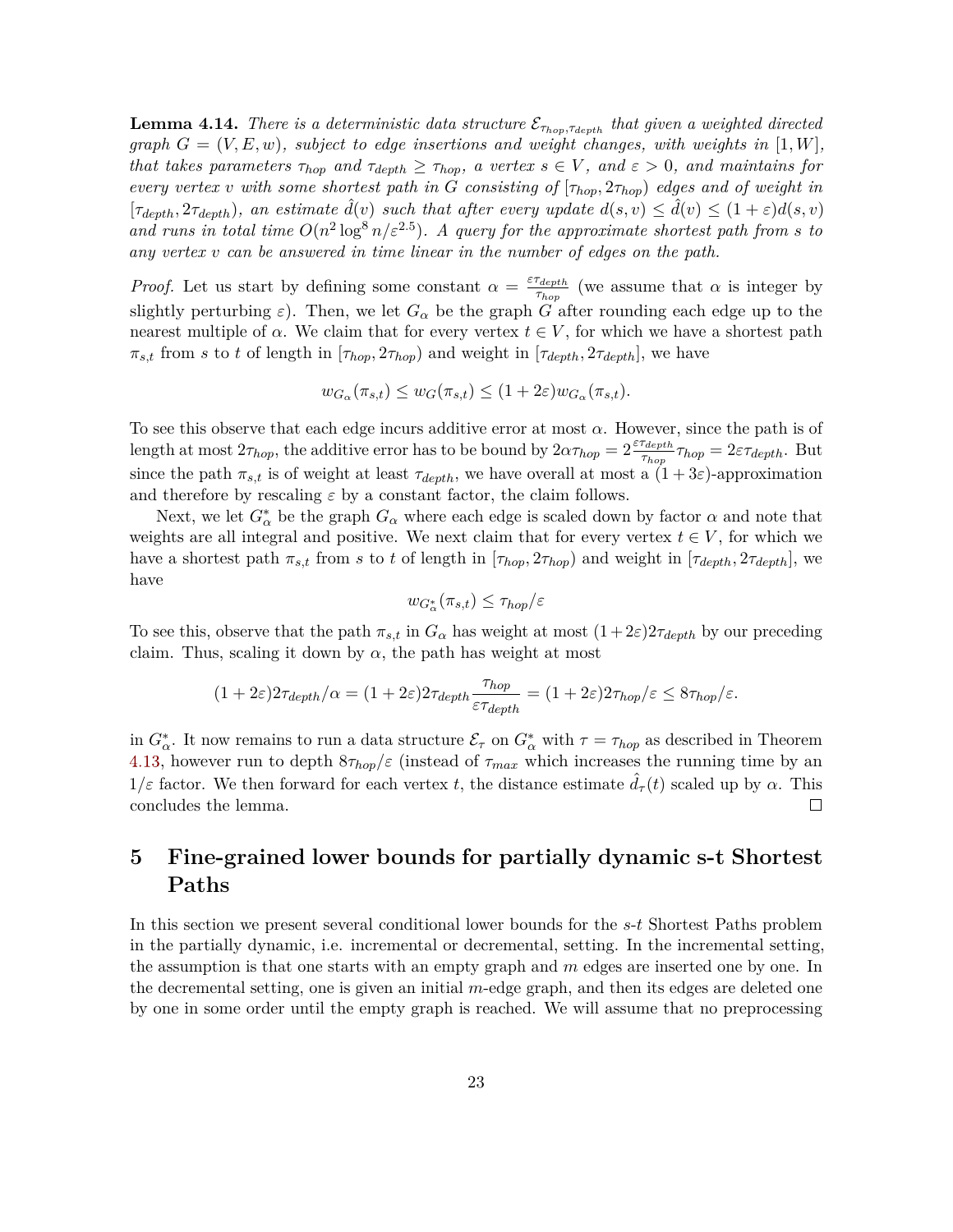<span id="page-24-0"></span>is done, and that all the work of the algorithm is done in the updates and queries, however, in some cases we will be able to allow arbitrary polynomial preprocessing time. Our lower bounds are based on several popular hypotheses. All hypotheses are for the Word-RAM model of computation with *O*(log *n*) bit words.

The first, the *BMM Hypothesis* is a hypothesis about "combinatorial" algorithms, simple algorithms that do not use the heavy machinery of fast matrix multiplication (as in [\[Sch81,](#page-37-5) [D](#page-34-4) [C97,](#page-34-4) [CW90,](#page-34-5) [Vas12,](#page-37-6) [DS13,](#page-35-5) [Gal14\]](#page-35-6)). The hypothesis (see e.g. [\[AV14,](#page-32-2) [Vas18\]](#page-37-7)) states that in the Word-RAM model with *O*(log *n*) bit words, any combinatorial algorithm for computing the product of two  $n \times n$  Boolean matrices requires  $n^{3-o(1)}$  time. Due to the subcubic fine-grained equivalence of Boolean Matrix Multiplication (BMM) and Triangle detection [\[VW18\]](#page-38-2), the hypothesis is equivalent to: any combinatorial algorithm for Triangle detection in *n*-vertex graphs requires  $n^{3-o(1)}$  time in the Word-RAM model of computation with  $O(\log n)$  bit words.

A generalization of the BMM hypothesis is the Combinatorial *k*-Clique Hypothesis for constant  $k \geq 3$  that asserts that any combinatorial algorithm for *k*-Clique detection in *n*-vertex graphs requires  $n^{k-o(1)}$  time in the Word-RAM model of computation with  $O(\log n)$  bit words. When one removes the restriction to combinatorial algorithms, the *k*-Clique Hypothesis becomes that the current fastest *k*-Clique algorithms are essentially optimal. For *k* divisible by 3, the assertion is that  $n^{\omega k/3-o(1)}$  time is necessary (see [\[ABV15,](#page-31-0) [ABV18,](#page-31-1) [Bri](#page-33-3)<sup>+</sup>18] for examples where this hypothesis is used).

For *k* not divisible by 3, the best known running times for *k*-Clique are not as clean. For instance, for 4-Clique the fastest known running time is  $O(n^{3.252})$  using the fastest known rectangular matrix multiplication algorithm by Le Gall and Urrutia [\[LU18\]](#page-36-4). As long as  $\omega > 2$ , this algorithm would run in  $O(n^{3+\delta})$  time for some  $\delta > 0$ , i.e. in truly supercubic time. Thus, the following quite weak 4-Clique Hypothesis would be quite plausible: There is a  $\delta > 0$  so that  $n^{3+\delta-o(1)}$  is needed to detect a 4-Clique in an *n*-node graph. Looking at the current best 4-Clique algorithms, of course, the 4-Clique Hypothesis is plausible even for  $\delta = 0.252$ .

Another way to circumvent the "combinatorial" nature of the BMM Hypothesis when using it for lower bounds on dynamic algorithms, is to instead use the Online Matrix Vector Multiplication (OMv) Hypothesis of Henzinger et al.  $\text{[Hen+15]}$  $\text{[Hen+15]}$  $\text{[Hen+15]}$ . The OMv Hypothesis is: Given an  $n \times n$  Boolean matrix A, any algorithm that preprocesses A in poly $(n)$  time needs total *n*<sup>3−*o*(1)</sup> time to answer *n* online queries that give a length *n* Boolean vector *v* and ask for the Boolean product *Av*. The OMv Hypothesis is known to imply the related so called OuMv Hypothesis: Given an  $n \times n$  Boolean matrix A, any algorithm that preprocesses A in  $\text{poly}(n)$ time needs total  $n^{3-o(1)}$  time to answer *n* online queries  $(u, v)$  where *u* and *v* are length *n* Boolean vectors by returning the Boolean product  $u^T A v$  right after  $(u, v)$  is given.

We can generalize OuMv to define an analogous problem capturing 4-Clique. Define OMv3 to be the following problem: Given an  $n \times n$  Boolean matrix A, preprocess it so that *n* queries of the following form can be answered online: the queries consist of three *n* length Boolean vectors *u, v, w*, and the answer of the query should be the Boolean value

$$
\bigvee_{i,j,k} (u_i \wedge v_j \wedge w_k \wedge A[i,j] \wedge A[j,k] \wedge A[k,i]).
$$

It is not hard to reduce 4-Clique to OMv3, even when the queries are given offline: we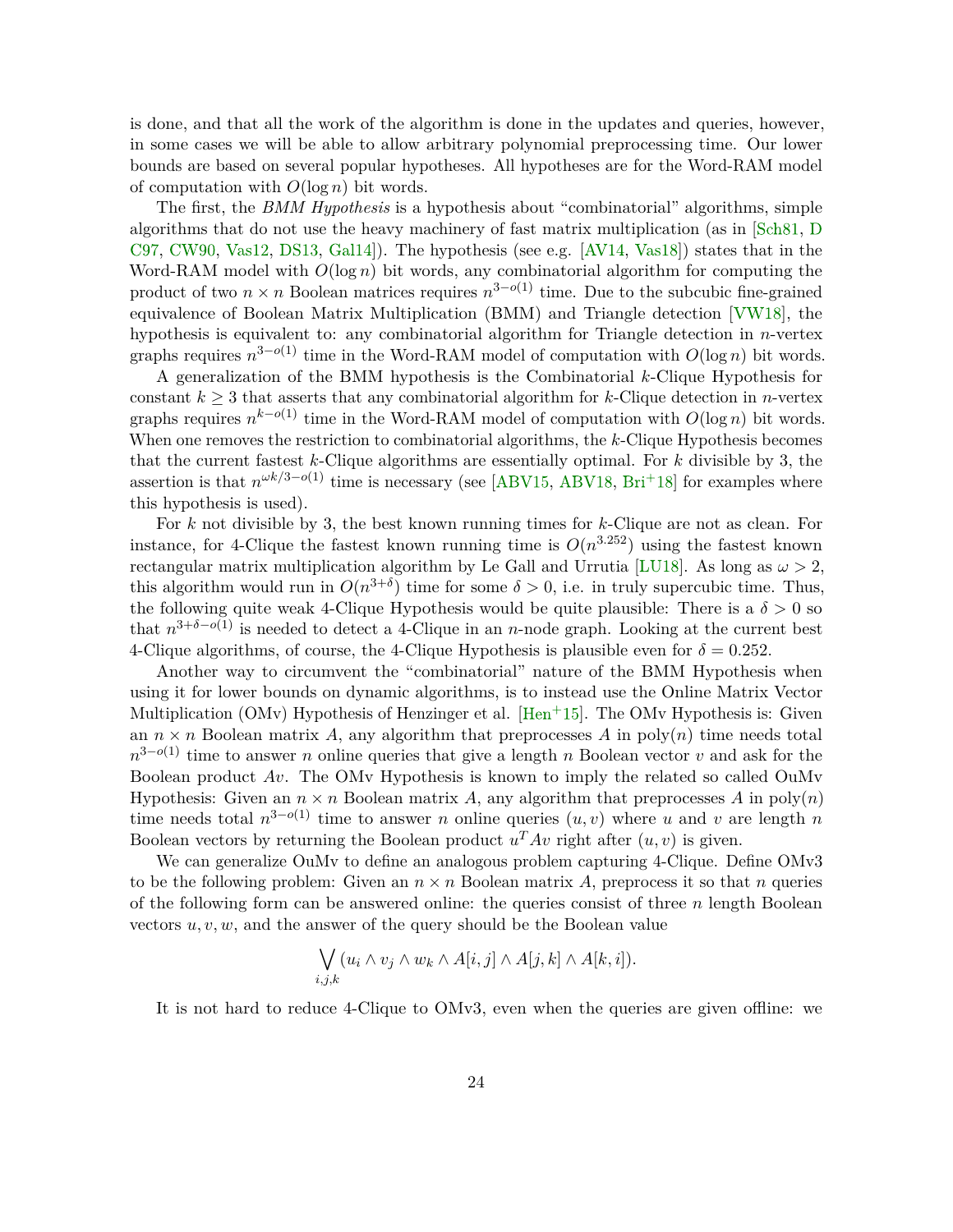<span id="page-25-1"></span>can assume that 4-Clique is given on a 4-partite graph with partitions  $V_1, V_2, V_3, V_4$ . Let *A* be the adjacency matrix of the subgraph induced by  $V_1, V_2, V_3$ , and for each  $x \in V_4$ , we can define the three Boolean vectors  $u^x, v^x, w^x$ , where  $u^x[j] = 1$  only if  $x \in V_1$  and  $(x, j)$  is an edge,  $v^x[j] = 1$  only if  $x \in V_2$  and  $(x, j)$  is an edge, and  $w^x[j] = 1$  only if  $x \in V_3$  and  $(x, j)$  is an edge. Then  $(u_i^x \wedge v_j^x \wedge w_k^x \wedge A[i,j] \wedge A[j,k] \wedge A[k,i]) = 1$  only when  $(i,j,k,x) \in V_1 \times V_2 \times V_3 \times V_4$ and  $(i, x), (j, x), (k, x), (i, j), (j, k), (i, k)$  are all edges, i.e. whenever  $(i, j, k, x)$  is a 4-Clique.

Now, similarly to OuMv, since the queries to OMv3 are given in an online fashion, the problem seems harder than 4-Clique. The simple way to solve the problem, when given *u, v, w* seems to be to take the submatrices  $A^1, A^2, A^3$  where  $A^1$  restricts to the rows that *u* is one and columns that *v* is one,  $A^2$  restricts to the rows that *v* is one and columns that *w* is one and *A*<sup>3</sup> restricts to the rows that *w* is one and columns that *u* is one, and then to compute the trace of  $A^1 \cdot A^2 \cdot A^3$  in  $O(n^{\omega})$  time. In particular, there seems to be no way to use the fact that rectangular matrix multiplication can be done faster than by splitting into square blocks and using the fast square matrix multiplication algorithms.

We can thus make the following very plausible OMv3 Hypothesis, similar to the OuMv one, that any algorithm with polynomial preprocessing time needs  $n^{\omega+1-o(1)}$  total time to solve OMv3.

The last hypothesis we will use concerns the *k*-Cycle problem (for constant *k*): given an *m*-edge graph, determine whether it contains a cycle on *k* vertices. All known algorithms for detecting *k*-cycles in directed graphs with *m* edges run at best in time *m*2−*c/k* for various small constants *c* [\[YZ04,](#page-38-3) [AYZ97,](#page-32-9) [LVW18,](#page-37-4) [DDV19\]](#page-34-6), even using powerful tools such as fast matrix multiplication. Ancona et al.  $[Anc+19]$  $[Anc+19]$  formulated a natural hypothesis completely consistent with the state of the art of cycle detection. This *k-Cycle Hypothesis* states that (in the Word-RAM model), for every constant  $\varepsilon > 0$ , there exists a constant k, so that there is no  $O(m^{2-\epsilon})$  time algorithm that can find a *k*-cycle in an *m*-edge graph.

## **5.1 Hardness from** *k***-Cycle**

The *k*-Cycle Hypothesis states that (in the Word-RAM model), for every constant  $\varepsilon > 0$ , there exists a constant *k*, so that there is no  $O(m^{2-\epsilon})$  time algorithm that can find a *k*-cycle in an *m*-edge graph.

We will reduce *k*-Cycle in *m*-edge, *n*-node graphs to incremental *s*-*t* SP in undirected or directed graphs, where one starts with an empty graph and inserts  $O(m)$  edges, performing  $O(n)$  queries. As  $n = O(m)$  in connected graphs, the *k*-Cycle Hypothesis implies that as *k* grows, the amortized update/query time must be at least  $m^{1-o(1)}$ .

<span id="page-25-0"></span>**Theorem 5.1.** *In the word-RAM model with O*(log *m*) *bit words, under the k-Cycle Hypothesis, there can be no constant*  $\varepsilon > 0$  *such that incremental*  $s$ *-t*  $SP$  *in directed or undirected m-edge graphs can be solved with*  $O(m^{2-\varepsilon})$  *preprocessing time and*  $O(m^{1-\varepsilon})$  *amortized update and query time.*

An analogous theorem holds in the decremental setting. We omit the details, but essentially one runs the reduction in reverse.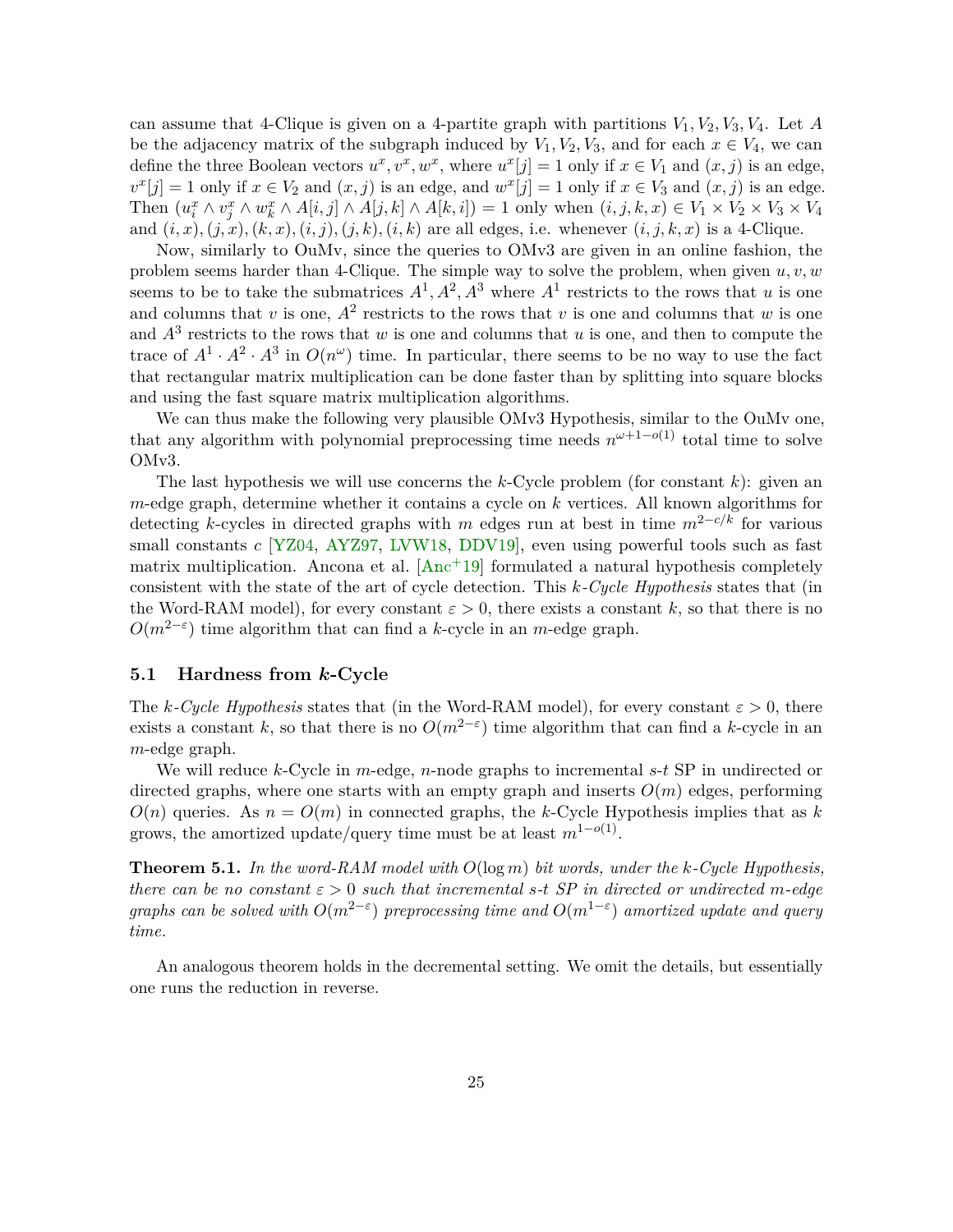<span id="page-26-1"></span>We note that with very minor modification, our reduction can be made to go from *minimum weight k*-cycle to incremental or decremental shortest *s*-*t* path in weighted graphs. Lincoln et al. [\[LVW18\]](#page-37-4) showed that under very believable assumptions (that min weight *k*-clique and also clique in hypergraphs require *n <sup>k</sup>*−*o*(1) time), min weight *k*-cycle requires *m*2−1*/k*−*o*(1) time, and hence Theorem [5.1](#page-25-0) holds under even more standard assumptions for weighted graphs. For unweighted graphs, we do need the unweighted *k*-Cycle assumption. Even though this assumption has so far not been related to other standard hardness hypotheses, it is believable and completely consistent with the current state of algorithms.

We will now prove Theorem [5.1.](#page-25-0) The reduction is the natural extension of the reduction from Triangle detection to *s*-*t* SP in [\[AV14\]](#page-32-2). See Figure [1.](#page-26-0)



<span id="page-26-0"></span>Figure 1: The edges between  $W_i$  and  $W_{i+1}$  are the edges of the original graph between  $V_i$  and  $V_{i+1}$ . The figure shows the state of the dynamic graph at stage 4 when one is searching for a *k*-cycle including  $v_4$ . A path from  $s_1$  to  $t_1$  that goes through edge ( $s_5, v_5$ ) instead of ( $s_4, v_4$ ) will have length at least  $9 + k$ , whereas if there is a *k*-cycle through  $v_4$ , the shortest path will use  $(s_4, v_4)$  and  $(v'_4, t_4)$  and will have length  $8 + k$ .

First, suppose that incremental *s*-*t* SP can be solved with  $O(m^{2-\epsilon})$  preprocessing time and  $O(m^{1-\epsilon})$  update and query time for some constant  $\varepsilon > 0$ . For that  $\varepsilon$ , let *k* be such that the *k*-Cycle Hypothesis asserts that there is no  $O(m^{2-\epsilon})$  time algorithm for *k*-Cycle in *m*-edge graphs. We will obtain a contradiction via our reduction.

Let *G* be an *m*-edge, *n*-vertex graph in which we want to find a *k*-cycle. First we use color-coding [\[AYZ94,](#page-32-10) [AYZ95,](#page-32-11) [AYZ16\]](#page-32-12) so that with polylogarithmic time overhead, we can assume that the vertices of *G* are partitioned into  $V_1, V_2, \ldots, V_k$ , so that if *G* contains a *k*-Cycle, one such cycle has its *i*th vertex in  $V_i$ , for each  $i \in \{1, \ldots, k\}$ .

Now, the vertices of our incremental graph will be as follows:

- For every  $i \in \{1, \ldots, k\}$ , there is a set of vertices  $W_i$  that contains for every  $v \in V_i$  a vertex  $v \in W_i$  representing it (slight abuse of notation here).
- Another copy of the vertices of  $V_1$  in a set  $W_{k+1}$ . Call the copy of  $v \in V_1$  in  $W_{k+1}$ ,  $v'$ .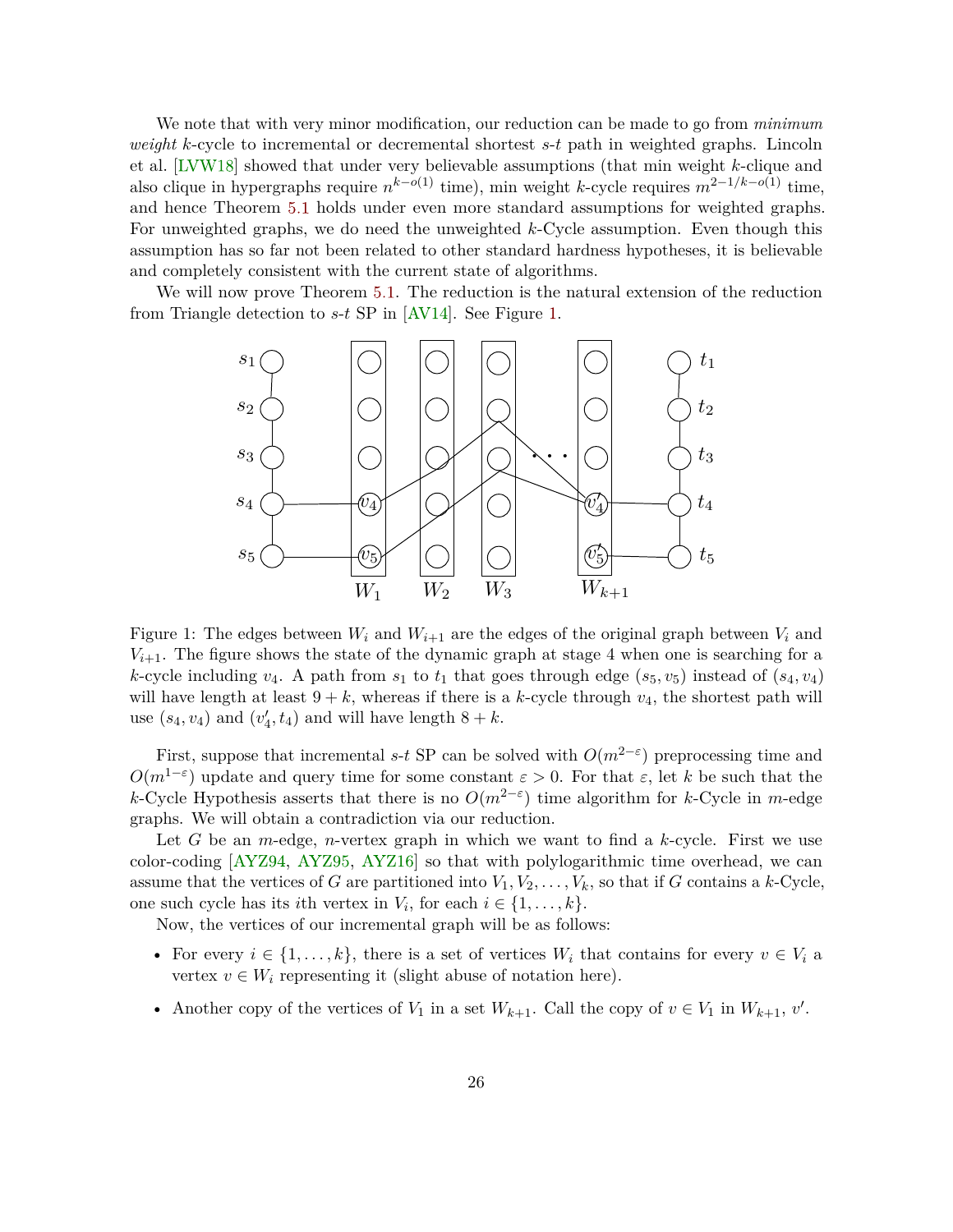- <span id="page-27-0"></span>• A source vertex  $s_1$ , followed by vertices  $s_1, \ldots, s_n$ , all connected in a path.
- A sink vertex  $t_1$ , preceded by vertices  $t_n, \ldots, t_2$ , all connected in a path  $t_n \to t_{n-1} \to$  $\ldots \rightarrow t_1.$

Besides the path edges above, the remaining edges to be inserted before any queries are as follows: For every  $i \in \{1, \ldots, k\}$ , for every  $u \in W_i$ ,  $v \in W_{i+1}$ , insert  $(u, v)$  as an edge if  $(u, v)$ was an edge of *G*.

Notice now that due to the color-coding, we can assume that to detect a *k*-Cycle in *G* we only need to check whether for some  $v \in W_1$  and its copy  $v' \in W_{k+1}$  there is a path of length k. Because of the layering, the distance between  $v$  and  $v'$  is  $k$  if there is a  $k$ -cycle in  $G$  going through  $v$  and it is  $> k$  otherwise.

Now, the rest of the dynamic stages proceed as follows. Let the vertices of  $W_1$  be  $v_1, \ldots, v_n$ , and their corresponding copies in  $W_{k+1}$  be  $v'_1, \ldots, v'_n$ . The stages go from 1 to *n*. In stage *i*, we insert an edge between  $s_{n+1-i}$  and  $v_{n+1-i} \in W_1$  and an edge between  $v'_{n+1-i}$  and  $t_{n+1-i}$ . Then we query the distance between  $s_1$  and  $t_1$ .

Now, at stage *i*, we have edges between  $s_{n+1-j}$  and  $v_{n+1-j}$  and between  $t_{n+1-j}$  and  $v'_{n+1-j}$ for all  $j \in \{1, ..., i\}$ .

The shortest path from  $s_1$  to  $t_1$  looks like this: go from  $s_1$  to  $s_{n+1-j}$  (for some  $j \in \{1, \ldots, i\}$ ) using the path of *s*-nodes, then take an edge to  $W_1$ , go through the layers  $W_1 - W_{k+1}$  to a node of  $W_{k+1}$  and then to  $t_{n+1-r}$  (for some  $r \in \{1, \ldots, i\}$ ) and then to  $t_1$ . Since going from a vertex in  $W_1$  to a vertex in  $W_{k+1}$  gives distance at least k, the length of this path is at least  $(n-j)+2+k+(n-r)$ . If one of *j* or *r* is not equal to *i* (i.e. it is  $\lt i$ ), the length of the path is  $> 2(n-i) + k + 2$ . If *G* contains a *k*-Cycle through  $v_{n+1-i}$ , however, there is a path from *s*<sub>1</sub> to  $t_1$  going through  $v_{n+1-i}$ ,  $v'_{n+1-i}$  and the edges of the *k*-Cycle, having total length exactly  $2(n-i) + k + 2$ .

Thus, in stage *i*, the distance between  $s_1$  and  $t_1$  is  $2(n-i)+k+2$  if there is a *k*-Cycle through  $v_{n+1-i}$ , and otherwise the distance is  $> 2(n-i) + k + 2$ . The total number of edge insertions is  $O(m+n) = O(m)$  and the number of queries is  $O(n) = O(m)$ . Thus our supposedly efficient incremental algorithm would solve the *k*-Cycle problem in time  $\tilde{O}(m \cdot m^{1-\epsilon}) = \tilde{O}(m^{2-\epsilon})$  time, a contradiction.

## **5.2 Hardness from OMv3 and 4-Clique**

A weakness of the reduction from *k*-Cycle detection is that the result is only meaningful when the preprocessing time used by the algorithms is  $O(m^{2-\epsilon})$  for some  $\varepsilon > 0$ . For incremental algorithms, one could argue that since one starts with an empty graph, it is unclear how preprocessing could help at all. For decremental graphs however, one knows all the edges so preprocessing could help.

We present a reduction from OMv3 that  $(1)$  allows for arbitrary polynomial preprocessing, and (2) gives a higher conditional lower bound than the  $m^{0.5-o(1)}$  amortized update/query lower bound that follows from OMv [\[Hen](#page-35-2)<sup>+</sup>15], as long as  $\omega > 2$ .

Moreover, even if instead of the OMv3 Hypothesis we only use the 4-Clique Hypothesis (still via the same reduction below as OMv3), we still obtain a higher than  $m^{0.5-o(1)}$  update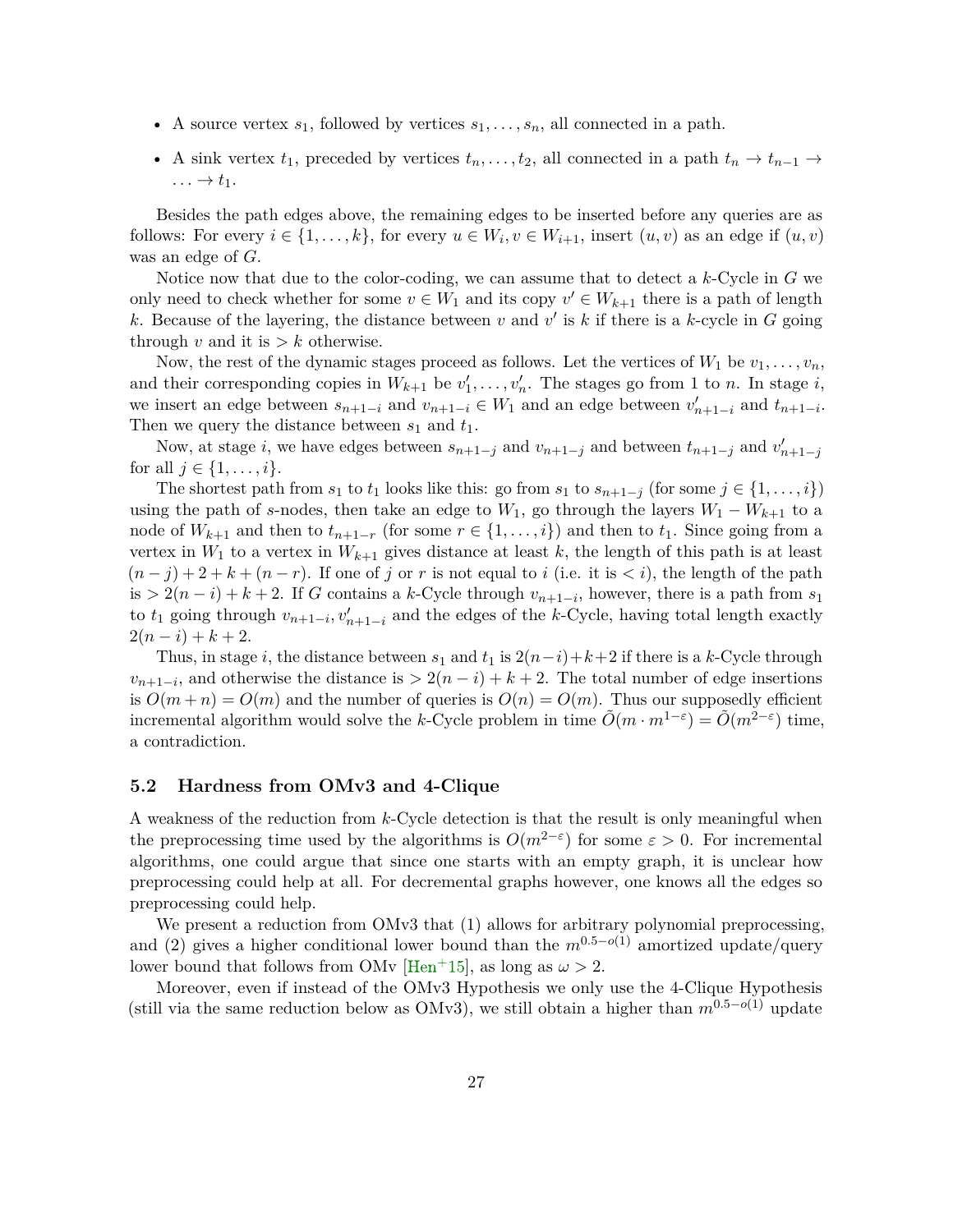lower bound.

We will prove Theorem [5.2](#page-28-0) below.

<span id="page-28-0"></span>**Theorem 5.2.** *Suppose that incremental or decremental s-t Shortest Paths can be maintained with P*(*m*) *preprocessing time and u*(*m*) *amortized update and query time, then OMv3 can be* solved with  $P(O(n^2))$  preprocessing time and  $n^2 \cdot u(O(n^2))$  total query time.

If we assume the OMv3 Hypothesis, then we obtain that any incremental/decremental *s*-*t* Shortest paths algorithm with polynomial preprocessing time needs  $m^{(\omega-1)/2-o(1)}$  amortized update or query time. For the current value of  $\omega$ , the update lower bound is  $\Omega(m^{0.686})$ .

If we assume the 4-Clique hypothesis we obtain that there exists a  $\delta > 0$  such that any incremental/decremental *s*-*t* Shortest paths algorithm needs either  $m^{(3+\delta)/2-o(1)}$  preprocessing time, or  $m^{(1+\delta)/2-o(1)}$  amortized update or query time. For the current value of  $\delta$ , this update lower bound is  $\Omega(m^{0.626})$ .

We now begin the proof of Theorem [5.2.](#page-28-0) We begin with a gadget that encodes the row/column indices  $i \in [n]$  of *A* and dynamically encodes the *n* queries  $(u^1, v^1, w^1), \ldots, (u^n, v^n, w^n)$ when they come.

We will describe the gadget  $G(u)$  which will encode the  $u^i$ s. The gadgets  $G(v)$  and  $G(w)$ are analogous. See Figure [2.](#page-28-1)  $G(u)$  consists of  $n(n+1)$  vertices: every  $i \in [n]$  gets  $n+1$  copies  $(i,0), (i,1), \ldots, (i,n)$ . The vertices  $(i,1), \ldots, (i,n)$  for each particular *i* are chained together in a path, so that for all  $j \in \{1, \ldots, n-1\}$  there is an edge between  $(i, j)$  and  $(i, j + 1)$ . This describes  $G(u)$  (and also  $G(v)$ ,  $G(w)$ ) before any queries come. On query  $u^{\ell}$ , one inserts an edge from  $(i, 0)$  to  $(i, \ell)$  for each *i* for which  $u^{\ell}[i] = 1$ . (The insertions for  $G(v)$  and  $G(w)$  are analogous but with  $v^{\ell}$  and  $w^{\ell}$  instead of  $u^{\ell}$ , respectively.)



<span id="page-28-1"></span>Figure 2: The gadget  $G(u)$  encoding the positions in which the queries  $u^j$  are 1; in particular, if the current query is  $u^t$ , for each  $j \leq t$  and each  $i \in [n]$  there is a red edge from  $(i, 0)$  to  $(i, j)$ whenever  $u^j[i] = 1$ , and the edges for  $u^t$  are inserted right after  $u^t$  is queried.

There are two copies of  $G(u)$ ,  $G(u)$  and  $G'(u)$ . We chain  $G(u)$ ,  $G(v)$ ,  $G(w)$ ,  $G'(u)$  together as follows. For every *i, j* such that  $A[i, j] = 1$  we add edges from  $(i, n)$  of  $G(u)$  to  $(j, 0)$  of  $G(v)$ , from  $(i, n)$  of  $G(v)$  to  $(j, 0)$  of  $G(w)$ , and from  $(i, n)$  of  $G(w)$  to  $(j, 0)$  of  $G'(u)$ . See Figure [3.](#page-29-0)

<span id="page-28-2"></span>Notice that so far we have  $O(n^2)$  vertices and edges.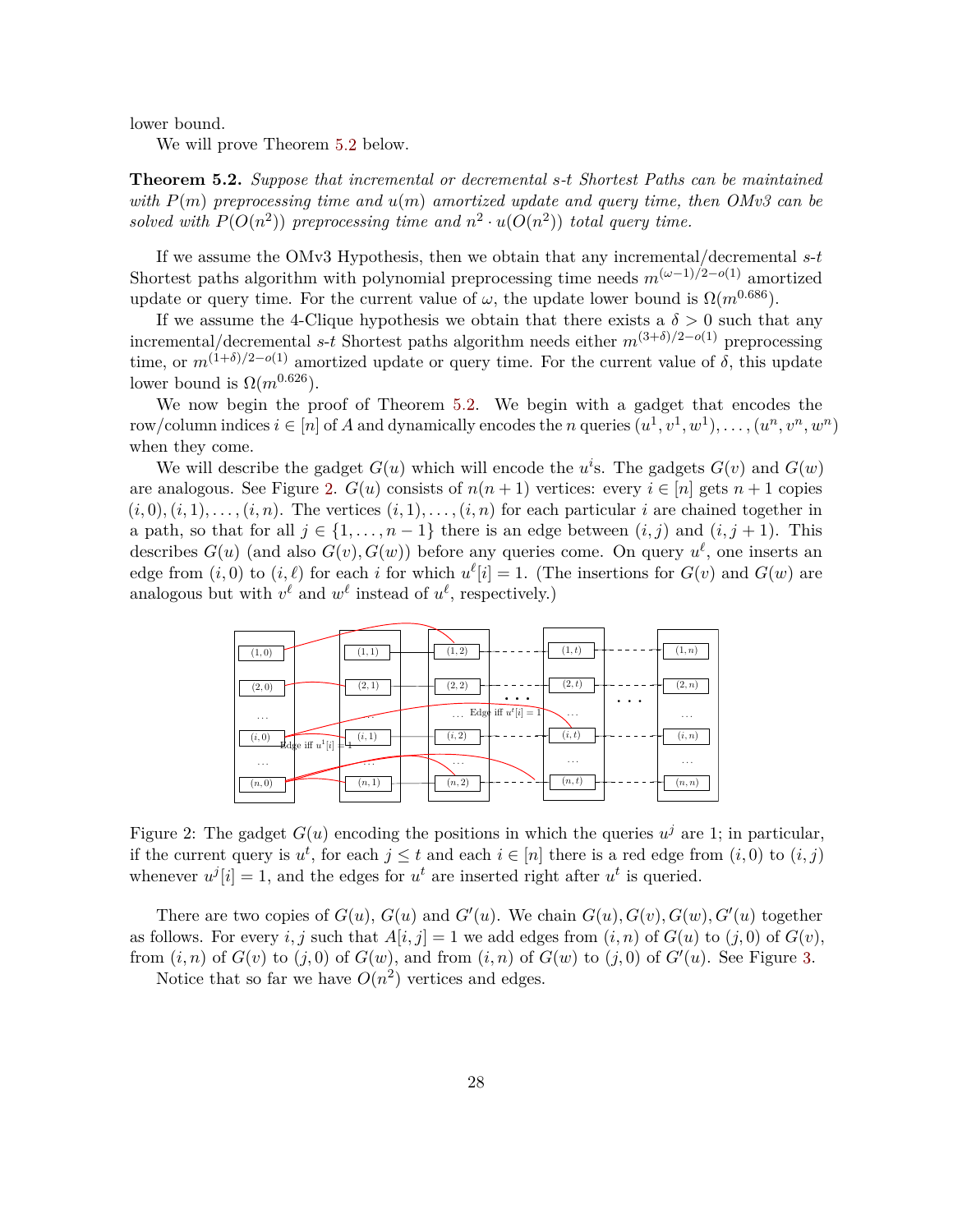

<span id="page-29-0"></span>Figure 3: The "middle" gadget connecting the gadgets  $G(u)$ ,  $G(v)$ ,  $G(w)$ ,  $G'(u)$ .

**Claim 5.3.** Right after inserting the edges for  $u^{\ell}, v^{\ell}, w^{\ell}$  into  $G(u), G(v), G(w), G'(u),$  the *distance between*  $(i, 0)$  *in*  $G(u)$  *and*  $(i, n)$  *in*  $G'(u)$  *is*  $3 + 4(n + 1 - \ell)$  *if there are some j, k so that*

$$
u^{\ell}[i] \wedge v^{\ell}[j] \wedge w^{\ell}[k] \wedge A[i,j] \wedge A[j,k] \wedge [k,i] = 1,
$$

*and the distance is*  $> 3 + 4(n + 1 - \ell)$  *otherwise.* 

*Proof.* To get from  $G(u)$  to  $G'(u)$  one needs to use at least 3 edges (between  $G(u)$  and  $G(v)$ , between  $G(v)$  and  $G(w)$  and between  $G(w)$  and between  $G'(u)$ ) and then also one needs to go from layer  $0 \ (\ast, 0)$  to layer  $n \ (\ast, n)$  in each of the 4 gadgets. The shortest possible way to do this is to go through an edge from  $(j, 0)$  to  $(j, \ell)$  and then along the path from  $(j, \ell)$  to  $(j, n)$ , altogether having length  $n + 1 - \ell$ . Thus the shortest a path from  $(i, 0)$  in  $G(u)$  to  $(i, n)$ in  $G'(u)$  is  $3 + 4(n + 1 - \ell)$ .

This minimal length is achievable if and only if (1) there are some *j* and *k* so that the edges  $(i,0)$  to  $(i, \ell)$ ,  $(j,0)$  to  $(j, \ell)$  and  $(k, 0)$  to  $(k, \ell)$  exist in  $G(u)$ *, G'*(*u*) and  $G(v)$  and  $G(w)$ *,* respectively, and (2) also the edges  $(i, n)$  to  $(j, 0)$  from  $G(u)$  to  $G(v)$ ,  $(j, n)$  to  $(k, 0)$  from  $G(v)$  to  $G(w)$  and  $(k, n)$  to  $(i, 0)$  from  $G(w)$  to  $G'(u)$  also exist. That is, if and only if  $u^{\ell}[i] \wedge v^{\ell}[j] \wedge w^{\ell}[k] \wedge A[i,j] \wedge A[j,k] \wedge [k,i] = 1.$  $\Box$ 

We will now complete the construction. Beyond the gadgets  $G(u)$ ,  $G'(u)$ ,  $G(v)$ ,  $G(w)$  and the connections between them, we add two paths:

- The first consists of vertices  $s_{\ell,i}$  for  $\ell, i \in [n]$  and edges  $(s_{\ell,i}, s_{\ell,i+1})$  when  $i < n$  and  $(s_{\ell,n}, s_{\ell+1,1})$  for  $\ell < n$ .
- The second similarly consists of vertices  $t_{\ell,i}$  for  $\ell, i \in [n]$  and edges  $(t_{\ell,i}, t_{\ell,i+1})$  when  $i < n$ and  $(t_{\ell,n}, t_{\ell+1,1})$  for  $\ell < n$ .

The source and sink for the s-t shortest paths instance are  $s_{n,n}$  and  $t_{n,n}$ .

On query  $(u^j, v^j, w^j)$  to OMv3, we insert the already described edges into  $G(u)$ ,  $G'(u)$ ,  $G(v)$ ,  $G(w)$ and then perform the following *n* insertions and queries: For each *a* from 1 to *n*, insert the edges  $s_{j,a}$  to  $(a,0)$  in  $G(u)$  and  $t_{j,a}$  to  $(a,n)$  in  $G'(u)$ ; then query the distance between  $s_{n,n}$  and *tn,n*. See Figure [4.](#page-30-0)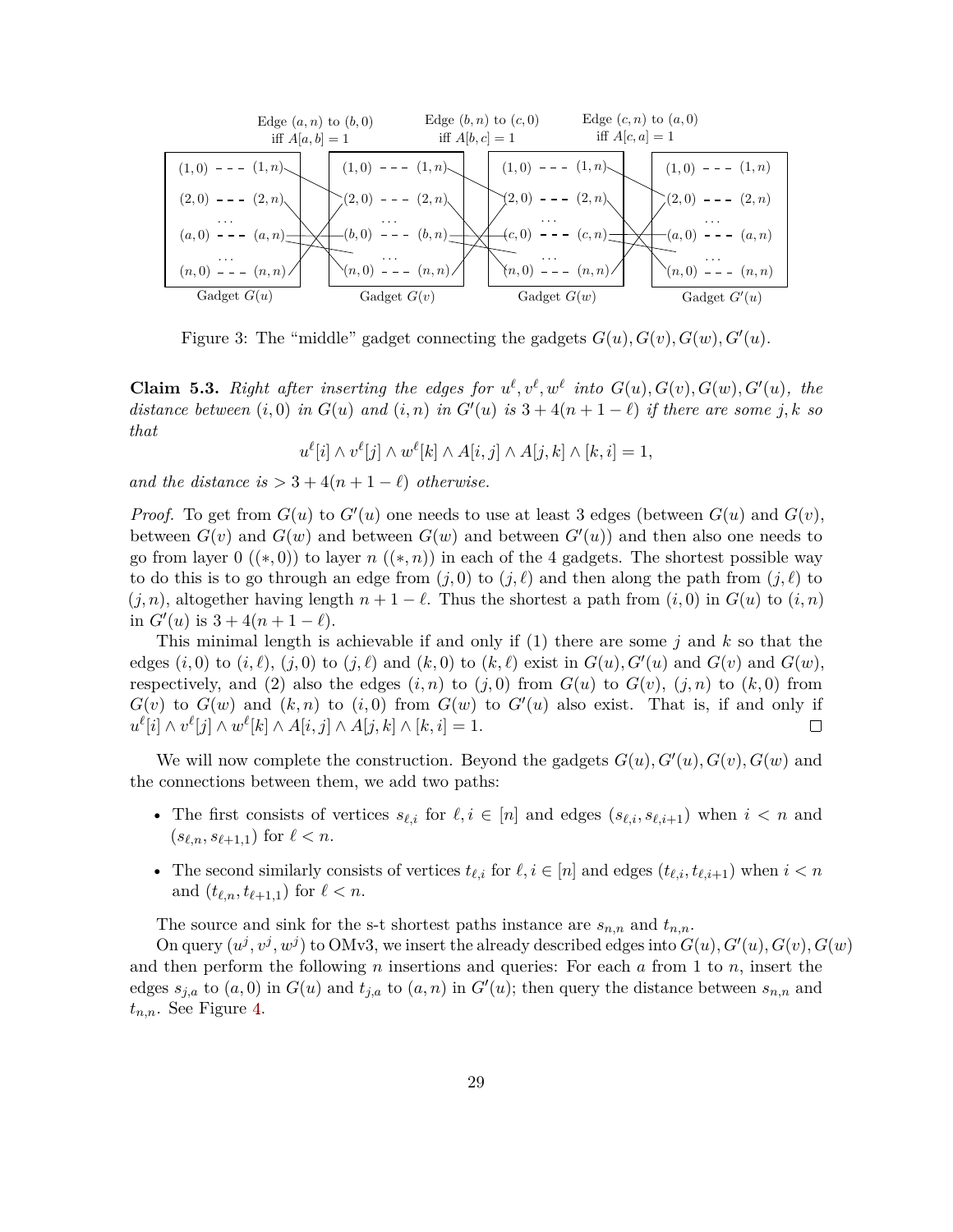

<span id="page-30-0"></span>Figure 4: The full reduction connecting the middle gadget with the source and sink paths.

**Claim 5.4.** After inserting the edges  $s_{j,a}$  to  $(a,0)$  in  $G(u)$  and  $t_{j,a}$  to  $(a,n)$  in  $G'(u)$ *, the distance from*  $s_{n,n}$  *to*  $t_{n,n}$  *is*  $2(n-j)n + 2(n-a+1) + 3 + 4(n+1-j)$  *if there are some b, c so that*

$$
u^{j}[a] \wedge v^{j}[b] \wedge w^{j}[b] \wedge A[a,b] \wedge A[b,c] \wedge A[c,a] = 1,
$$

*and the distance is*  $> 2(n - j)n + 2(n - a + 1) + 3 + 4(n + 1 - j)$  *otherwise.* 

*Proof.* The shortest path from *sn,n* to *tn,n* goes from *sn,n* up the *s*-path (on the left in Figure [4\)](#page-30-0) to some node  $s_h^p$  $\frac{p}{b}$ , then along the edge  $(s_b^p)$  $\binom{p}{b}$ ,  $(b, 0)$  to the first layer in the Middle gadget, then through the middle gadget, exiting it at some node  $(c, n)$  in the last layer, going to a node  $(r, c)$ on the *t*-path (on the right in Figure [4\)](#page-30-0) down to *tn,n*.

The length of this path is the length of the subpath from  $(b, 0)$  to  $(c, b)$  inside the middle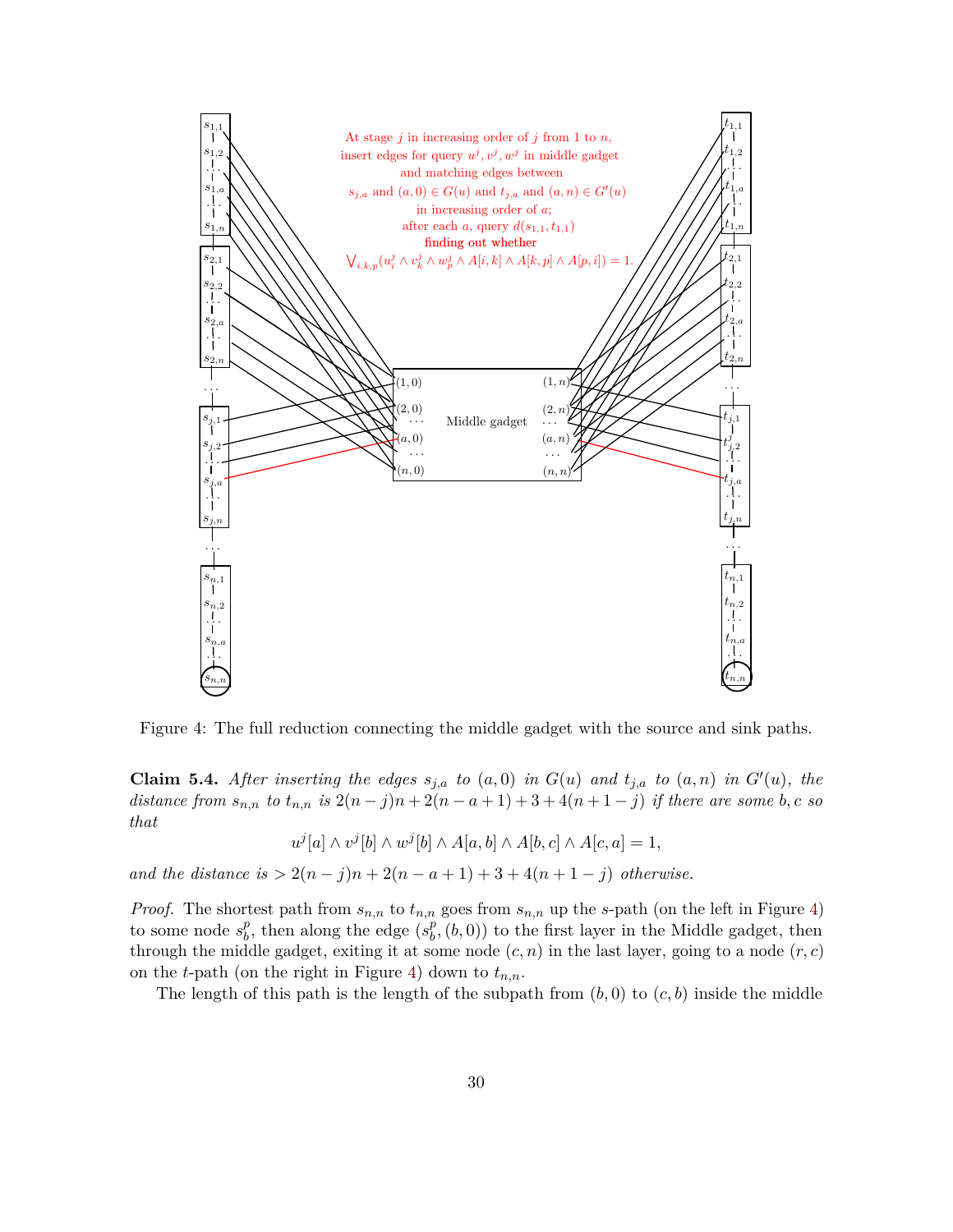gadget +

$$
n(n-p) + (n - b) + n(n - r) + (n - c) + 2.
$$

By Claim [5.3,](#page-28-2) the shortest possible distance between the first and last layers of the Middle gadget, after inserting the edges inside it for  $u^j, v^j, w^j$  is  $3 + 4(n + 1 - j)$ . Thus, for a particular choice of  $p, r \leq j$  and  $b, c \in [n]$ , the length of the above path is at least

$$
3 + 4(n + 1 - j) + n(n - p) + (n - b) + n(n - r) + (n - c) + 2.
$$

If *p* and *r* are both  $\leq j-1$ , the length of the path is at least:

$$
3+4(n+1-j)+2n(n-j)+2n+(n-b)+(n-c)+2>3+4(n+1-j)+2n(n-j)+2(n-a)+2,
$$

since  $b, c \leq n$  and  $a \geq 1$ .

If  $p \leq j - 1$  and  $r = j$  (the case  $p = j$  and  $r \leq j - 1$  is similar), then since the only added edges from the *j*th part of the *t* path are between  $(c, n)$  and  $t_{j,c}$  for  $c \le a$  at this point, we also get that the length of the path is at least

$$
3 + 4(n + 1 - j) + 2n(n - j) + n + (n - a) + 2 > 3 + 4(n + 1 - j) + 2n(n - j) + 2(n - a) + 2.
$$

Similarly, if  $p, r = j$ , and b or  $c$  is  $\lt a$ , the length of the path is at least

$$
3 + 4(n + 1 - j) + 2n(n - j) + 2(n - a) + 1 + 2 > 3 + 4(n + 1 - j) + 2n(n - j) + 2(n - a) + 2.
$$

Finally, by Claim [5.3,](#page-28-2) if  $p = r = j$ ,  $b = c = a$ , then the length of the path is  $3+4(n+1-j)+2n(n-1)$  $j+2(n-a)+2$  if there are some b, c such that  $u^j[a] \wedge v^j[b] \wedge w^j[c] \wedge A[a,b] \wedge A[b,c] \wedge A[c,a] = 1$ , and the length is larger otherwise.  $\Box$ 

## **References**

- <span id="page-31-0"></span>[ABV15] Amir Abboud, Arturs Backurs, and Virginia Vassilevska Williams. "If the Current Clique Algorithms are Optimal, So is Valiant's Parser". In: *IEEE 56th Annual Symposium on Foundations of Computer Science, FOCS 2015, Berkeley, CA, USA, 17-20 October, 2015*. 2015, pp. 98–117 (cit. on p. [24\)](#page-24-0).
- <span id="page-31-1"></span>[ABV18] Amir Abboud, Arturs Backurs, and Virginia Vassilevska Williams. "If the Current Clique Algorithms Are Optimal, so Is Valiant's Parser". In: *SIAM J. Comput.* 47.6  $(2018)$ , pp. 2527–2555 (cit. on p. [24\)](#page-24-0).
- <span id="page-31-3"></span>[ACK17] Ittai Abraham, Shiri Chechik, and Sebastian Krinninger. "Fully dynamic allpairs shortest paths with worst-case update-time revisited". In: *Proceedings of the Twenty-Eighth Annual ACM-SIAM Symposium on Discrete Algorithms*. SIAM. 2017, pp. 440–452 (cit. on p. [40\)](#page-40-0).
- <span id="page-31-2"></span>[ACT14] Ittai Abraham, Shiri Chechik, and Kunal Talwar. "Fully dynamic all-pairs shortest paths: Breaking the o (n) barrier". In: *Approximation, Randomization, and Combinatorial Optimization. Algorithms and Techniques (APPROX/RANDOM 2014)*. Schloss Dagstuhl-Leibniz-Zentrum fuer Informatik. 2014 (cit. on p. [39\)](#page-39-0).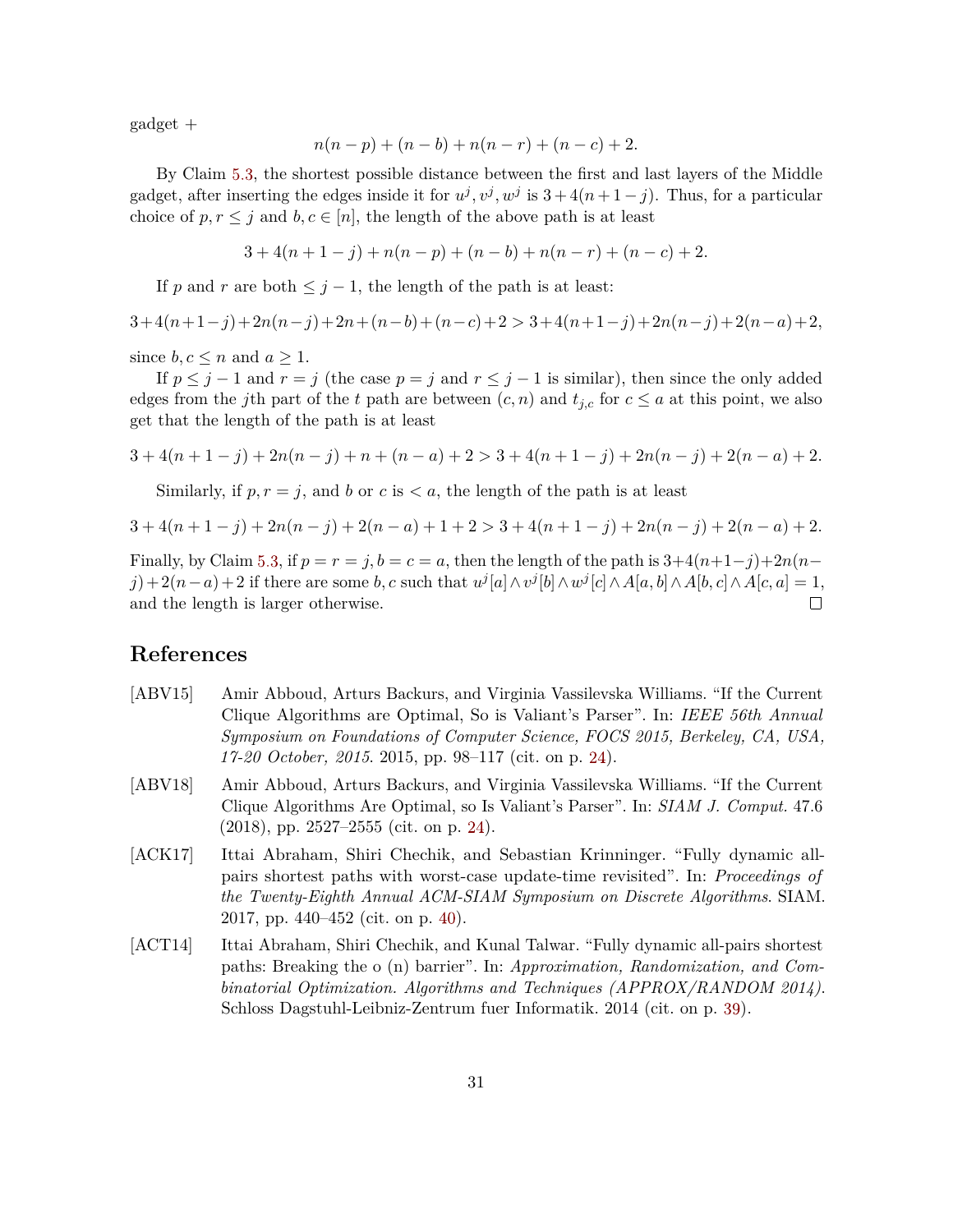- <span id="page-32-5"></span>[Alm19] Josh Alman. "Limits on the Universal Method for Matrix Multiplication". In: *Proc. of CCC*. 2019, to appear (cit. on p. [5\)](#page-5-2).
- <span id="page-32-1"></span>[Als+17] Stephen Alstrup, Søren Dahlgaard, Arnold Filtser, Morten Stöckel, and Christian Wulff-Nilsen. "Constructing light spanners deterministically in near-linear time". In: *arXiv preprint arXiv:1709.01960* (2017) (cit. on p. [1\)](#page-0-1).
- <span id="page-32-0"></span>[Anc+18] Bertie Ancona, Monika Henzinger, Liam Roditty, Virginia Vassilevska Williams, and Nicole Wein. "Algorithms and Hardness for Diameter in Dynamic Graphs". In: *arXiv preprint arXiv:1811.12527* (2018) (cit. on p. [1\)](#page-0-1).
- <span id="page-32-3"></span>[Anc+19] Bertie Ancona, Monika Henzinger, Liam Roditty, Virginia Vassilevska Williams, and Nicole Wein. "Algorithms and Hardness for Diameter in Dynamic Graphs". In: *Proceedings of ICALP*. 2019, to appear (cit. on pp. [4,](#page-4-2) [25\)](#page-25-1).
- <span id="page-32-2"></span>[AV14] Amir Abboud and Virginia Vassilevska Williams. "Popular Conjectures Imply Strong Lower Bounds for Dynamic Problems". In: *55th IEEE Annual Symposium on Foundations of Computer Science, FOCS 2014, Philadelphia, PA, USA, October 18-21, 2014*. 2014, pp. 434–443 (cit. on pp. [3,](#page-3-1) [24,](#page-24-0) [26\)](#page-26-1).
- <span id="page-32-4"></span>[AV18] Josh Alman and Virginia Vassilevska Williams. "Limits on All Known (and Some Unknown) Approaches to Matrix Multiplication". In: *59th IEEE Annual Symposium on Foundations of Computer Science, FOCS 2018, Paris, France, October 7-9, 2018*. 2018, pp. 580–591 (cit. on p. [5\)](#page-5-2).
- <span id="page-32-6"></span>[Awe85] Baruch Awerbuch. "Complexity of network synchronization". In: *Journal of the ACM (JACM)* 32.4 (1985), pp. 804–823 (cit. on p. [6\)](#page-6-0).
- <span id="page-32-12"></span>[AYZ16] Noga Alon, Raphael Yuster, and Uri Zwick. "Color Coding". In: *Encyclopedia of Algorithms*. 2016, pp. 335–338 (cit. on p. [26\)](#page-26-1).
- <span id="page-32-10"></span>[AYZ94] Noga Alon, Raphael Yuster, and Uri Zwick. "Color-coding: a new method for finding simple paths, cycles and other small subgraphs within large graphs". In: *Proceedings of the Twenty-Sixth Annual ACM Symposium on Theory of Computing, 23-25 May 1994, Montréal, Québec, Canada*. 1994, pp. 326–335 (cit. on p. [26\)](#page-26-1).
- <span id="page-32-11"></span>[AYZ95] Noga Alon, Raphael Yuster, and Uri Zwick. "Color-Coding". In: *J. ACM* 42.4 (1995), pp. 844–856 (cit. on p. [26\)](#page-26-1).
- <span id="page-32-9"></span>[AYZ97] Noga Alon, Raphael Yuster, and Uri Zwick. "Finding and Counting Given Length Cycles". In: *Algorithmica* 17.3 (1997), pp. 209–223 (cit. on p. [25\)](#page-25-1).
- <span id="page-32-7"></span>[BC16] Aaron Bernstein and Shiri Chechik. "Deterministic decremental single source shortest paths: beyond the o (mn) bound". In: *Proceedings of the forty-eighth annual ACM symposium on Theory of Computing*. ACM. 2016, pp. 389–397 (cit. on pp. [6,](#page-6-0) [8,](#page-8-1) [38,](#page-38-4) [39\)](#page-39-0).
- <span id="page-32-8"></span>[BC17] Aaron Bernstein and Shiri Chechik. "Deterministic partially dynamic single source shortest paths for sparse graphs". In: *Proceedings of the Twenty-Eighth Annual ACM-SIAM Symposium on Discrete Algorithms*. SIAM. 2017, pp. 453–469 (cit. on pp. [6,](#page-6-0) [39\)](#page-39-0).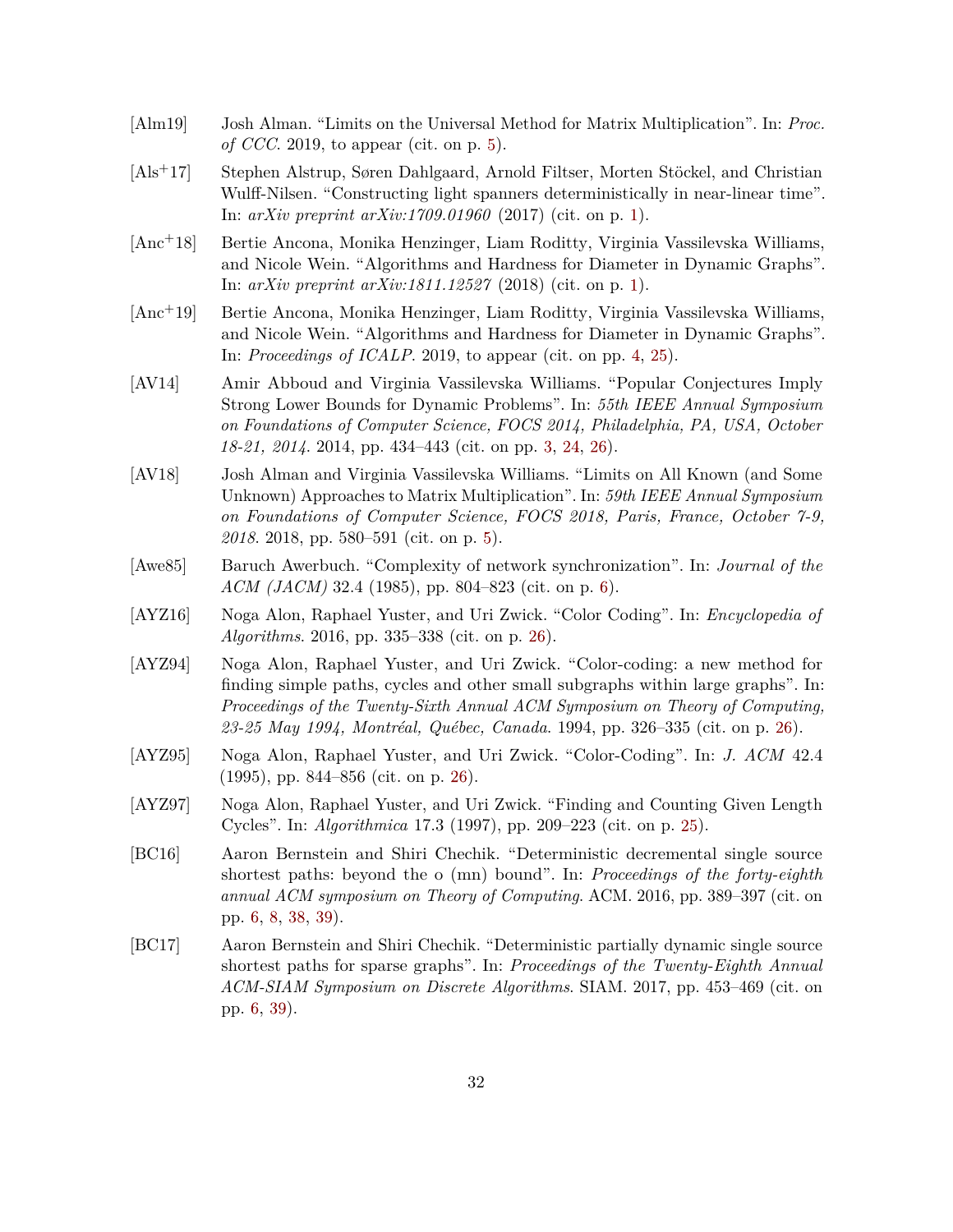- <span id="page-33-6"></span>[BC18] Aaron Bernstein and Shiri Chechi. "Incremental topological sort and cycle detection in expected total time". In: *Proceedings of the Twenty-Ninth Annual ACM-SIAM Symposium on Discrete Algorithms*. SIAM. 2018, pp. 21–34 (cit. on p. [38\)](#page-38-4).
- <span id="page-33-7"></span>[Ben+16] Michael A Bender, Jeremy T Fineman, Seth Gilbert, and Robert E Tarjan. "A new approach to incremental cycle detection and related problems". In: *ACM Transactions on Algorithms (TALG)* 12.2 (2016), p. 14 (cit. on p. [38\)](#page-38-4).
- <span id="page-33-1"></span>[Ber09] Aaron Bernstein. "Fully dynamic (2+ epsilon) approximate all-pairs shortest paths with fast query and close to linear update time". In:  $(2009)$  (cit. on pp. [2,](#page-2-0) [21,](#page-21-1) [39\)](#page-39-0).
- <span id="page-33-2"></span>[Ber16] Aaron Bernstein. "Maintaining shortest paths under deletions in weighted directed graphs". In: *SIAM Journal on Computing* 45.2 (2016), pp. 548–574 (cit. on pp. [2,](#page-2-0) [21,](#page-21-1) [39\)](#page-39-0).
- <span id="page-33-9"></span>[Ber17] Aaron Bernstein. "Deterministic Partially Dynamic Single Source Shortest Paths in Weighted Graphs". In: *LIPIcs-Leibniz International Proceedings in Informatics*. Vol. 80. Schloss Dagstuhl-Leibniz-Zentrum fuer Informatik. 2017 (cit. on pp. [38,](#page-38-4) [39\)](#page-39-0).
- <span id="page-33-0"></span>[BHR18] Aaron Bernstein, Jacob Holm, and Eva Rotenberg. "Online bipartite matching with amortized replacements". In: *Proceedings of the Twenty-Ninth Annual ACM-SIAM Symposium on Discrete Algorithms*. SIAM. 2018, pp. 947–959 (cit. on p. [1\)](#page-0-1).
- <span id="page-33-10"></span>[BHS02] Surender Baswana, Ramesh Hariharan, and Sandeep Sen. "Improved decremental algorithms for maintaining transitive closure and all-pairs shortest paths". In: *Proceedings of the thiry-fourth annual ACM symposium on Theory of computing*. ACM. 2002, pp. 117–123 (cit. on p. [39\)](#page-39-0).
- <span id="page-33-11"></span>[BHS07] Surender Baswana, Ramesh Hariharan, and Sandeep Sen. "Improved decremental algorithms for maintaining transitive closure and all-pairs shortest paths". In: *Journal of Algorithms* 62.2 (2007), pp. 74–92 (cit. on p. [39\)](#page-39-0).
- <span id="page-33-5"></span>[BK18] Sayan Bhattacharya and Janardhan Kulkarni. "An Improved Algorithm for Incremental Cycle Detection and Topological Ordering in Sparse Graphs". In: *arXiv preprint arXiv:1810.03491* (2018) (cit. on p. [38\)](#page-38-4).
- <span id="page-33-4"></span>[BPW19] Aaron Bernstein, Maximilian Probst, and Christian Wulff-Nilsen. "Decremental Strongly-Connected Components and Single-Source Reachability in Near-Linear Time". In: *arXiv preprint arXiv:1901.03615* (2019) (cit. on p. [38\)](#page-38-4).
- <span id="page-33-8"></span>[BR11] Aaron Bernstein and Liam Roditty. "Improved dynamic algorithms for maintaining approximate shortest paths under deletions". In: *Proceedings of the twenty-second annual ACM-SIAM symposium on Discrete Algorithms*. Society for Industrial and Applied Mathematics. 2011, pp. 1355–1365 (cit. on p. [38\)](#page-38-4).
- <span id="page-33-3"></span>[Bri+18] Karl Bringmann, Pawel Gawrychowski, Shay Mozes, and Oren Weimann. "Tree Edit Distance Cannot be Computed in Strongly Subcubic Time (unless APSP can)". In: *Proceedings of the Twenty-Ninth Annual ACM-SIAM Symposium on Discrete Algorithms, SODA 2018, New Orleans, LA, USA, January 7-10, 2018*. 2018, pp. 1190–1206 (cit. on p. [24\)](#page-24-0).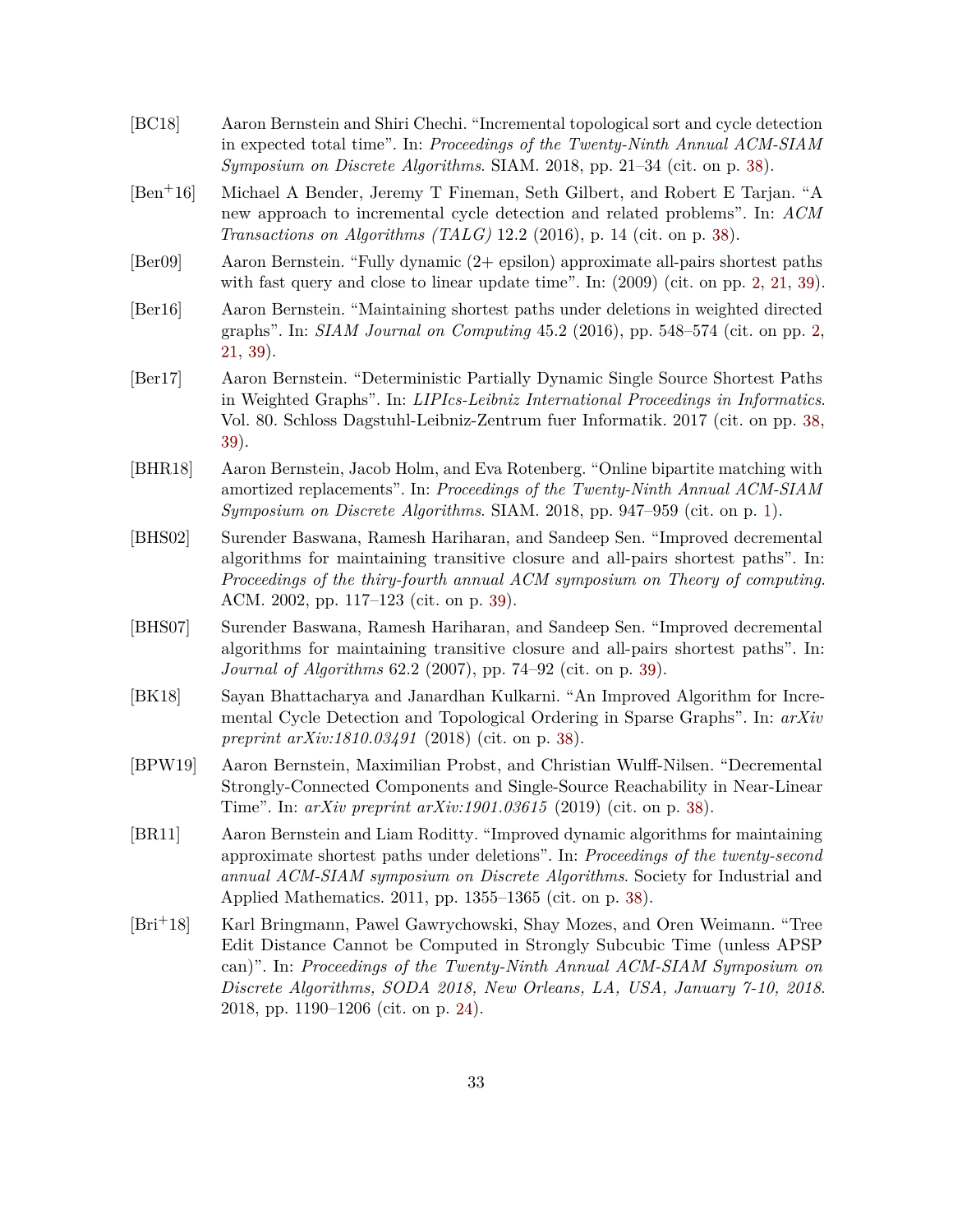- <span id="page-34-3"></span>[BW16] Greg Bodwin and Virginia Vassilevska Williams. "Better distance preservers and additive spanners". In: *Proceedings of the twenty-seventh annual ACM-SIAM symposium on Discrete algorithms*. Society for Industrial and Applied Mathematics. 2016, pp. 855–872 (cit. on p. [6\)](#page-6-0).
- <span id="page-34-0"></span>[CG18] Keerti Choudhary and Omer Gold. ["Diameter Spanner, Eccentricity Spanner, and](http://arxiv.org/abs/1812.01602) [Approximating Extremal Graph Distances: Static, Dynamic, and Fault Tolerant".](http://arxiv.org/abs/1812.01602) In: *CoRR* abs/1812.01602 (2018). arXiv: [1812.01602](http://arxiv.org/abs/1812.01602) (cit. on p. [1\)](#page-0-1).
- <span id="page-34-7"></span>[Che+16] Shiri Chechik, Thomas Dueholm Hansen, Giuseppe F Italiano, Jakub Łącki, and Nikos Parotsidis. "Decremental single-source reachability and strongly connected components in  $O(m\sqrt{n})$  total update time". In: *Foundations of Computer Science (FOCS), 2016 IEEE 57th Annual Symposium on*. IEEE. 2016, pp. 315–324 (cit. on p. [38\)](#page-38-4).
- <span id="page-34-9"></span>[Che18] Shiri Chechik. "Near-Optimal Approximate Decremental All Pairs Shortest Paths". In: *2018 IEEE 59th Annual Symposium on Foundations of Computer Science (FOCS)*. IEEE. 2018, pp. 170–181 (cit. on p. [39\)](#page-39-0).
- <span id="page-34-1"></span>[CK19] Julia Chuzhoy and Sanjeev Khanna. ["A New Algorithm for Decremental Single](http://dx.doi.org/10.1145/3313276.3316320)[source Shortest Paths with Applications to Vertex-capacitated Flow and Cut](http://dx.doi.org/10.1145/3313276.3316320) [Problems".](http://dx.doi.org/10.1145/3313276.3316320) In: *Proceedings of the 51st Annual ACM SIGACT Symposium on Theory of Computing*. STOC 2019. Phoenix, AZ, USA: ACM, 2019, pp. 389–400. isbn: 978-1-4503-6705-9 (cit. on pp. [1,](#page-0-1) [4,](#page-4-2) [39\)](#page-39-0).
- <span id="page-34-2"></span>[Coh98] Edith Cohen. "Fast algorithms for constructing t-spanners and paths with stretch t". In: *SIAM Journal on Computing* 28.1 (1998), pp. 210–236 (cit. on pp. [2,](#page-2-0) [21\)](#page-21-1).
- <span id="page-34-5"></span>[CW90] D. Coppersmith and S. Winograd. "Matrix multiplication via arithmetic progressions". In: *J. Symbolic Computation* 9.3 (1990), pp. 251–280 (cit. on p. [24\)](#page-24-0).
- <span id="page-34-8"></span>[CZ01] Edith Cohen and Uri Zwick. "All-pairs small-stretch paths". In: *Journal of Algorithms* 38.2 (2001), pp. 335–353 (cit. on p. [39\)](#page-39-0).
- <span id="page-34-4"></span>[D C97] D. Coppersmith. "Rectangular matrix multiplication revisited". In: *Journal of Complexity* 13 (1997), pp. 42–49 (cit. on p. [24\)](#page-24-0).
- <span id="page-34-6"></span>[DDV19] Mina Dalirrooyfard, Thuy Duong Vuong, and Virginia Vassilevska Williams. "Graph pattern detection: Hardness for all induced patterns and faster non-induced cycles". In: *Proceedings of STOC 2019*. 2019, to appear (cit. on p. [25\)](#page-25-1).
- <span id="page-34-10"></span>[DI04] Camil Demetrescu and Giuseppe F Italiano. "A new approach to dynamic all pairs shortest paths". In: *Journal of the ACM (JACM)* 51.6 (2004), pp. 968–992 (cit. on p. [39\)](#page-39-0).
- <span id="page-34-11"></span>[DI06] Camil Demetrescu and Giuseppe F Italiano. "Fully dynamic all pairs shortest paths with real edge weights". In: *Journal of Computer and System Sciences* 72.5 (2006), pp. 813–837 (cit. on p. [39\)](#page-39-0).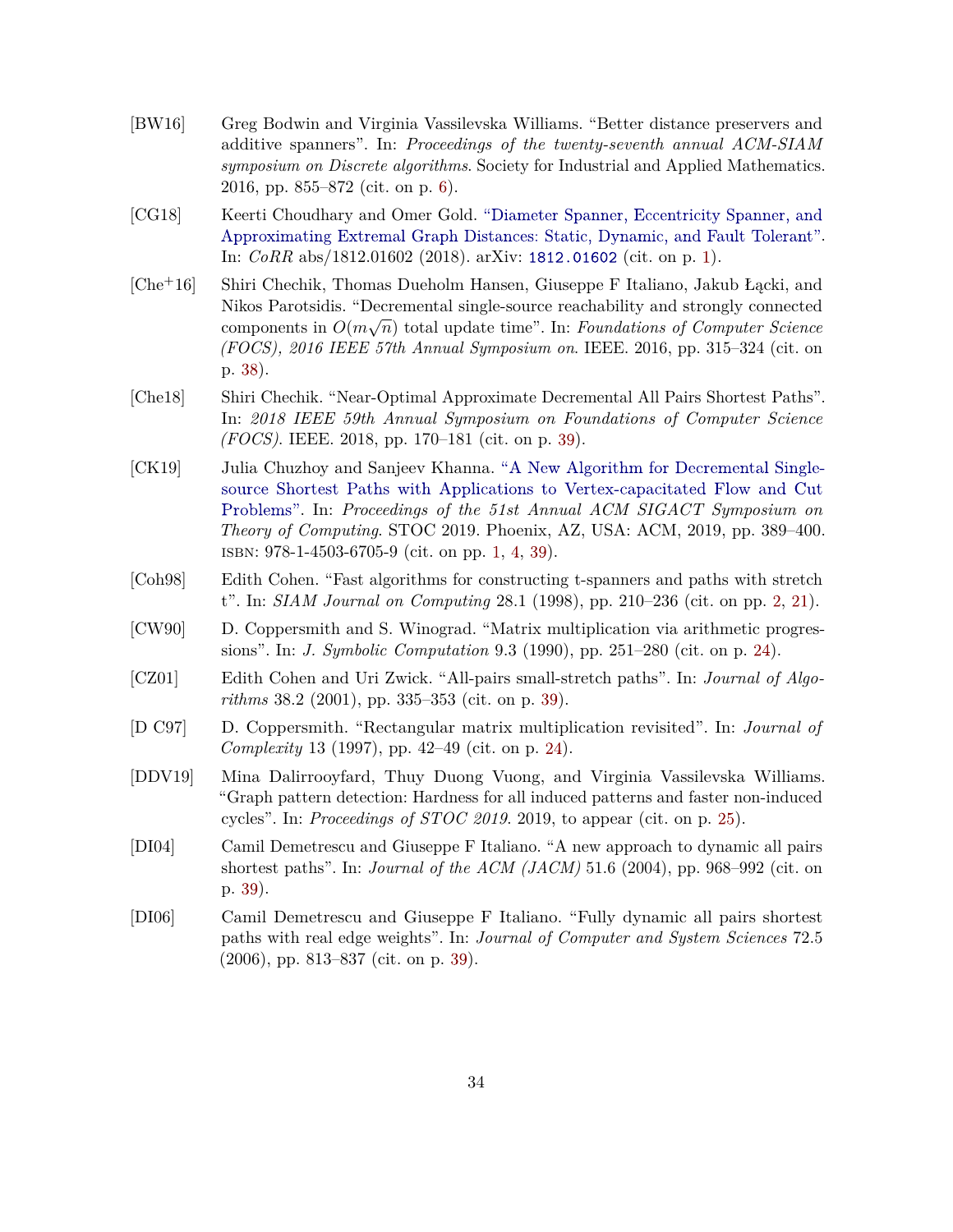- <span id="page-35-5"></span>[DS13] A.M. Davie and A. J. Stothers. ["Improved bound for complexity of matrix multipli](http://dx.doi.org/10.1017/S0308210511001648)[cation".](http://dx.doi.org/10.1017/S0308210511001648) In: *Proceedings of the Royal Society of Edinburgh, Section: A Mathematics* 143 (02 Apr. 2013), pp. 351–369. issn: 1473-7124 (cit. on p. [24\)](#page-24-0).
- <span id="page-35-4"></span>[EN16] Michael Elkin and Ofer Neiman. "Hopsets with constant hopbound, and applications to approximate shortest paths". In: *Foundations of Computer Science (FOCS), 2016 IEEE 57th Annual Symposium on*. IEEE. 2016, pp. 128–137 (cit. on p. [6\)](#page-6-0).
- <span id="page-35-3"></span>[EP04] Michael Elkin and David Peleg. " $(1+\epsilon,\beta)$ -spanner constructions for general graphs". In: *SIAM Journal on Computing* 33.3 (2004), pp. 608–631 (cit. on p. [6\)](#page-6-0).
- <span id="page-35-6"></span>[Gal14] François Le Gall. "Powers of tensors and fast matrix multiplication". In: *International Symposium on Symbolic and Algebraic Computation, ISSAC '14, Kobe, Japan, July 23-25, 2014*. 2014, pp. 296–303 (cit. on p. [24\)](#page-24-0).
- <span id="page-35-1"></span>[GW20a] Maximilian Probst Gutenberg and Christian Wulff-Nilsen. "Decremental sssp in weighted digraphs: Faster and against an adaptive adversary". In: *Proceedings of the Fourteenth Annual ACM-SIAM Symposium on Discrete Algorithms*. SIAM. 2020, pp. 2542–2561 (cit. on p. [2\)](#page-2-0).
- <span id="page-35-8"></span>[GW20b] Maximilian Probst Gutenberg and Christian Wulff-Nilsen. "Deterministic algorithms for decremental approximate shortest paths: Faster and simpler". In: *Proceedings of the Fourteenth Annual ACM-SIAM Symposium on Discrete Algorithms*. SIAM. 2020, pp. 2522–2541 (cit. on p. [39\)](#page-39-0).
- <span id="page-35-9"></span>[GW20c] Maximilian Probst Gutenberg and Christian Wulff-Nilsn. "Fully-Dynamic All-Pairs Shortest Paths: Improved Worst-Case Time and Space Bounds". In: *Proceedings of the Fourteenth Annual ACM-SIAM Symposium on Discrete Algorithms*. SIAM. 2020, pp. 2562–2574 (cit. on p. [40\)](#page-40-0).
- <span id="page-35-2"></span>[Hen+15] Monika Henzinger, Sebastian Krinninger, Danupon Nanongkai, and Thatchaphol Saranurak. "Unifying and strengthening hardness for dynamic problems via the online matrix-vector multiplication conjecture". In: *Proceedings of the forty-seventh annual ACM symposium on Theory of computing*. ACM. 2015, pp. 21–30 (cit. on pp. [3,](#page-3-1) [5,](#page-5-2) [24,](#page-24-0) [27\)](#page-27-0).
- <span id="page-35-0"></span>[HK95] Monika Rauch Henzinger and Valerie King. "Fully dynamic biconnectivity and transitive closure". In: *Foundations of Computer Science, 1995. Proceedings., 36th Annual Symposium on*. IEEE. 1995, pp. 664–672 (cit. on p. [2\)](#page-2-0).
- <span id="page-35-7"></span>[HKN14a] Monika Henzinger, Sebastian Krinninger, and Danupon Nanongkai. "A Subquadratic-Time Algorithm for Decremental Single-Source Shortest Paths". In: *Proceedings of the Twenty-Fifth Annual ACM-SIAM Symposium on Discrete Algorithms, SODA 2014, Portland, Oregon, USA, January 5-7, 2014*. 2014, pp. 1053–1072 (cit. on p. [38\)](#page-38-4).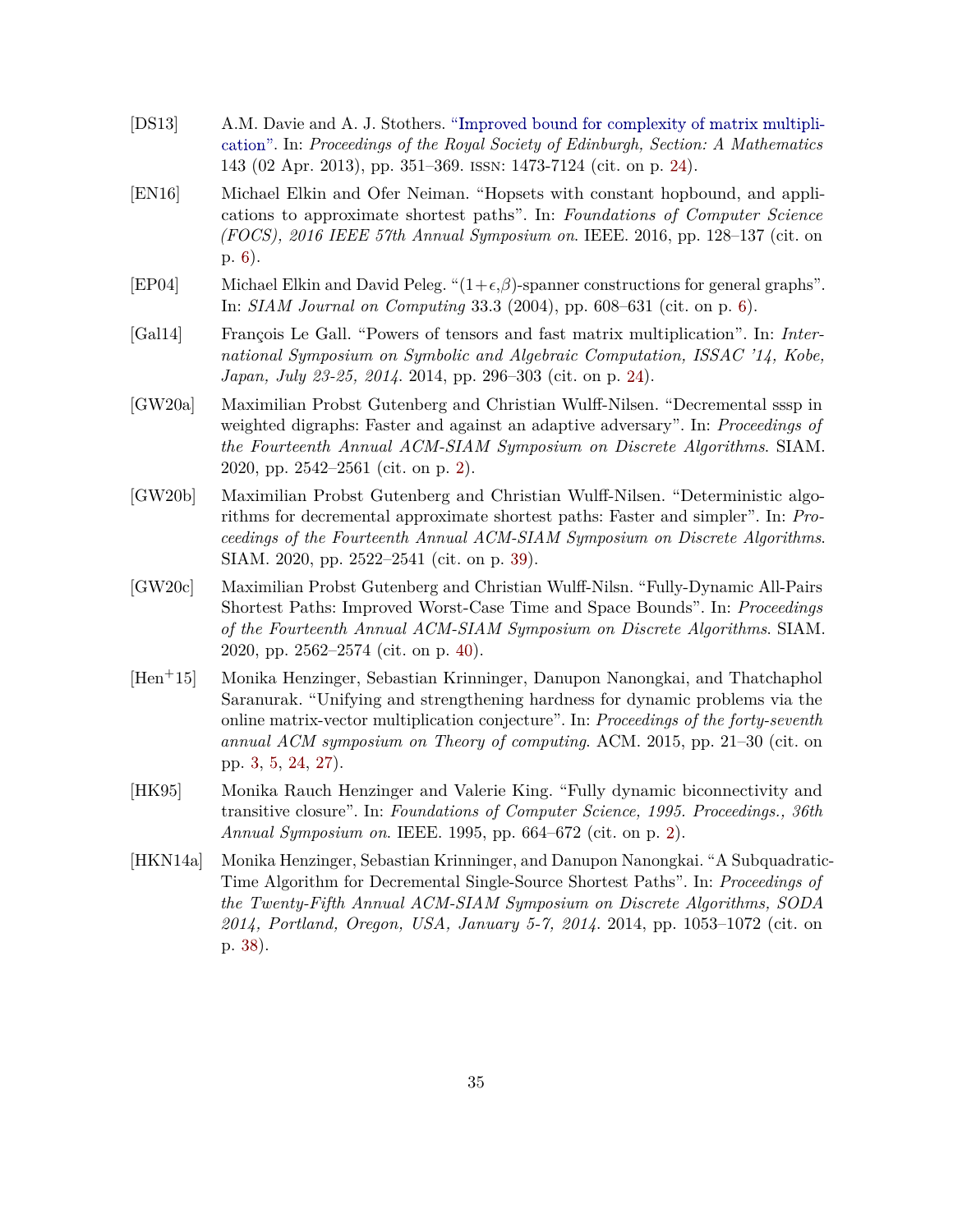- <span id="page-36-9"></span>[HKN14b] Monika Henzinger, Sebastian Krinninger, and Danupon Nanongkai. "Decremental single-source shortest paths on undirected graphs in near-linear total update time". In: *Foundations of Computer Science (FOCS), 2014 IEEE 55th Annual Symposium on*. IEEE. 2014, pp. 146–155 (cit. on pp. [38,](#page-38-4) [39\)](#page-39-0).
- <span id="page-36-2"></span>[HKN14c] Monika Henzinger, Sebastian Krinninger, and Danupon Nanongkai. "Sublineartime decremental algorithms for single-source reachability and shortest paths on directed graphs". In: *Proceedings of the forty-sixth annual ACM symposium on Theory of computing*. ACM. 2014, pp. 674–683 (cit. on pp. [2,](#page-2-0) [3\)](#page-3-1).
- <span id="page-36-3"></span>[HKN15] Monika Henzinger, Sebastian Krinninger, and Danupon Nanongkai. "Improved algorithms for decremental single-source reachability on directed graphs". In: *International Colloquium on Automata, Languages, and Programming*. Springer. 2015, pp. 725–736 (cit. on p. [2\)](#page-2-0).
- <span id="page-36-1"></span>[HKN16] Monika Henzinger, Sebastian Krinninger, and Danupon Nanongkai. "Dynamic Approximate All-Pairs Shortest Paths: Breaking the O(mn) Barrier and Derandomization". In: *SIAM Journal on Computing* 45.3 (2016), pp. 947–1006 (cit. on pp. [1,](#page-0-1) [6,](#page-6-0) [39\)](#page-39-0).
- <span id="page-36-8"></span>[HKN17] Monika Henzinger, Sebastian Krinninger, and Danupon Nanongkai. "Sublinear-Time Maintenance of Breadth-First Spanning Trees in Partially Dynamic Networks". In: *ACM Transactions on Algorithms (TALG)* 13.4 (2017), p. 51 (cit. on p. [38\)](#page-38-4).
- <span id="page-36-7"></span>[Ita+17] Giuseppe F Italiano, Adam Karczmarz, Jakub Łącki, and Piotr Sankowski. "Decremental single-source reachability in planar digraphs". In: *Proceedings of the 49th Annual ACM SIGACT Symposium on Theory of Computing*. ACM. 2017, pp. 1108– 1121 (cit. on p. [38\)](#page-38-4).
- <span id="page-36-5"></span>[Ita88] Giuseppe F Italiano. "Finding paths and deleting edges in directed acyclic graphs". In: *Information Processing Letters* 28.1 (1988), pp. 5–11 (cit. on p. [38\)](#page-38-4).
- <span id="page-36-0"></span>[Kin99] Valerie King. "Fully dynamic algorithms for maintaining all-pairs shortest paths and transitive closure in digraphs". In: *Foundations of Computer Science, 1999. 40th Annual Symposium on*. IEEE. 1999, pp. 81–89 (cit. on pp. [1,](#page-0-1) [39\)](#page-39-0).
- <span id="page-36-6"></span>[Łąc11] Jakub Łącki. "Improved deterministic algorithms for decremental transitive closure and strongly connected components". In: *Proceedings of the twenty-second annual ACM-SIAM symposium on Discrete Algorithms*. SIAM. 2011, pp. 1438–1445 (cit. on p. [38\)](#page-38-4).
- <span id="page-36-4"></span>[LU18] Francois Le Gall and Florent Urrutia. "Improved Rectangular Matrix Multiplication using Powers of the Coppersmith-Winograd Tensor". In: *Proceedings of the Twenty-Ninth Annual ACM-SIAM Symposium on Discrete Algorithms, SODA 2018, New Orleans, LA, USA, January 7-10, 2018*. 2018, pp. 1029–1046 (cit. on p. [24\)](#page-24-0).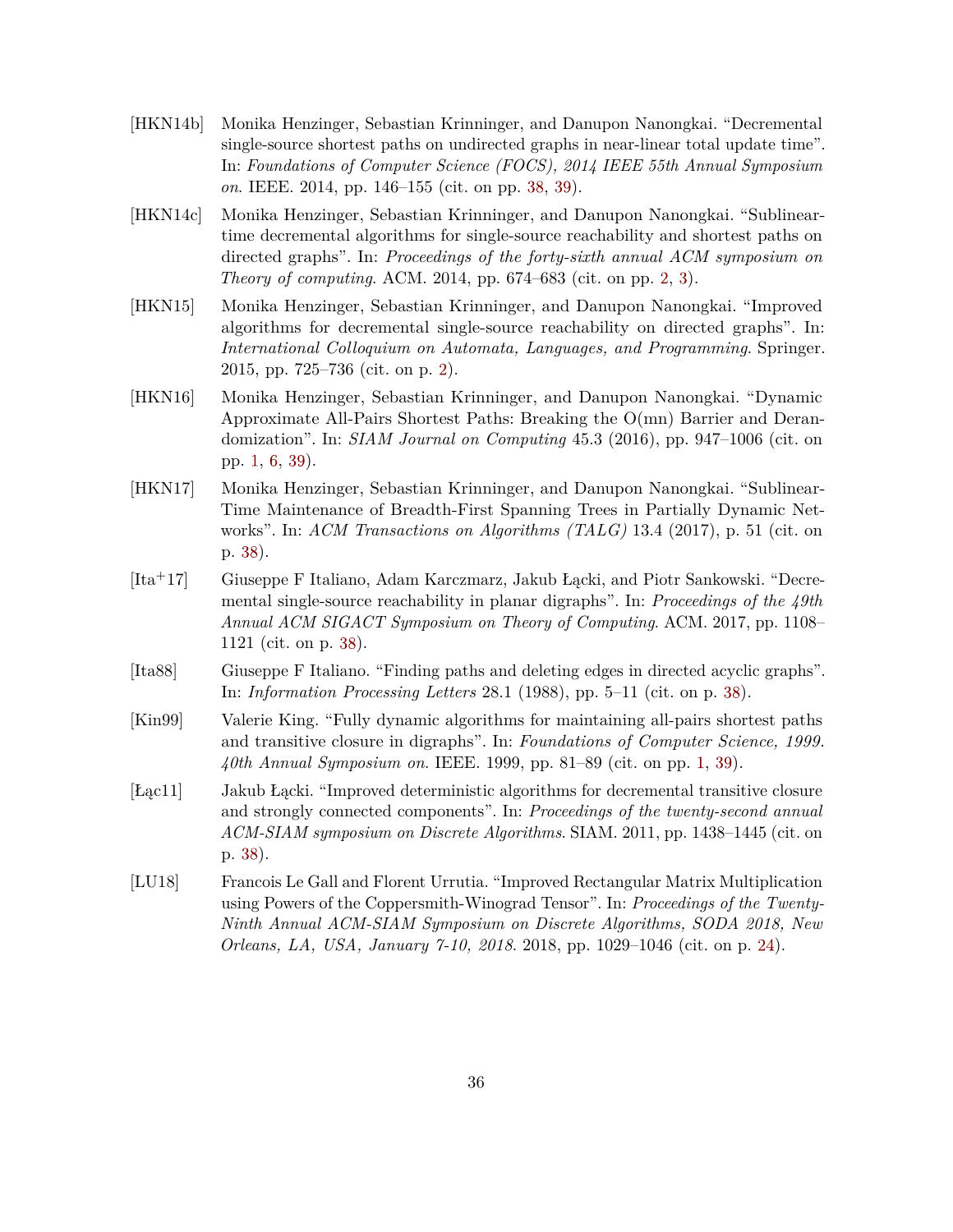- <span id="page-37-4"></span>[LVW18] Andrea Lincoln, Virginia Vassilevska Williams, and R. Ryan Williams. "Tight Hardness for Shortest Cycles and Paths in Sparse Graphs". In: *Proceedings of the Twenty-Ninth Annual ACM-SIAM Symposium on Discrete Algorithms, SODA 2018, New Orleans, LA, USA, January 7-10, 2018*. 2018, pp. 1236–1252 (cit. on pp. [4,](#page-4-2) [25,](#page-25-1) [26\)](#page-26-1).
- <span id="page-37-1"></span>[Mad10] Aleksander Madry. "Faster approximation schemes for fractional multicommodity flow problems via dynamic graph algorithms". In: *Proceedings of the forty-second ACM symposium on Theory of computing*. ACM. 2010, pp. 121–130 (cit. on pp. [1,](#page-0-1) [2,](#page-2-0) [21\)](#page-21-1).
- <span id="page-37-3"></span>[RT87] Prabhakar Raghavan and Clark D Tompson. "Randomized rounding: a technique for provably good algorithms and algorithmic proofs". In: *Combinatorica* 7.4 (1987), pp. 365–374 (cit. on pp. [2,](#page-2-0) [21\)](#page-21-1).
- <span id="page-37-0"></span>[RZ04] Liam Roditty and Uri Zwick. "On dynamic shortest paths problems". In: *European Symposium on Algorithms*. Springer. 2004, pp. 580–591 (cit. on pp. [1–](#page-0-1)[3\)](#page-3-1).
- <span id="page-37-9"></span>[RZ12] Liam Roditty and Uri Zwick. "Dynamic approximate all-pairs shortest paths in undirected graphs". In: *SIAM Journal on Computing* 41.3 (2012), pp. 670–683 (cit. on p. [39\)](#page-39-0).
- <span id="page-37-8"></span>[RZ16] Liam Roditty and Uri Zwick. "A fully dynamic reachability algorithm for directed graphs with an almost linear update time". In: *SIAM Journal on Computing* 45.3 (2016), pp. 712–733 (cit. on p. [38\)](#page-38-4).
- <span id="page-37-5"></span>[Sch81] A. Schönhage. "Partial and Total Matrix Multiplication". In: *SIAM J. Comput.* 10.3 (1981), pp. 434–455 (cit. on p. [24\)](#page-24-0).
- <span id="page-37-2"></span>[SE81] Yossi Shiloach and Shimon Even. "An on-line edge-deletion problem". In: *Journal of the ACM (JACM)* 28.1 (1981), pp. 1–4 (cit. on pp. [2,](#page-2-0) [3,](#page-3-1) [38\)](#page-38-4).
- <span id="page-37-11"></span>[Tho04] Mikkel Thorup. "Fully-dynamic all-pairs shortest paths: Faster and allowing negative cycles". In: *Scandinavian Workshop on Algorithm Theory*. Springer. 2004, pp. 384–396 (cit. on p. [40\)](#page-40-0).
- <span id="page-37-12"></span>[Tho05] Mikkel Thorup. "Worst-case update times for fully-dynamic all-pairs shortest paths". In: *Proceedings of the thirty-seventh annual ACM symposium on Theory of computing*. ACM. 2005, pp. 112–119 (cit. on p. [40\)](#page-40-0).
- <span id="page-37-10"></span>[TZ05] Mikkel Thorup and Uri Zwick. "Approximate distance oracles". In: *Journal of the ACM (JACM)* 52.1 (2005), pp. 1–24 (cit. on p. [39\)](#page-39-0).
- <span id="page-37-6"></span>[Vas12] Virginia Vassilevska Williams. "Multiplying matrices faster than coppersmithwinograd". In: *Proceedings of the 44th Symposium on Theory of Computing Conference, STOC 2012, New York, NY, USA, May 19 - 22, 2012*. 2012, pp. 887–898 (cit. on p. [24\)](#page-24-0).
- <span id="page-37-7"></span>[Vas18] Virginia Vassilevska Williams. "On some fine-grained questions in algorithms and complexity". In: *Proceedings of the International Congress of Mathematicians*. 2018, pp. 3431–3475 (cit. on p. [24\)](#page-24-0).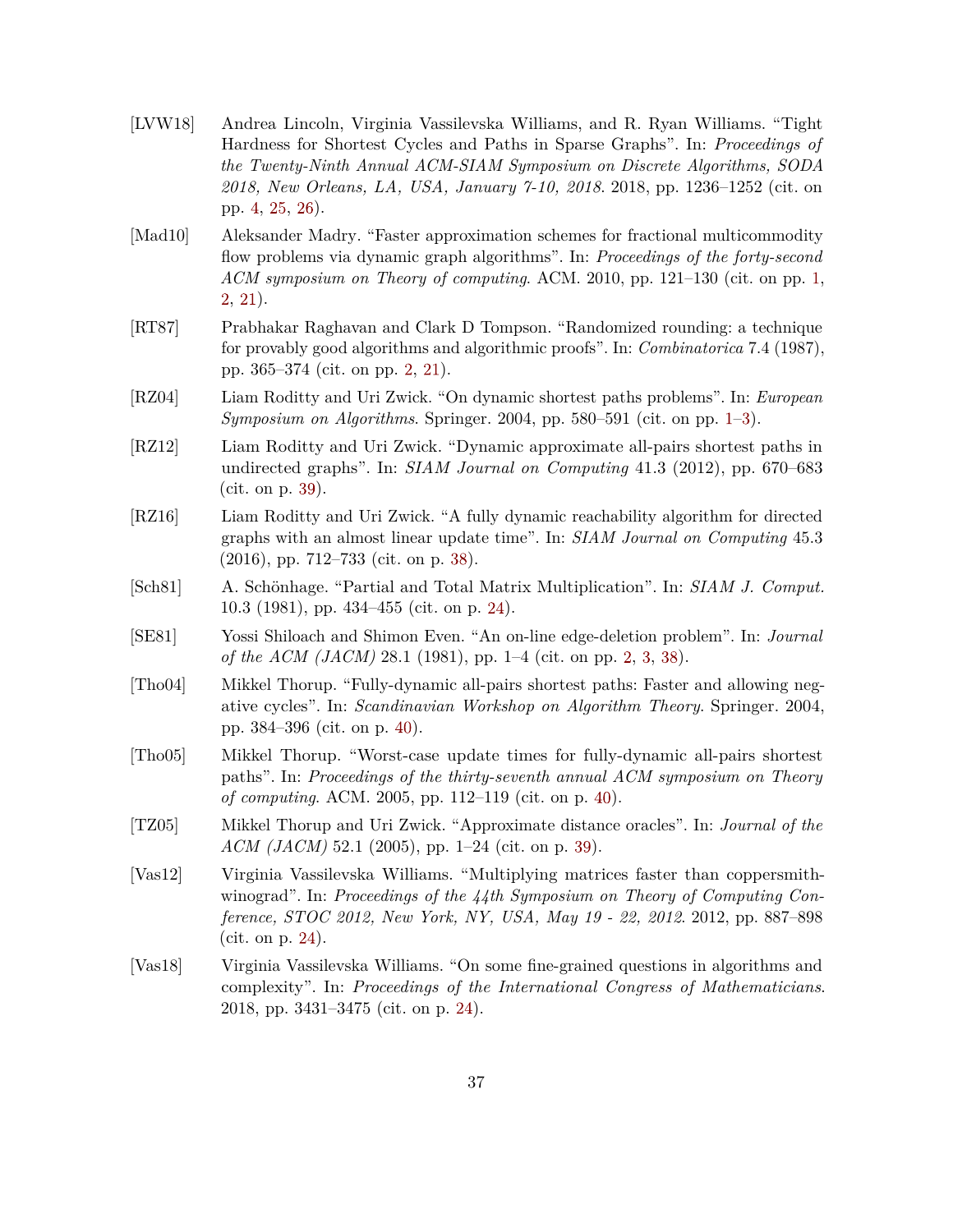- <span id="page-38-4"></span><span id="page-38-2"></span>[VW18] Virginia Vassilevska Williams and Ryan Williams. "Subcubic equivalences between path, matrix, and triangle problems". In: *Journal of the ACM (JACM)* 65.5 (2018), p. 27 (cit. on p. [24\)](#page-24-0).
- <span id="page-38-5"></span>[WW10] Virginia Vassilevska Williams and Ryan Williams. "Subcubic equivalences between path, matrix and triangle problems". In: *2010 IEEE 51st Annual Symposium on Foundations of Computer Science*. IEEE. 2010, pp. 645–654 (cit. on p. [39\)](#page-39-0).
- <span id="page-38-3"></span>[YZ04] Raphael Yuster and Uri Zwick. "Detecting short directed cycles using rectangular matrix multiplication and dynamic programming". In: *Proceedings of the Fifteenth Annual ACM-SIAM Symposium on Discrete Algorithms, SODA 2004, New Orleans, Louisiana, USA, January 11-14, 2004*. 2004, pp. 254–260 (cit. on p. [25\)](#page-25-1).
- <span id="page-38-1"></span>[Zwi02] Uri Zwick. "All pairs shortest paths using bridging sets and rectangular matrix multiplication". In: *Journal of the ACM (JACM)* 49.3 (2002), pp. 289–317 (cit. on pp. [2,](#page-2-0) [21\)](#page-21-1).

## <span id="page-38-0"></span>**A Related Work**

**Reachability, Strongly-Connected Components and Topological Order.** The problems most related to SSSP in directed graphs are the easier problems of maintaining single-source reachability, strongly-connected components and the topological order of the graph. In decremental graphs, these problems have recently be solved to near-optimality [\[BPW19\]](#page-33-4) following a long line of research [\[SE81,](#page-37-2) [Ita88,](#page-36-5) [RZ16,](#page-37-8) [Łąc11,](#page-36-6) [Che](#page-34-7)<sup>+</sup>16, [Ita](#page-36-7)<sup>+</sup>17] whilst in incremental graphs even the complexity of cycle detection is still open with the currently best bounds implying total update time  $\tilde{O}(\min\{m^{4/3}, m\sqrt{n}, n^2\})$  [\[BK18,](#page-33-5) [BC18,](#page-33-6) [Ben](#page-33-7)<sup>+</sup>16]. Thus, it is conceivable that the incremental SSSP problem might be no easier than its decremental counterpart. Finally, we point out that the problem of all-pairs reachability, often referred to as transitive closure, has also been considered and solved to near-optimality in decremental and fully dynamic graphs [\[Łąc11,](#page-36-6) [RZ16\]](#page-37-8).

**Single Source Shortest Paths in Undirected Graphs.** In undirected graphs, Bernstein and Roditty [\[BR11\]](#page-33-8) gave the first improvement over the classic ES-tree data structure [\[SE81\]](#page-37-2) by presenting an algorithm for decremental unweighted  $(1 + \varepsilon)$ -approximate SSSP with total time  $n^2 2^{O(\sqrt{\log(n)})}$ . It was subsequently shown by Henzinger et al. [\[HKN17,](#page-36-8) [HKN14a\]](#page-35-7) that subquadratic update time was possible and they then gave an approach [\[HKN14b\]](#page-36-9) with total update time  $m^{1+O(\log^{5/4}((\log n)/\varepsilon))/\log^{1/4} n} \log W = m^{1+O(1)} \log W$  for weighted graphs which is also believed to work in the incremental setting (though not explicitly stated). These data structures, however, are all randomized and assume an oblivious adversary. Consequently, they can not be used as a black-box in many applications.

To address this issue, Bernstein and Chechik gave the first deterministic partially dynamic  $(1 + \varepsilon)$ -approximate algorithms that improve upon the ES-tree data structure. They first presented a data structure with total update time  $\tilde{O}(n^2)$  [\[BC16\]](#page-32-7) which was extended to handle weights in total time  $\tilde{O}(n^2 \log W)$  [\[Ber17\]](#page-33-9). Their data structures, however, work by contracting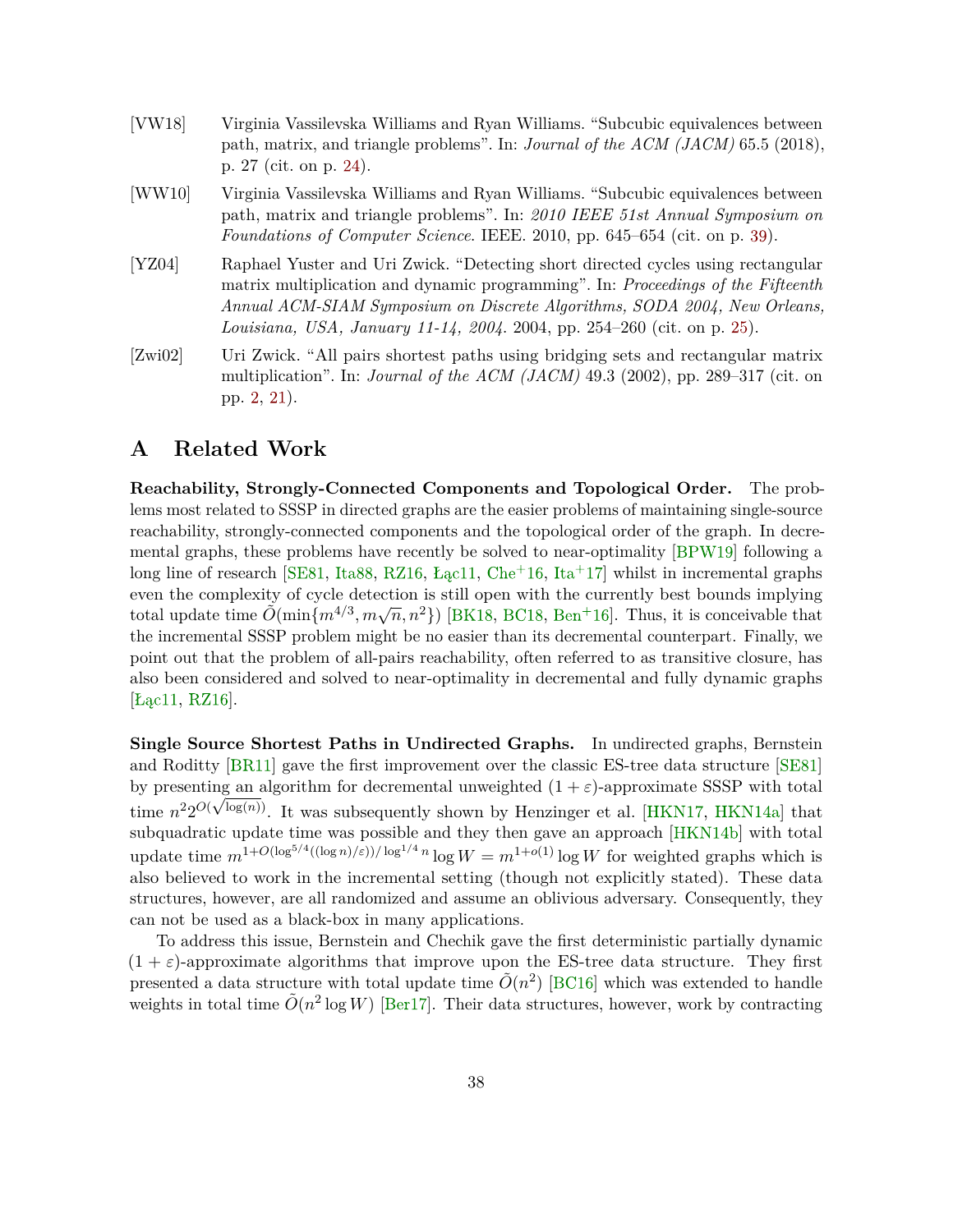<span id="page-39-0"></span>dense parts of graphs and they are therefore not able to output corresponding paths but only distance estimates<sup>[3](#page-0-0)</sup>. Very recently, this issue was addressed by Chuzhoy and Khanna [\[CK19\]](#page-34-1) who gave an algorithm with  $n^{2+o(1)}$  log *W* update time under vertex deletions that works against an adaptive adversary and that can return approximate shortest paths. Using their new data structure, they then showed that various flow and cut problems can be improved using this data structure in a black box fashion. However, their algorithm only works assuming vertex deletions and requires  $n^{1+o(1)}$  query time for a path. Further, Bernstein and Chechik recently gave an algorithm with total update time  $\tilde{O}(mn^{3/4})$  [\[BC17\]](#page-32-8) that also improves the running time in unweighted sparse graphs which in turn was improved to  $O(mn^{0.5+o(1)})$  by Probst Gutenberg and Wulff-Nilsen [\[GW20b\]](#page-35-8).

Finally, we point out that for the fully dynamic SSSP problem a trivial lower bound is implied by the APSP conjecture, since with  $O(n)$  updates and  $O(n^2)$  queries, the source can be added via a unit-weight edge to any vertex, and then the distances can be queried and the edge can be removed. This lower bound also extends to  $(1 + \varepsilon)$ -approximate SSSP since even static APSP with multiplicative stretch  $(1 + \varepsilon)$  and additive stretch  $\lt 2$  is believed to have no truly subcubic algorithm under the BMM Hypothesis as well as other hypotheses [\[CZ01,](#page-34-8) [WW10\]](#page-38-5).

**All Pairs Shortest Path in Undirected Graphs** For the undirected APSP problem in decremental graphs, Henzinger et al. [\[HKN14b\]](#page-36-9) presented an algorithm with stretch  $((2+\varepsilon)^k-1)$ and total update time  $m^{1+1/k+o(1)} \log^2 W$  for any positive integer k. They also gave an algorithm with stretch  $(2 + \varepsilon)$  or  $(1 + \varepsilon, 2)$  and with total update time  $\tilde{O}(n^{2.5})$  in [\[HKN16\]](#page-36-1) and a  $(1 + \varepsilon)$ approximate deterministic algorithm with  $\tilde{O}(mn/\varepsilon)$  update time which derandomized the construction by Roditty and Zwick [\[RZ12\]](#page-37-9) with matching running time. Recently, Chechik [\[Che18\]](#page-34-9) presented an algorithm with  $(2 + \varepsilon)k - 1$ -approximate algorithm with update time  $mn^{1/k+o(1)}$  log *W* for any positive integer *k* and constant  $\varepsilon$ , whose total update time matches the preprocessing time of static distance oracles [\[TZ05\]](#page-37-10) with corresponding stretch.

For fully dynamic graphs, Bernstein [\[Ber09\]](#page-33-1) gave an algorithm with stretch  $(2 + \varepsilon)$  with  $m^{1+o(1)}$  update time which constitutes the first improvement over the data structure by Demetrescu and Italiano [\[DI04\]](#page-34-10). The first data structure for fully dynamic graphs and update time sublinear in *n* and constant stretch was given by Abraham et al.  $[ACT14]$ .

**All Pairs Shortest Paths in Directed Graphs** For the all-pairs shortest paths (APSP) problem, Baswana et al. [\[BHS02,](#page-33-10) [BHS07\]](#page-33-11) presented an algorithm for exact decremental unweighted graphs with total update time  $\tilde{O}(n^3n)$ , and also gave a  $(1+\varepsilon)$  approximate version with total update time  $\tilde{O}(n^2\sqrt{(m/\varepsilon)})$ . The latter result was then improved to  $\tilde{O}(mn \log W)$ total update time by Bernstein [\[Ber16\]](#page-33-2). For fully dynamic graphs, a line of research [\[Kin99,](#page-36-0) DI06 culminated in a data structure by Demetrescu and Italiano [\[DI04\]](#page-34-10) with  $\tilde{O}(n^2)$  amortized update time that is exact, deterministic and works for weighted graphs with no dependence in *W*. Their data structure was slightly improved, generalized and simplified by Thorup

<sup>&</sup>lt;sup>3</sup>In the conference version of [\[BC16\]](#page-32-7), the authors claim that there data structure can be extended to return shortest paths but that they defer the proof to the full version, however, in [\[Ber17\]](#page-33-9) one of the authors points out that this issue could not be resolved.